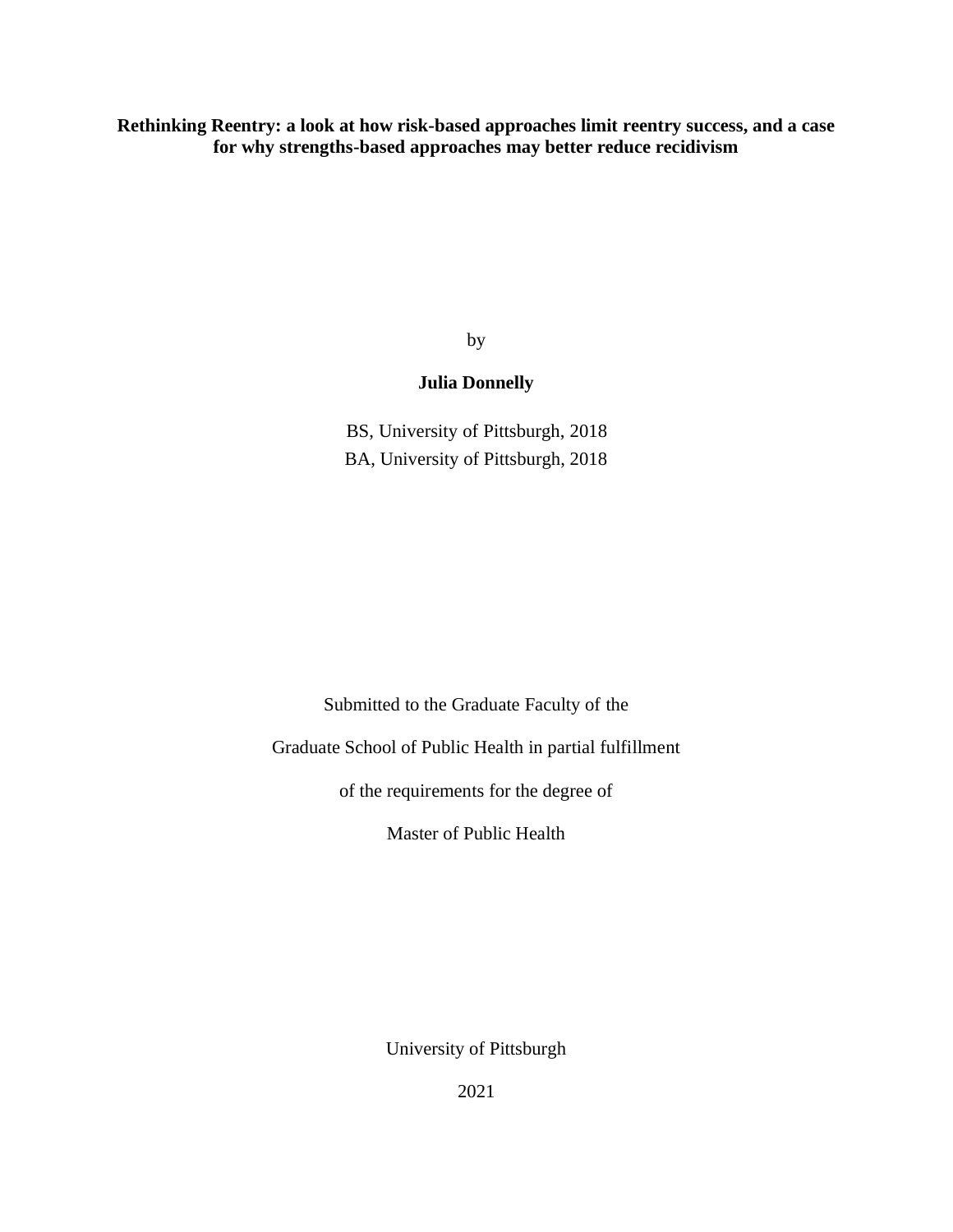#### UNIVERSITY OF PITTSBURGH

## GRADUATE SCHOOL OF PUBLIC HEALTH

This thesis was presented

by

## **Julia Donnelly**

It was defended on

April 28, 2021

and approved by

Ralph Bangs, PhD, University Center for International Studies

Todd Bear, PhD, MPH, Behavioral and Community Health Sciences

Thesis Advisor: Richard Garland, MSW, Behavioral and Community Health Sciences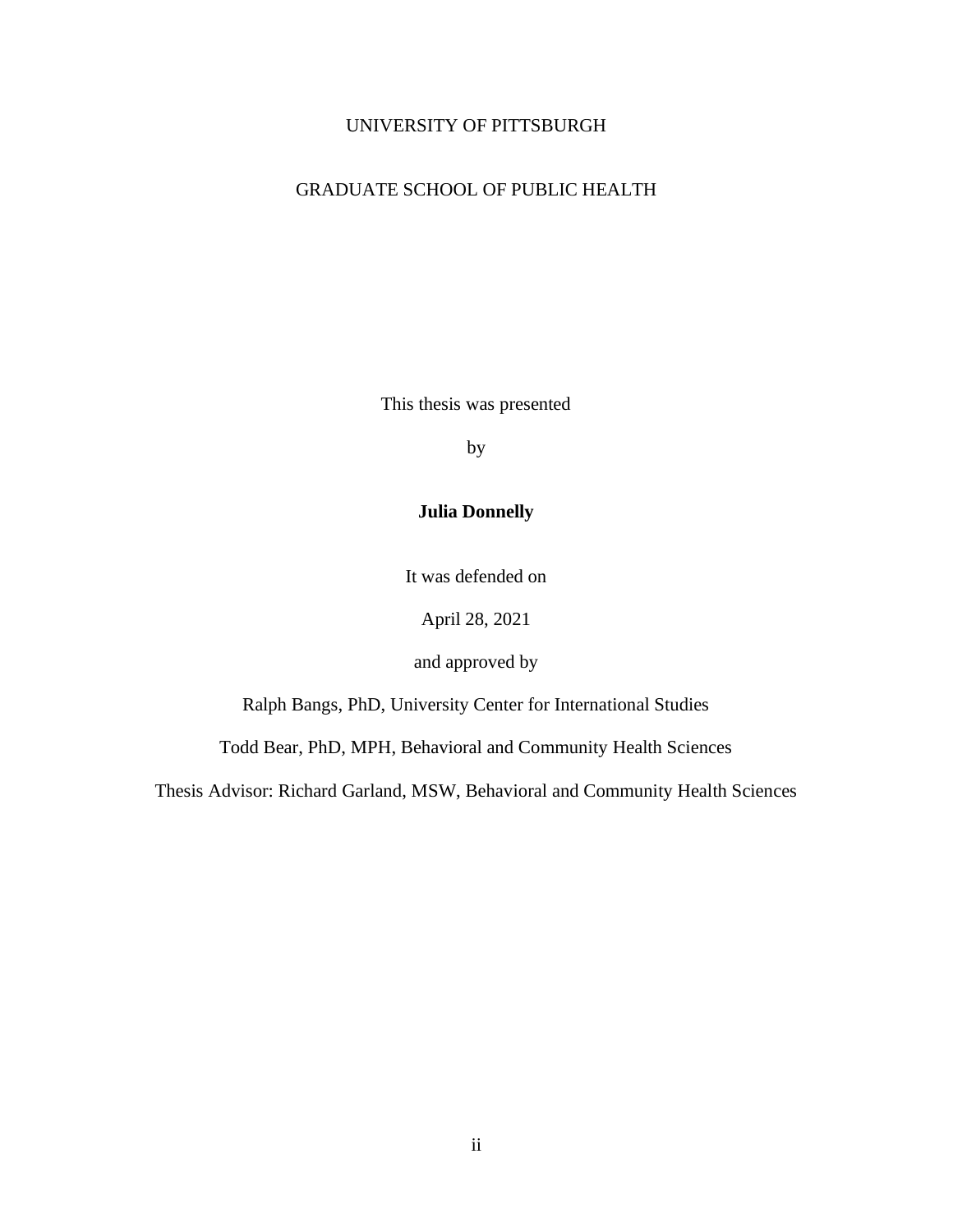Copyright © by Julia Donnelly

2021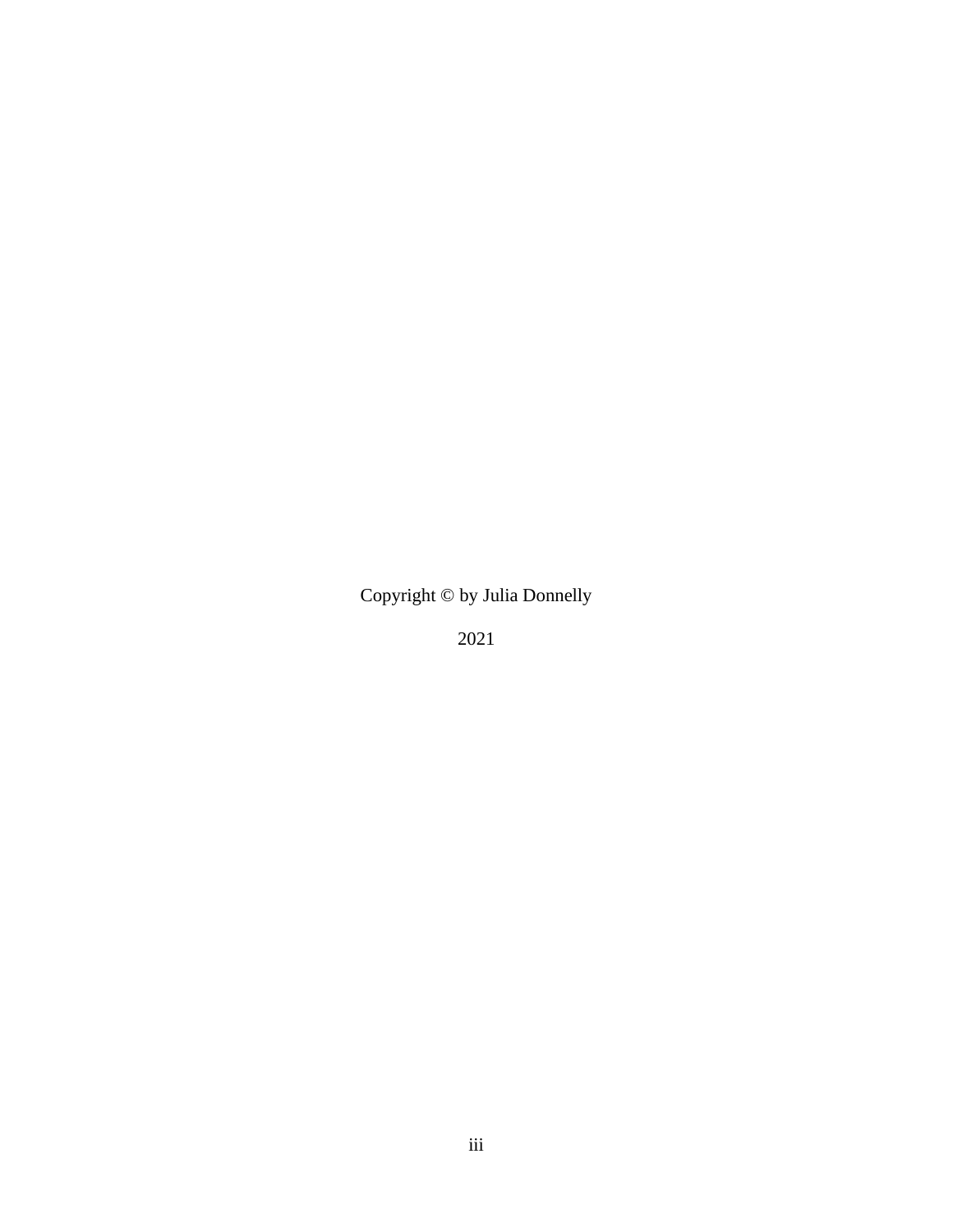#### **Rethinking Reentry: a look at how risk-based approaches limit reentry success, and a case for why strengths-based approaches may better reduce recidivism**

Julia Donnelly, MPH University of Pittsburgh, 2021

#### **Abstract**

With nearly 1.5 million people currently incarcerated in the US, an estimated 600,000 people are released from prison annually. Incarceration has profoundly harmful effects on the physical and mental health of offenders, and emerging literature suggests that there are negative health impacts of mass incarceration on affected families and communities, contributing to widening racial health disparities across the US. After incarceration, the community reintegration process, known as reentry, is integral to the health of offenders, their families, and communities. However, there are many barriers to reentry that make the return to society difficult. To aid the reintegration process, reentry programs have become a popular element of the criminal justice system that aim to address some of the many barriers to reentry and reduce recidivism. Despite the increasing popularity of these programs, recidivism and reincarceration rates remain high across the US with 77% of released inmates being rearrested and 55% returning to prison. Most reentry programs are designed to manage offender risk, embracing a commonly used framework known as Risk-Need-Responsivity (RNR). RNR employs a type of risk management that justifies the exercise of correctional control over offenders to reduce potential harm to communities, but in doing so, prioritizes security and custody goals over efforts meant to address underlying personal, social, and environmental risk factors that drive criminal behavior. RNR inherently focuses on offender deficit and problems and does little to consider offender strengths and assets. As a result, programming set in the RNR framework does not engage offenders in the decision-making process concerning treatment and reentry, potentially limiting offender reentry success. This emphasis on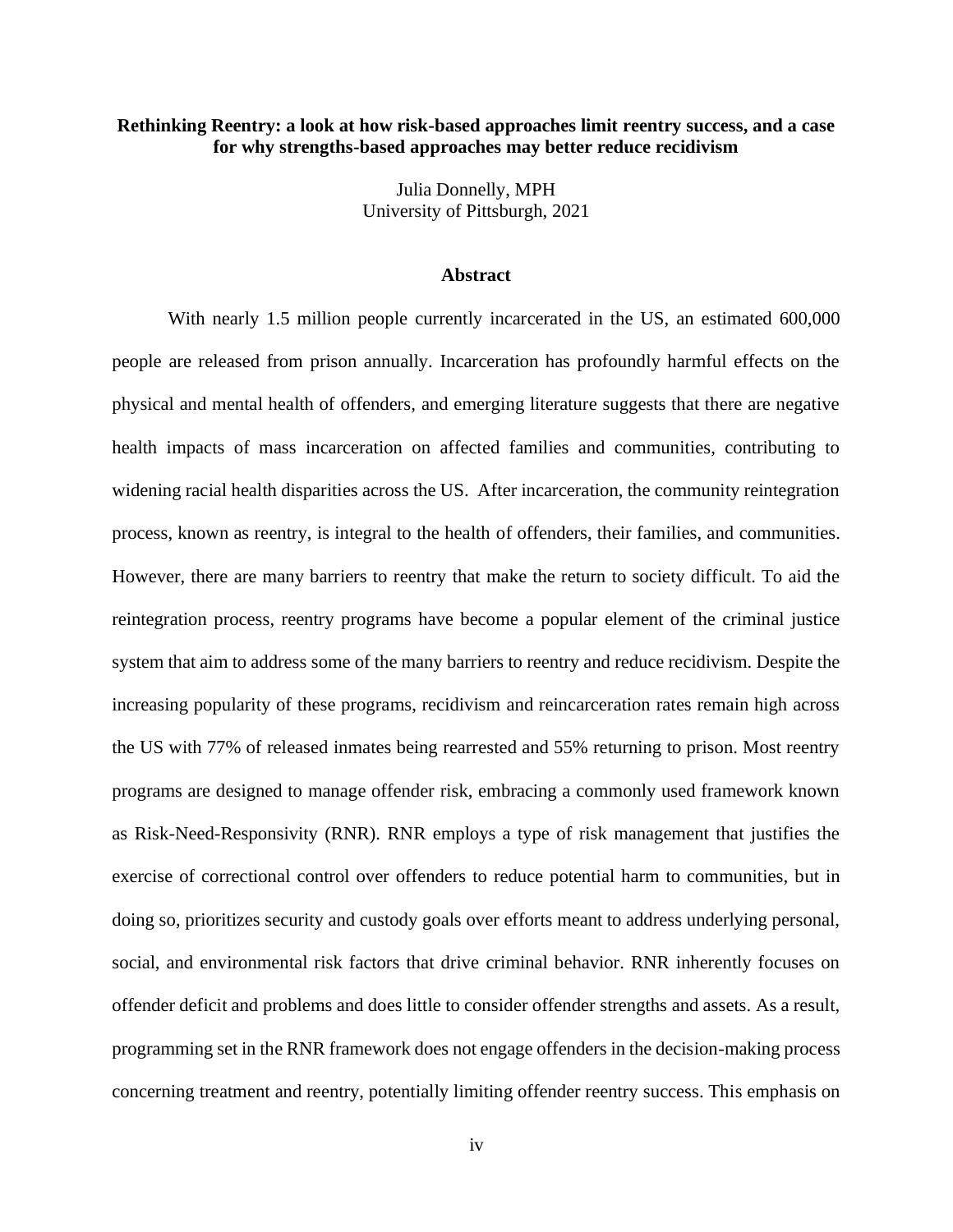deficit exclusively highlights weakness, whereas an emphasis on strength highlights one's abilities and encourages the exercise of agency and control over the problems in one's life. Strengths-based approaches are standard in most social work practices but have not yet been embraced by the criminal justice system. If reentry programs were to rely less on traditional risk-management models and adopt more strength-based approaches, reentry programs may have a better chance at increased and sustained success by promoting offender engagement, agency, and individual commitment to reentry goals and outcomes.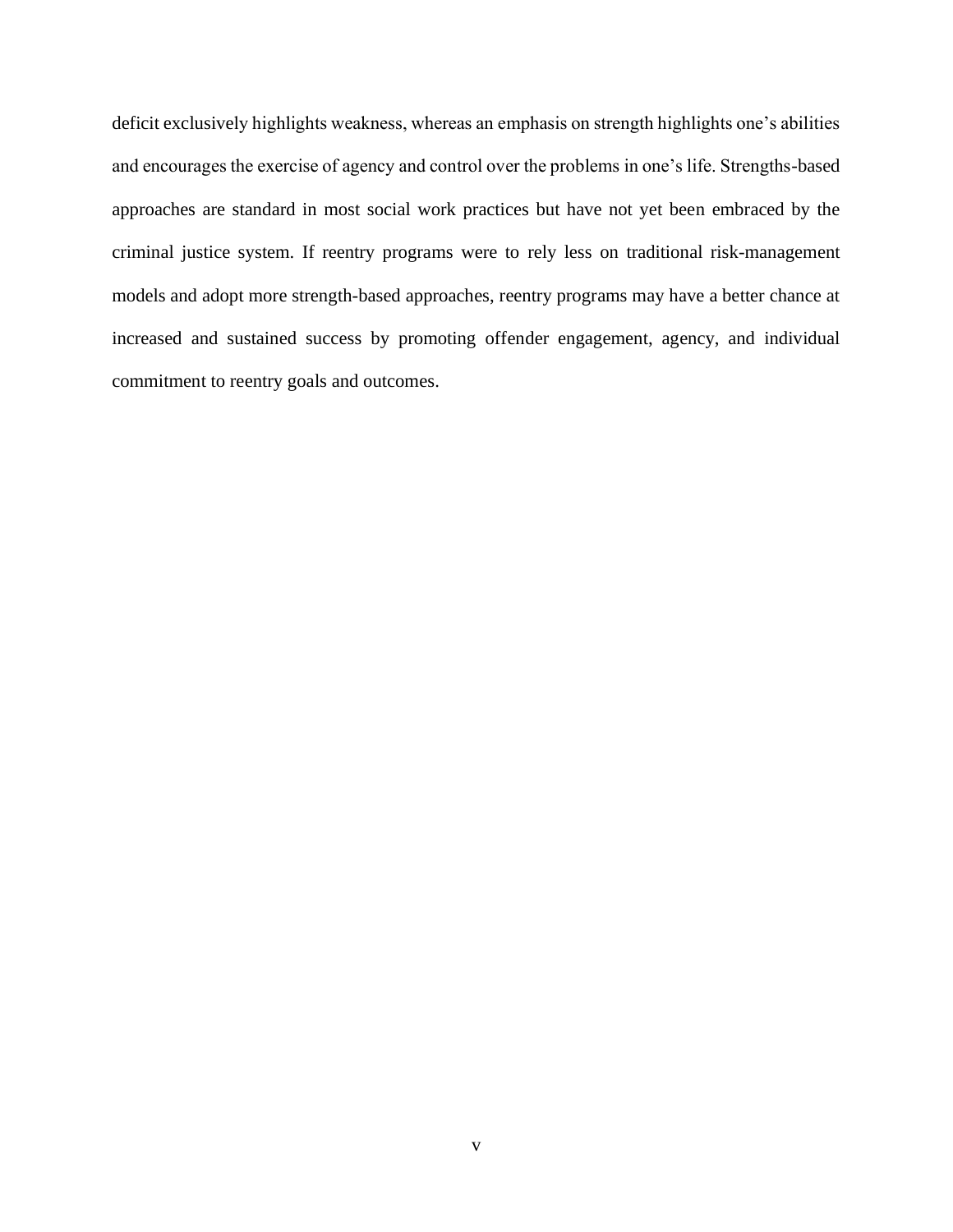# **Table of Contents**

| 2.0 Historical Context of Criminal Justice in America: Mass Incarceration & Reentry |
|-------------------------------------------------------------------------------------|
|                                                                                     |
|                                                                                     |
|                                                                                     |
|                                                                                     |
|                                                                                     |
|                                                                                     |
| 4.0 Reentry Programs, Risk-Needs-Responsivity, and the "What Works" Model 22        |
|                                                                                     |
|                                                                                     |
|                                                                                     |
|                                                                                     |
| 4.1.4 Sex Offender and Violent Offender Treatment Programs30                        |
|                                                                                     |
|                                                                                     |
|                                                                                     |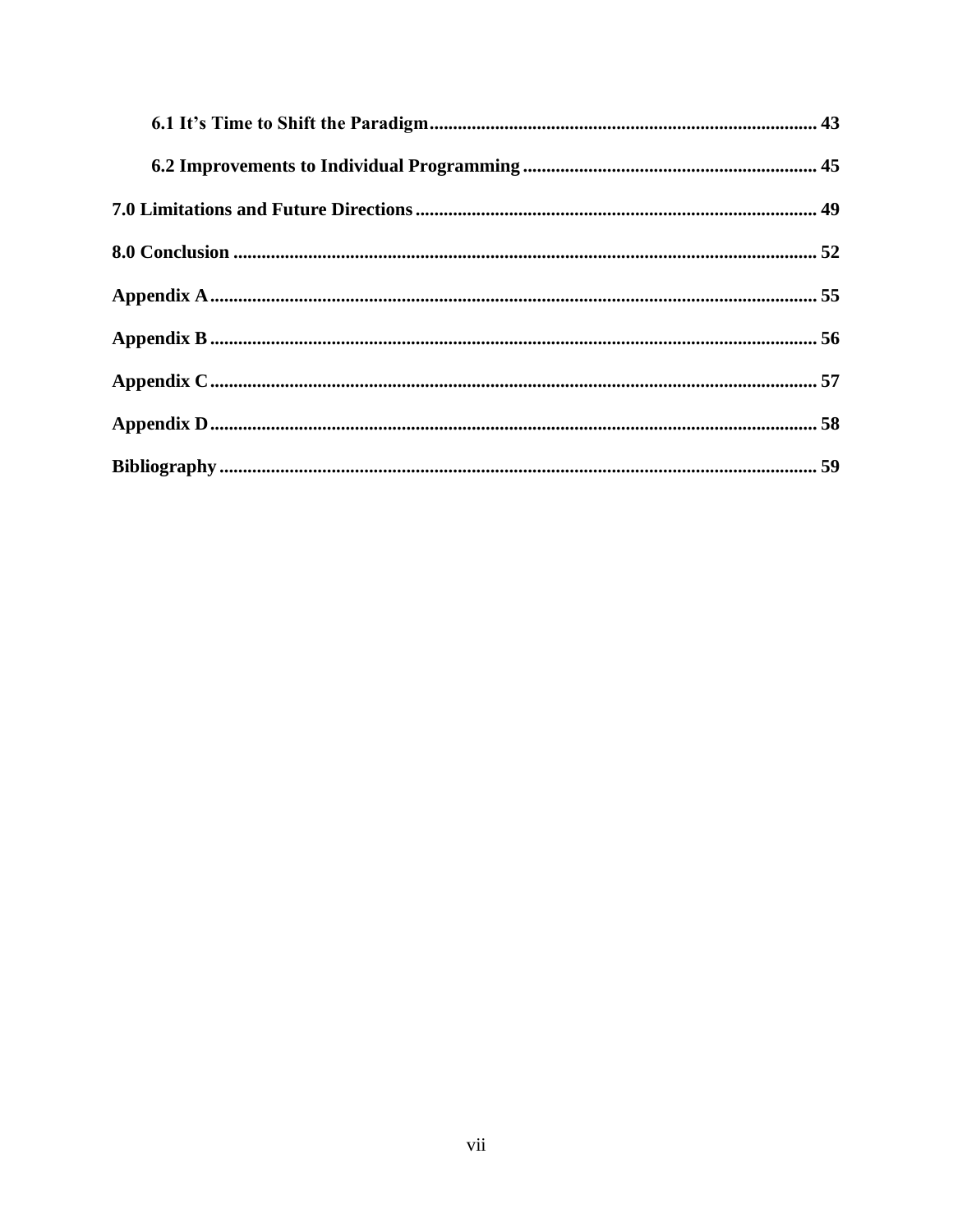# **List of Tables**

|--|--|--|--|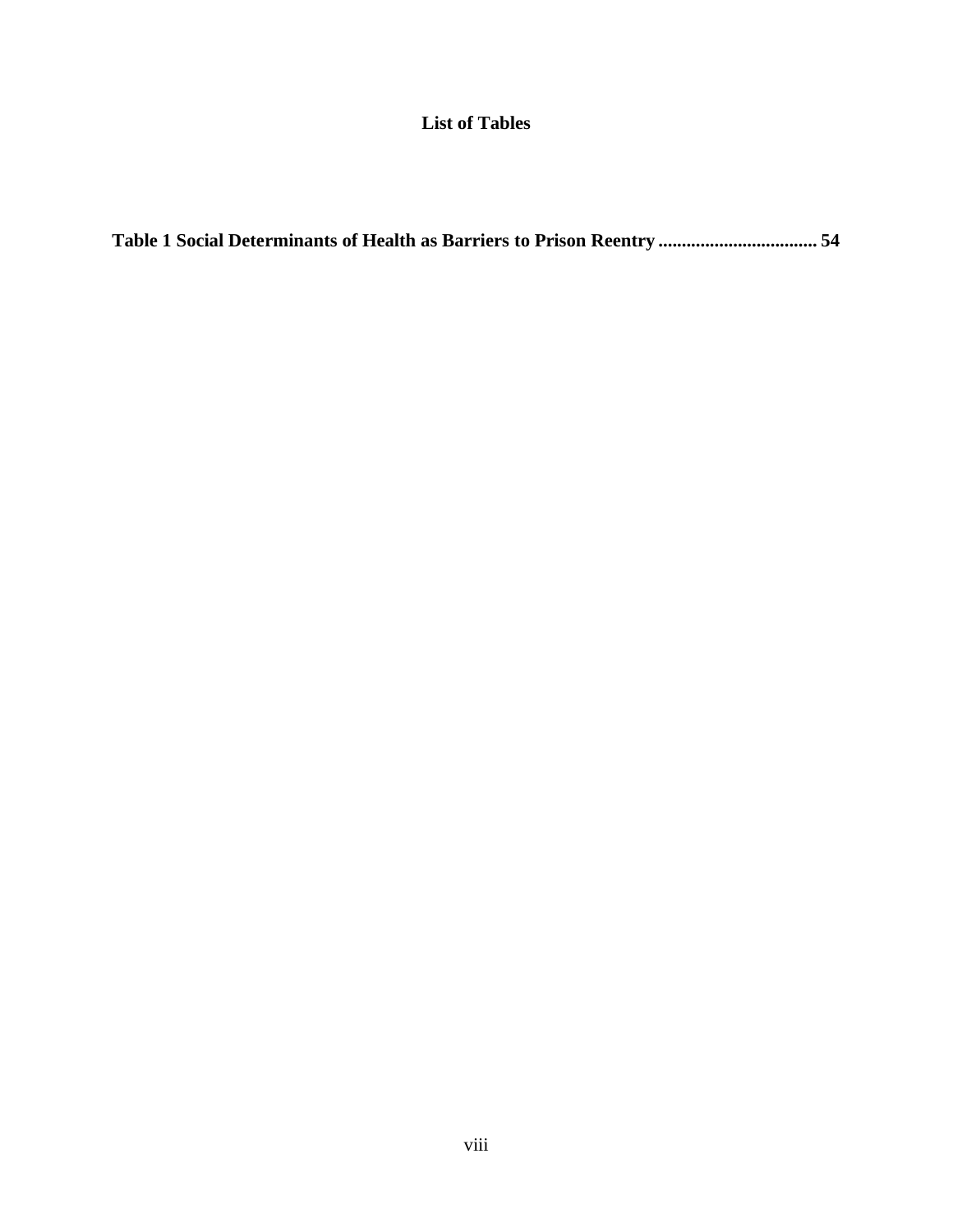# **List of Figures**

|--|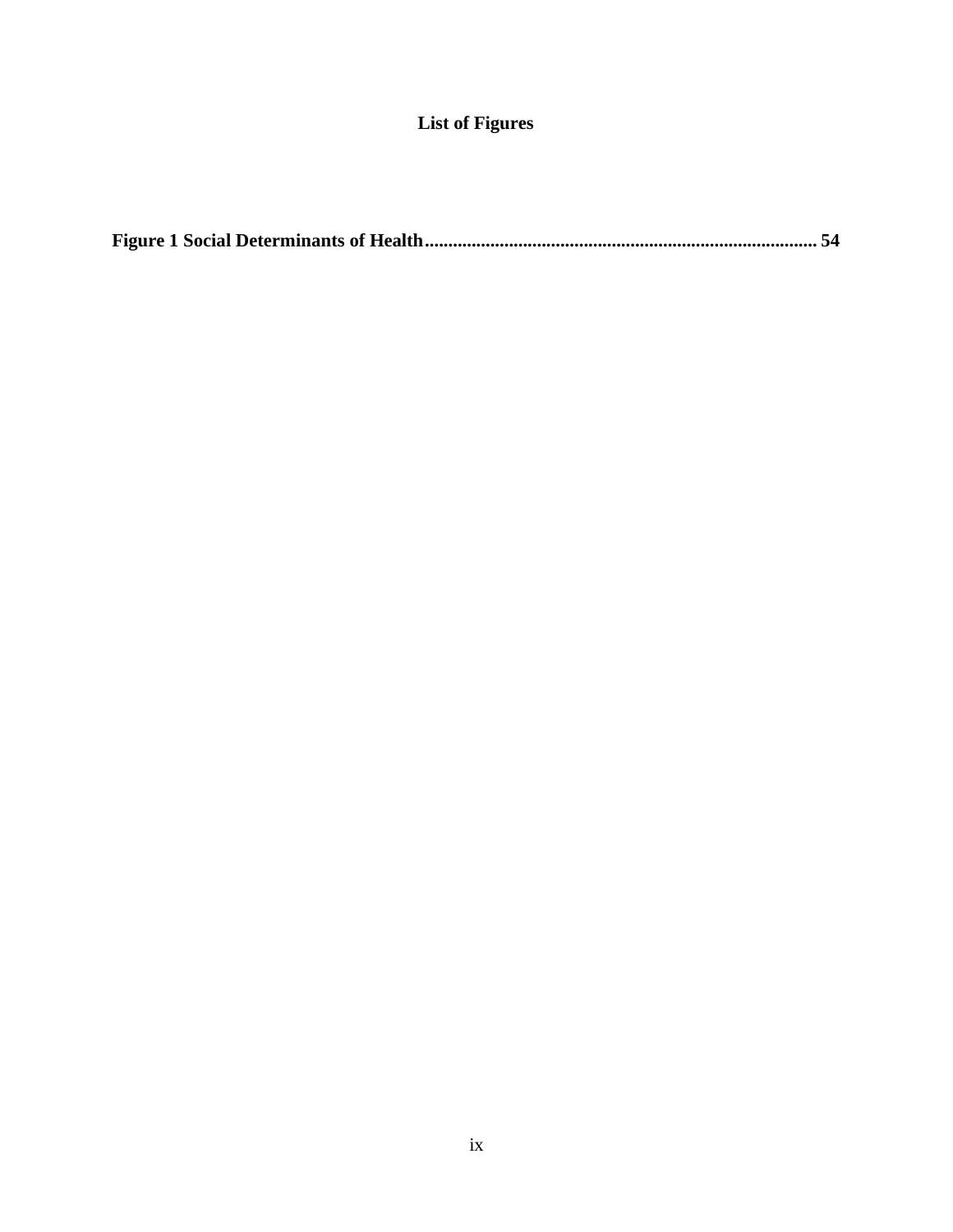#### **1.0 Introduction**

#### **1.1 Background**

<span id="page-9-1"></span><span id="page-9-0"></span>There are nearly 1.5 million people currently incarcerated in the US [\(Kang-Brown,](#page-69-0)  [Montagnet, & Heiss, 2021\)](#page-69-0). An estimated 600,000 people are released from prison annually, with the release rate expected to rise in response to the COVID-19 pandemic [\(Carson & Golinelli, 2013;](#page-68-0) [Initiative, 2021\)](#page-69-1). At least 95% of all state prisoners will eventually be released from incarceration, but 68% of previously released prison inmates have been rearrested within three years (Hughes  $\&$ [Wilson, 2021\)](#page-69-2). Seventy-seven percent of released inmates have been rearrested and 55% returned to prison within five years of release [\(Durose, Cooper, & Snyder, 2014\)](#page-68-1). Recidivism – the offense of criminal act(s) that result in rearrest, reconviction or return to prison with or without a new sentence during a finite period (typically three years) following the prisoner's release – is one of the largest issues to be addressed by the criminal justice system [\(National Institute of Justice\)](#page-71-0).

There are factors known to reduce recidivism. These include older inmate age, no prior history of incarceration, having employment and housing, avoiding peers with criminal or substance abuse behaviors, and integrating into safer neighborhoods [\(Yahner & Visher, 2008\)](#page-74-0). The process of inmate release includes a reentry period meant to transition offenders from prison to their communities, and reentry programs work to target specific but common barriers to a successful transition. Traditionally, researchers and evaluators assess the effectiveness of reentry programs by determining what "works" or "doesn't work" at reducing recidivism.

While we generally know which reentry program attributes have the greatest effect on reducing recidivism, there is no one program or program element that has produced far-reaching,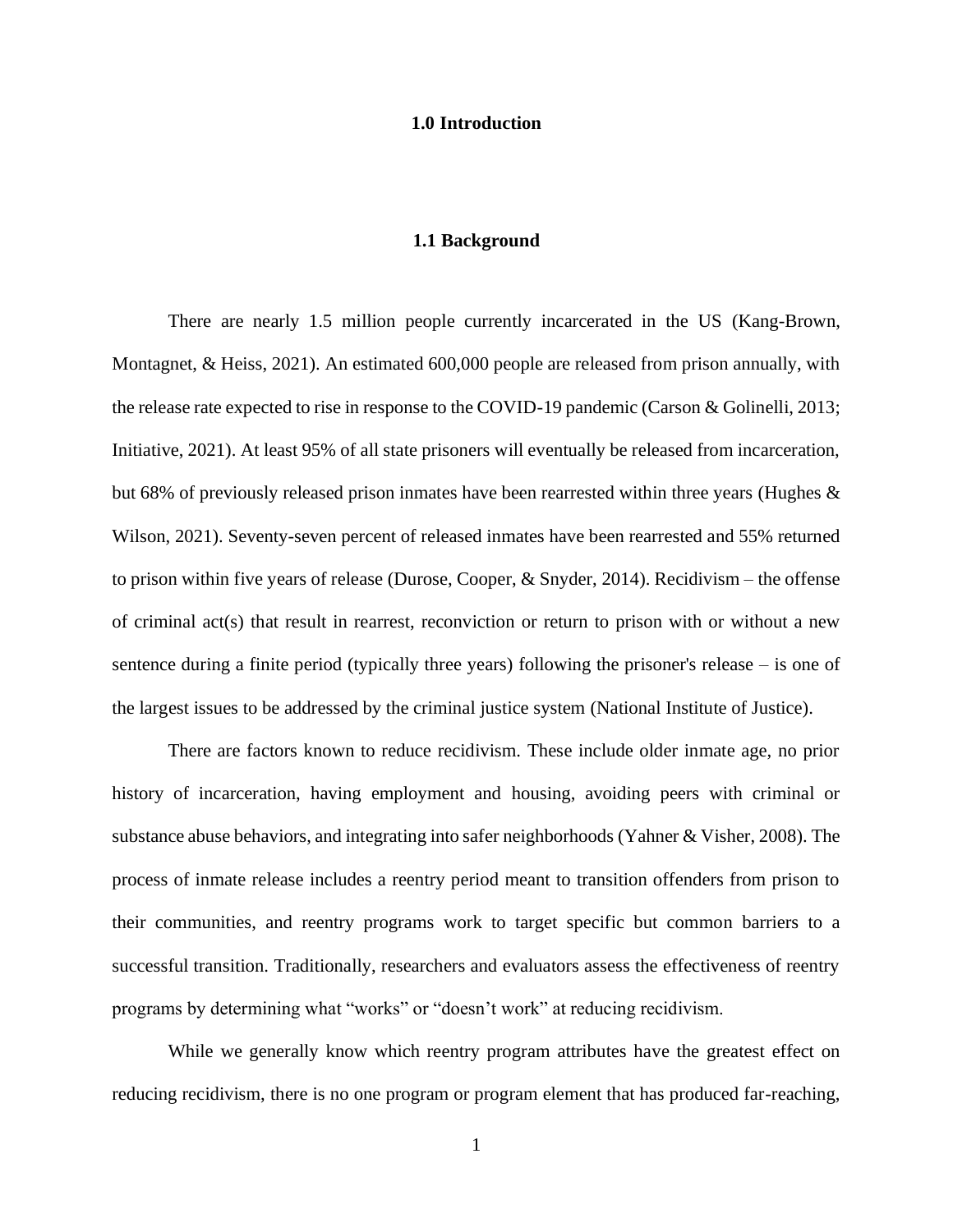long-term reduction of recidivism and sustained, complete offender reintegration. There is no effective, overarching narrative to explain this phenomenon, and a risk- or deficit-focused approach to offender reentry acutely hinders our ability to think constructively about the problem [\(Schlager, 2018\)](#page-72-0). The criminal justice system should consider embracing a paradigm for offender reentry that focuses less on problems and more on strengths by promoting empowerment models that are solution-focused and work to build capacity, produce assets, and enhance motivation. Through strengths-based practice, different and better reentry outcomes may be possible.

#### **1.2 Aims**

<span id="page-10-0"></span>The objective of this paper is to review the efficacy of previously evaluated reentry programs, discuss the potential causes of limitations to their success, and consider how adapting a strengths-based narrative may positively affect criminal justice systems, specifically the reentry system. I first describe the recent history of mass incarceration and decline of parole in the US to provide context for the social, political, economic, and cultural barriers to reentry, followed by a review of examples of various types of reentry programs to demonstrate that reentry success has fallen short of aspirations and expectations. These reentry programs sought to address the many barriers to reentry and ease the transition from incarceration to the public but focused almost exclusively on managing risk and rarely assessed strengths. I also supply an overview of risk-based practices and review the genesis of Risk-Need-Responsivity. Last, I discuss how the adaptation of strengths-based approaches may be important to improve reentry success and conclude by making key recommendations in the context of strengths-based policy, practice, and research development.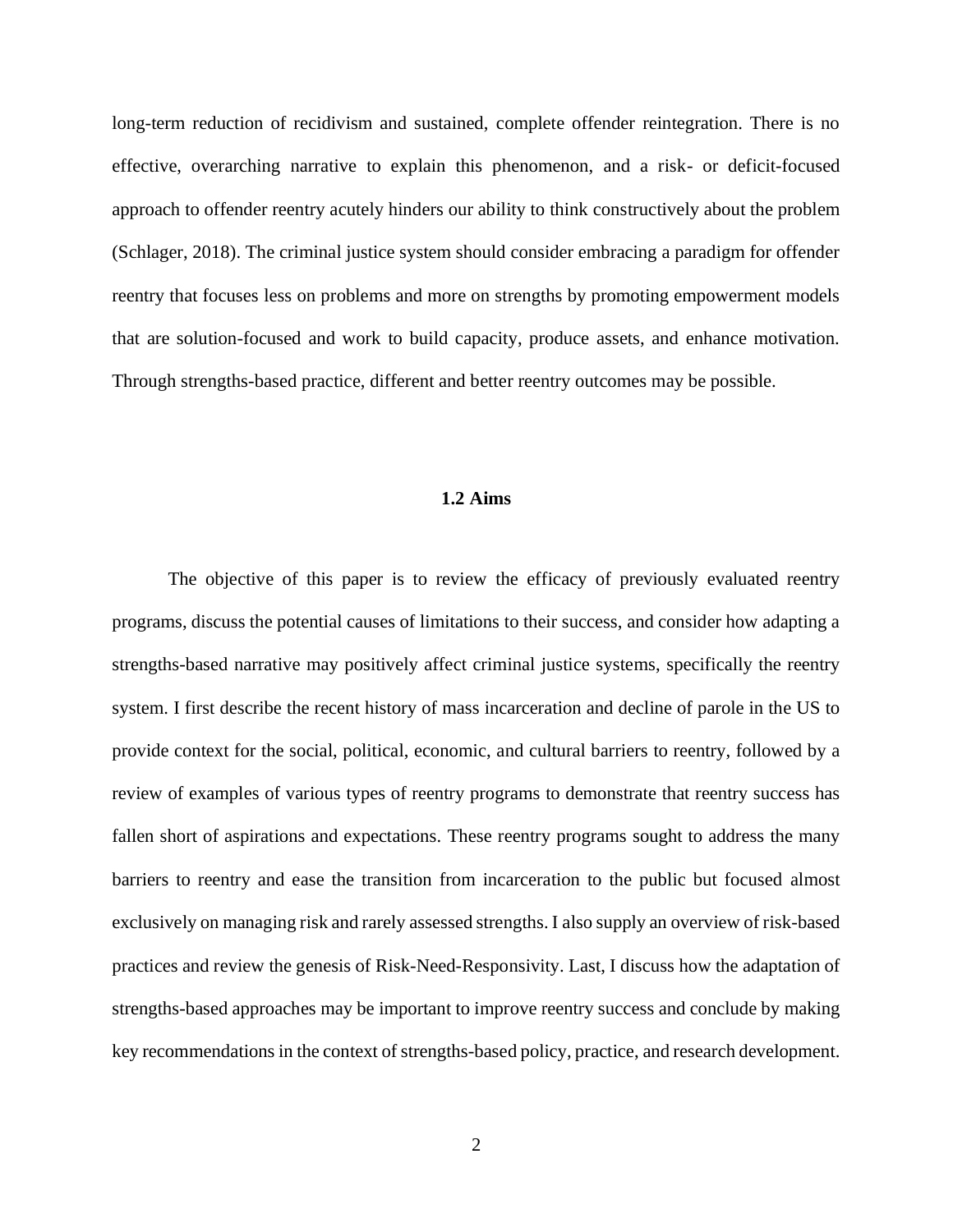#### **1.3 Definitions**

<span id="page-11-0"></span>For the purposes of this paper, I adopt the definition of "prisoner reentry program" from Seiter and Kadela (2003). Their definition includes:

1.) correctional programs that focus on the transition from prison to community (prerelease, work release, halfway houses, or specific reentry programs) and

2.) programs that have initiated treatment (substance abuse, life skills, education, cognitive/behavioral, sex/violent offender) in a prison setting and have linked with a community program to provide continuity of care

In defining prisoner reentry programs, Seiter and Kadela considered the rationale for reentry services. They discuss that prisoner reentry programs historically have addressed the difficult prison-community transition [\(Seiter & Kadela, 2003\)](#page-72-1). There are often prison programs near the end of a sentence designed to aid the prison-community transition, but there is huge variation in those programs – they range from a few hours of orientation about post-release supervision to very thorough practices that prepare prisoners for the challenges of reentry (Seiter & Kadela, 2003). There are community supervision programs that target successful reentry by emphasizing new approaches to individualizing offender management to deal with their risks and needs, and there are programs focused on dealing with specific issues like substance abuse or sex offender treatment (Seiter & Kadela, 2003).

Their definition also includes programs with a link from prison to community even if program content does not specifically target reentry, but an issue, like substance abuse, independently (Seiter & Kadela, 2003). It is important to note that reentry begins at admittance to prison, but not every aspect of correctional operations and programs is part of the reentry process.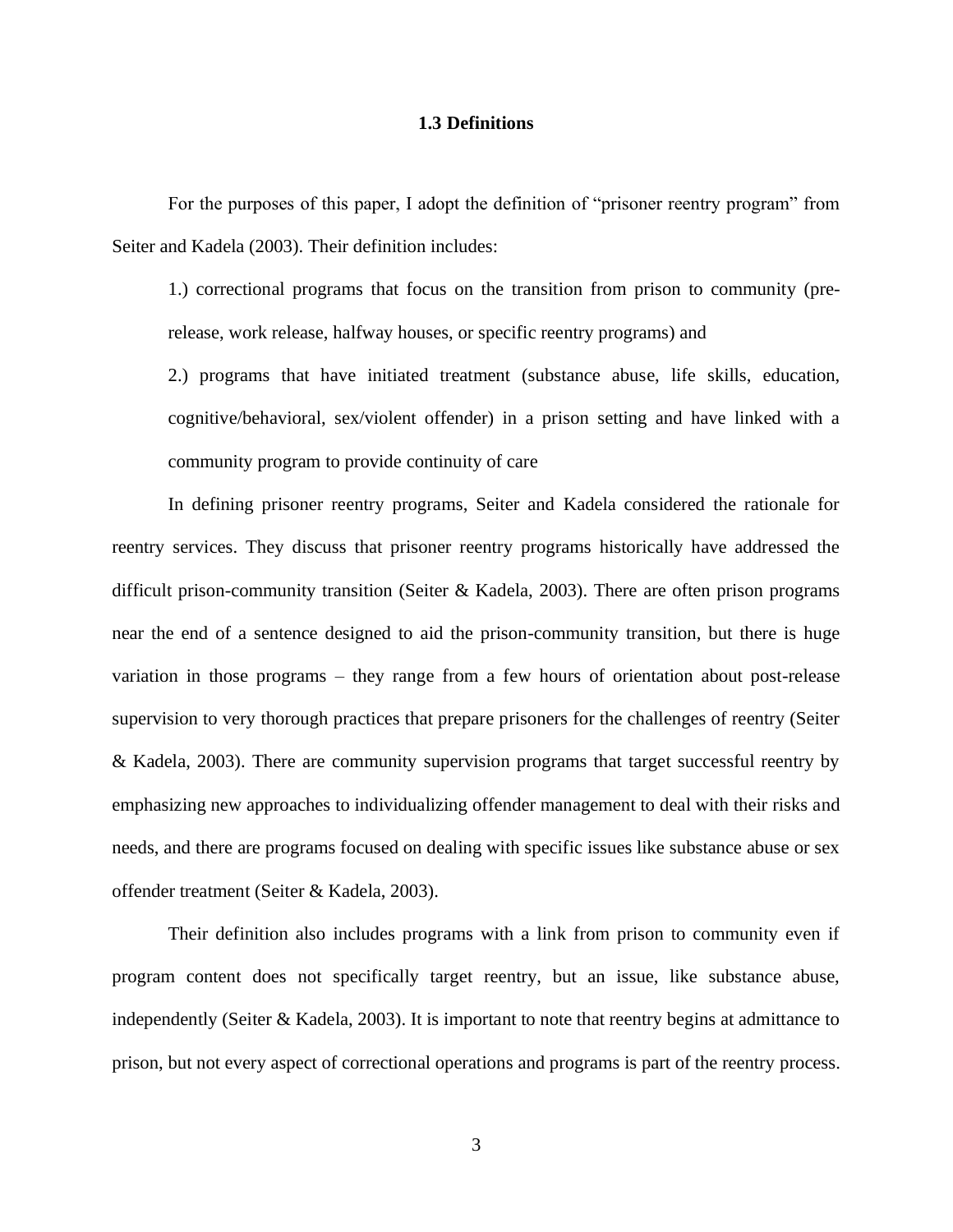<span id="page-12-0"></span>For the purposes of this paper, I use the above definition of prisoner reentry program to look at programs implemented only throughout the United States.

#### **1.4 Methodological Approach**

Given the broad scope of this paper, it was not feasible to conduct a systematic review. Rather, I use a narrative review based on a targeted search of the research literature and author expertise to identify consistent limitations to reentry success and potential intervention points for strengths-based approaches. Using keywords including "reentry", "parole", "strengths-based", "risk-need-responsivity", "recidivism", "rehabilitate", "vocational", "education", and "substance abuse", I searched PubMed and Google Scholar databases to identify articles published after the year 1990. Articles published within the last decade, systematic reviews, and primary studies with population-wide or national samples were preferential. This paper focuses on reentry practices that are most pertinent to reentry program success as measured by effect on rearrest and recidivism. Where possible, I have included studies that measured other reentry outcomes like employment, sobriety, and life satisfaction. Throughout this review I have used the terms "inmate", "offender", and "reentrant" interchangeably to describe people who served or are serving a one-year or longer sentence in a state or federal prison, but I acknowledge that they are also terms commonly used to describe anyone who has experienced incarceration, including people in jails, detention centers, or holding cells.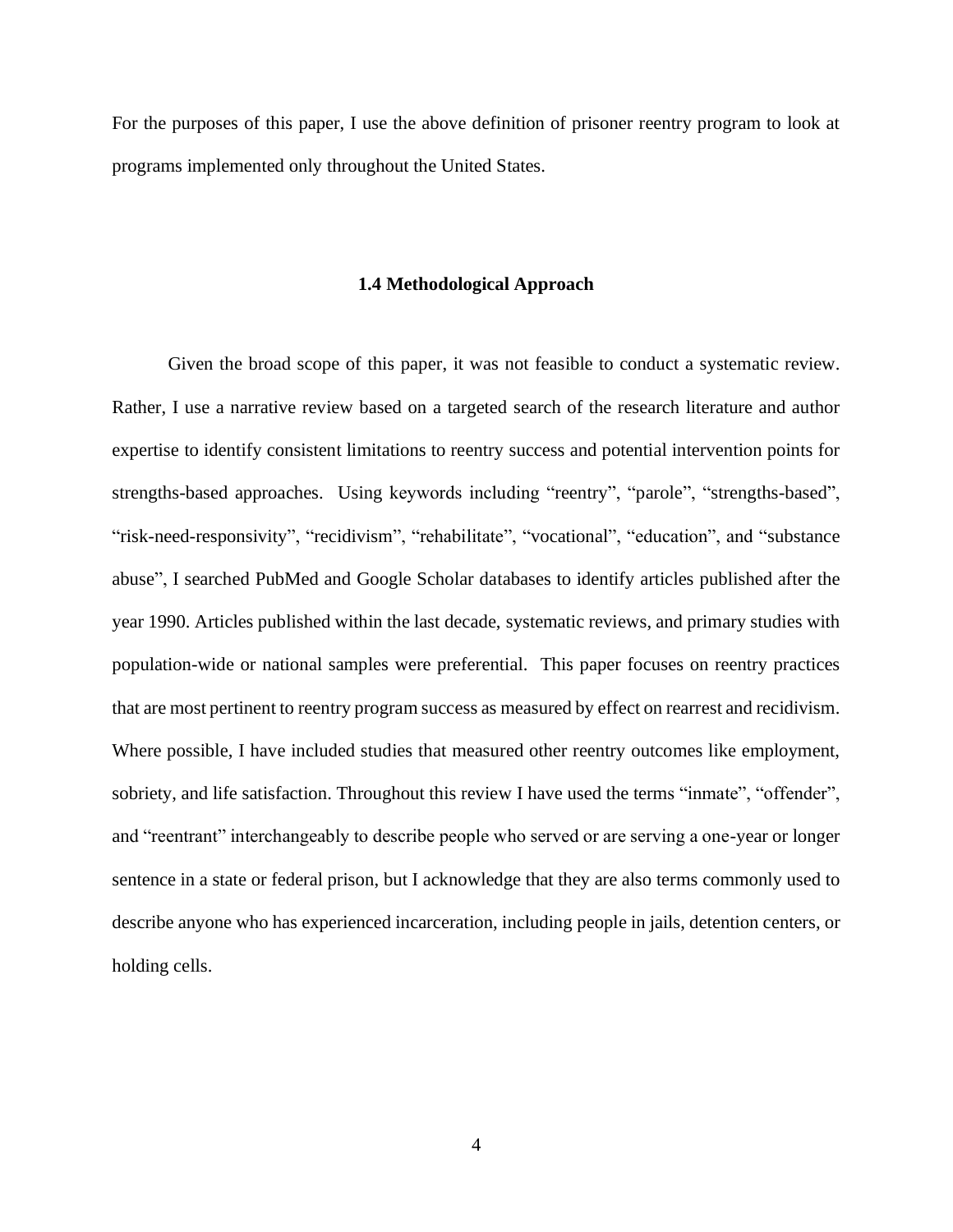#### <span id="page-13-0"></span>**2.0 Historical Context of Criminal Justice in America: Mass Incarceration & Reentry**

#### **2.1 Health Consequences of Mass Incarceration in America**

<span id="page-13-1"></span>At its peak in 2009, the United States incarcerated more citizens and at a higher rate than any other country. On any given day, there were 2.3 million citizens incarcerated at a rate of 700 citizens per 100,000 [\(Wildeman & Wang, 2017\)](#page-74-1). Nearly a decade of improvement later, there were an estimated 1.43 million people in prison, and at year-end 2019, the incarceration rate was 437 people in prison per 100,000 residents [\(Vera Institute of Justice, 2020\)](#page-73-0). Despite the steady progress made in convalescence from the one of the most fervent and unsparing campaigns in American criminal justice history, the United States remains one of the world's leaders in incarceration.

In the 1950's the rate of incarceration was just 175 citizens per 100,000, which was still higher than many other democratic countries but more on par with global incarceration trends [\(Wildeman & Wang, 2017\)](#page-74-1). By the mid-1970's, incarceration trends started to spiral upwards largely due to new policy changes and federal initiatives. The narrative surrounding criminal justice shifted away from rehabilitation and towards deterrence and punishment. While the exact causes of the increase in incarceration rate are complex, the shift in narrative justified the passage and adaptation of these new policies that all collectively contributed to the rise and continuation of what is now known as mass incarceration. In the 1970's, the Nixon administration started a campaign known as the "War on Drugs" to crack down on illicit drug use and decrease the crimes and consequences associated with drug dealing and consumption. A decade later, a Reagan administration initiative, "Just Say No", reinforced the same sentiment. Other federal and state policies like the deinstitutionalization of people with mental illness, three-strike laws, mandatory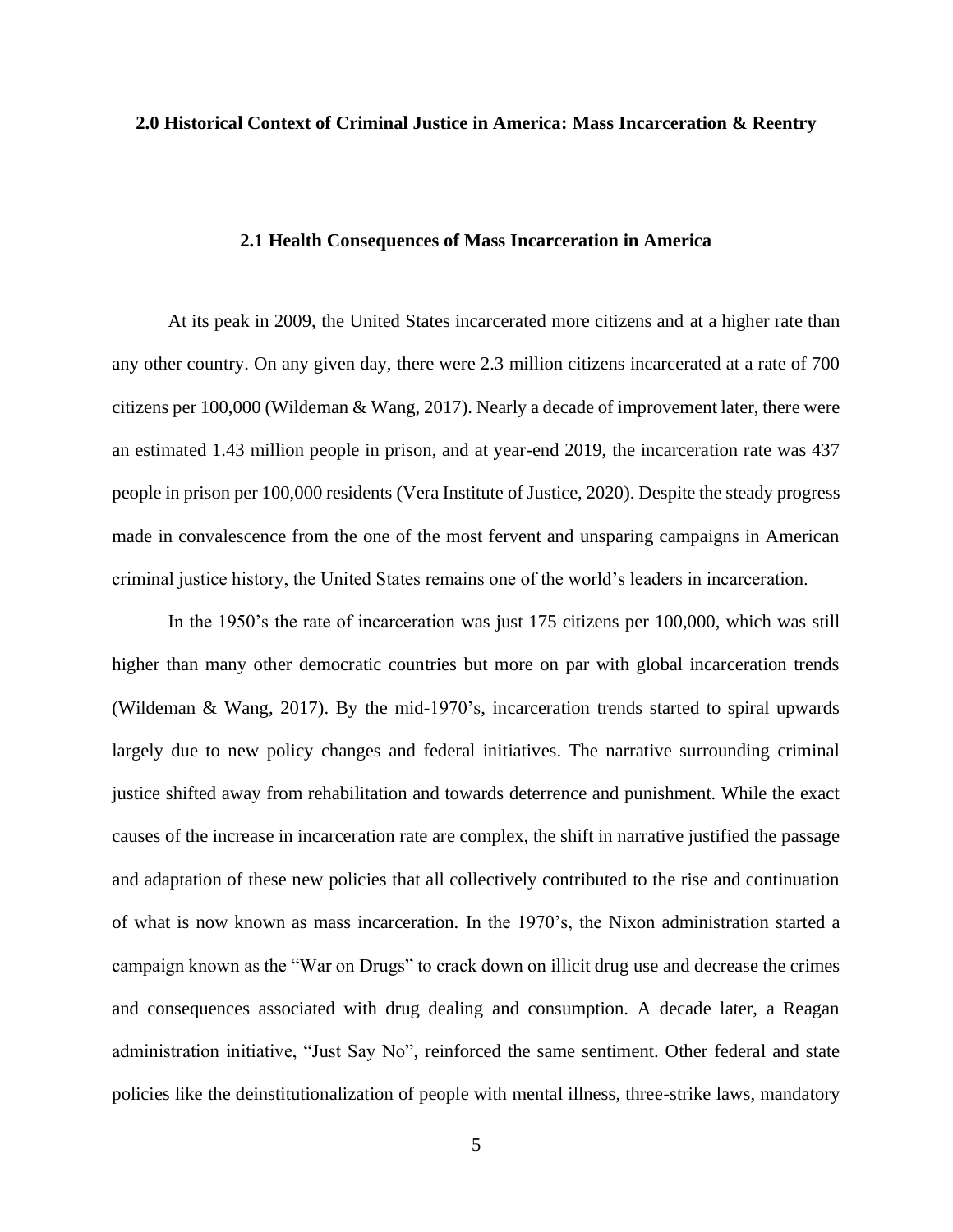minimum sentencing, and the adaptation of punitive sentencing like truth in sentencing further pushed the narrative that the American criminal justice system ought to deter and punish rather than rehabilitate and restore [\(Seiter & Kadela, 2003;](#page-72-1) [Wildeman & Wang, 2017\)](#page-74-1).

However, the implementation of these policies disproportionately affected some more than others. Disparities in mass incarceration by race and ethnicity largely affected poor black and Hispanic communities, particularly the young men of those communities (Seiter & Kadela, 2003). A cohort study examining men born in the late 1960's revealed that 2.8% of white men from the cohort spent time in prison during their 30's compared to 20.3% of black men from the same cohort [\(Wildeman, 2009\)](#page-74-2). For black men from the cohort who did not complete high school, the risk of incarceration during their 30's increased to 57% (Wildeman, 2009). Even then, this data likely underestimates the number of men who have experienced incarceration because this data only considers those who spent at least one year in a federal or state prison and excludes lesser sentences or time spent in jails (Wildeman, 2009). The result of this was nearly half a century of unjustified disparity in the criminal justice system, which negatively affected and continues to affect the health of those who were and are incarcerated, their families, and their communities.

The experience of incarceration, regardless of length or frequency, negatively impacts health. During incarceration, prisoners have increased prevalence of infectious diseases, chronic medical conditions, substance abuse disorder, vitamin D deficiency, and mental health disorders [\(Fazel & Danesh, 2002;](#page-69-3) [Wildeman & Wang, 2017;](#page-74-1) [Wilper et al., 2009\)](#page-74-3). The conditions and practices of incarceration in the US are often harsh and can exacerbate mental health disorders (see also Fazel & Danesh, 2002; Wilper et al., 2009). For example, the placement of a prisoner in solitary confinement increases the short-term and long-term risk of fatal self-harm (Wildeman & Wang, 2017). Health consequences linger long after release as mounting evidence suggests that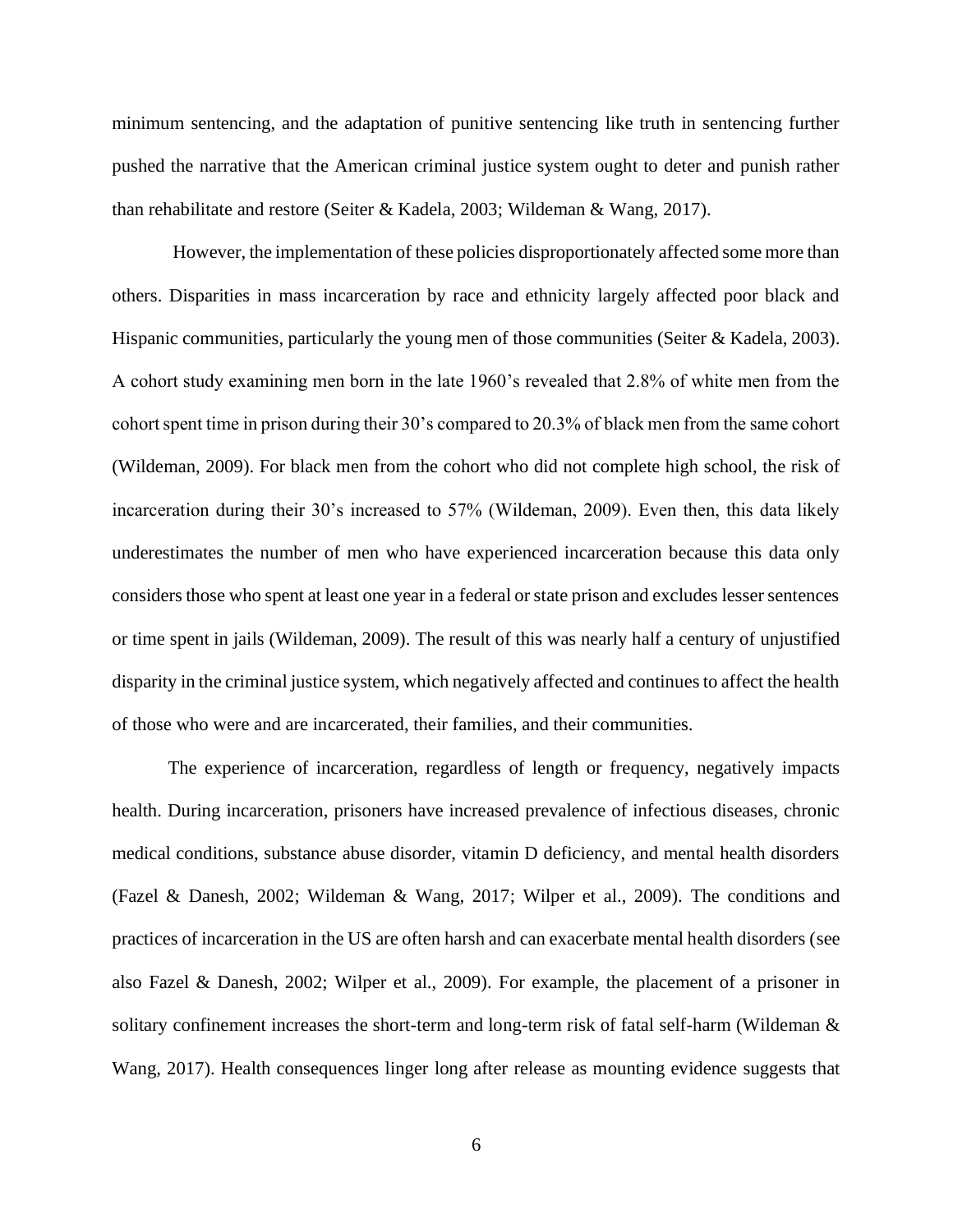incarceration has harmful effects on the health of prisoners over their life course (Wildeman  $\&$ Wang, 2017). In their Series paper, Wildeman and Wang state that "in considering the lifelong health effects of incarceration, the period after release is of critical importance" (2017, p. 1464). Generally, most individuals who experience incarceration spend much more time out of prison than in prison. Most of that free time occurs after release from incarceration since most individuals experience incarceration by their late 30's, which has huge implications about the importance of the reentry process.

Past incarceration has clearly harmful effects on health. Former prisoners experience the health consequences of incarceration for about six times as long as their actual incarceration sentence (Wildeman & Wang, 2017). Upon release, there is lack of continuity of care. Patients with chronic conditions are often released without medications or a follow-up appointment with a community provider [\(Visher & Mallik-Kane, 2007\)](#page-73-1), and many patients who are given a prescription at release do not end up filling them [\(Baillargeon, Binswanger, Penn, Williams, &](#page-67-1)  [Murray, 2009\)](#page-67-1). Past prisoners are also less likely to have a primary care physician, disproportionately use emergency departments for general healthcare needs, and have high levels of hospital admissions [\(Frank, Wang, Nunez-Smith, Lee, & Comfort, 2014\)](#page-69-4). Furthermore, high risk of mental health problems in the previously incarcerated population compounds with barriers to care, ultimately preventing the continuation of essential health care (Turney, Schnittker,  $\&$ [Wildeman, 2012\)](#page-73-2) These disparities in healthcare access and use raise questions about how the lack of access to health insurance or general healthcare resources, gaps in health literacy, and the general financial constraints of the reentry process may negatively affect health.

Before the Affordable Care Act was passed, four out of every five former inmates were uninsured at release, and many of those who did have insurance did not have the financial resources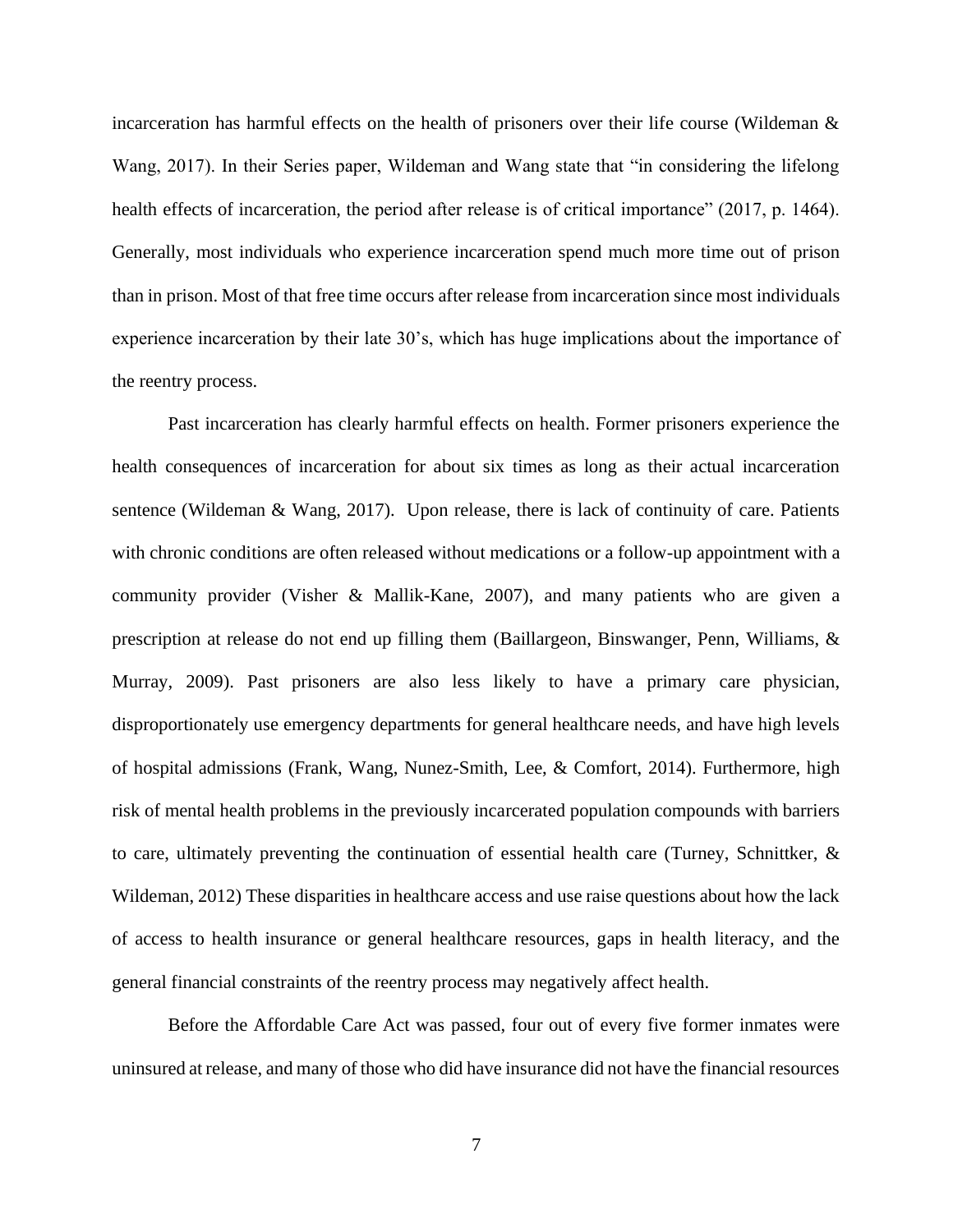to pay for costs associated with care [\(Cuellar & Cheema, 2014\)](#page-68-2). While the passage of the Affordable Care Act has expanded eligibility for public access to health insurance, several states have refused to accept the federal expansion of Medicaid coverage. This in addition to recent partisan efforts to strip it of its benefits, any potential that the Affordable Care Act had to diminish the long-term health consequences of incarceration have been attenuated. Compounding with the barriers to healthcare, former prisoners often have little to no access to housing, face discrimination in housing and employment, lack family support [\(Wakefield & Uggen, 2010;](#page-73-3) [Western, 2006\)](#page-74-4), and individuals with drug felony convictions are prohibited from services such as public housing and food stamps [\(Garland, 2001\)](#page-69-5). Even among those who find employment, individuals with history of incarceration earn an average of 30% less than similarly qualified individuals with no history of incarceration (Wakefield and Uggen, 2010; Western, 2006). Evidence shows that the physical, social, political, and economic discrimination and ostracization of individuals with history of incarceration has a direct, long-lasting, deleterious impact on health.

There are also indirect consequences of mass incarceration on the health. The incarceration of one person often has implications for the health and wellbeing of affected families and communities. Incarceration exacerbates financial hardships, disrupts relationships, increases stigma, and reduces social support for affected families (Wildeman & Wang, 2017). This is especially true for incarcerated fathers whose incarceration status has implications for their coparents and/or partners and children. According to Glaze and Maruschak, the Bureau of Justice Statistics notes that 52% of state and 63% if federal inmates reported being a parent to an estimated 1.7 million children [\(2008\)](#page-69-6). Given that mass incarceration disproportionately affects black individuals, one can extrapolate that mass incarceration also disproportionately affects black families.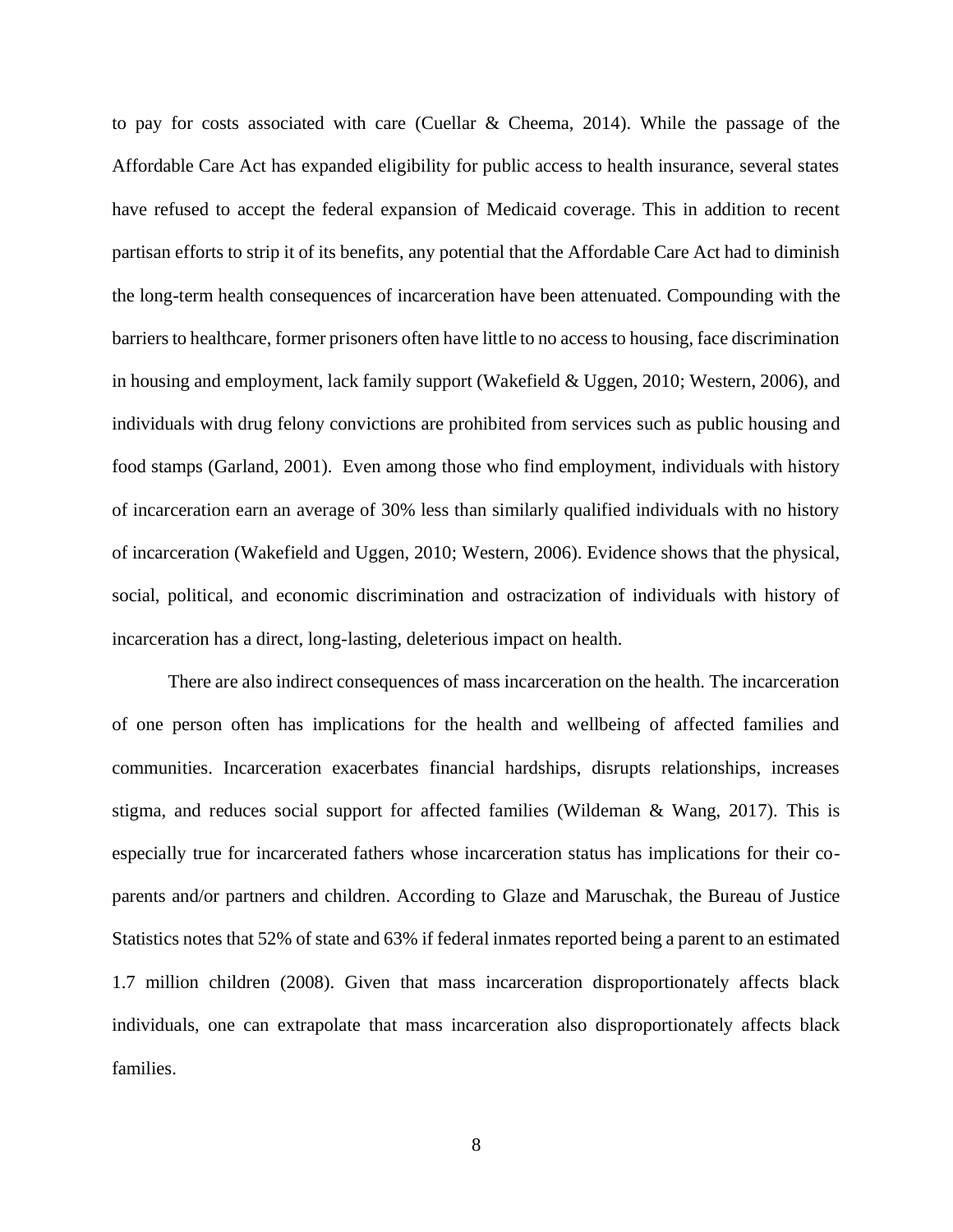In another cohort study by Wildeman, data revealed that black children born in 1990 had a 25.1% chance of their father being sent to prison, and the probability doubled (50.5%) for fathers who did not finish high school (2009). Incarceration of a parent is associated with various negative health outcomes including elevated child mortality, increased risk of behavioral and mental problems throughout childhood, and a variety of health issues like substance abuse [\(Roettger,](#page-72-2)  [Swisher, Kuhl, & Chavez, 2011;](#page-72-2) [Wildeman, 2014;](#page-74-5) [Wildeman & Wang, 2017\)](#page-74-1). Incarceration decreases the ability for an individual to financially contribute during incarceration and limits earning potential after incarceration [\(Geller, Garfinkel, & Western, 2011\)](#page-69-7), which may cause or worsen tensions among a family unit. During incarceration, keeping in touch with an incarcerated family member is costly and may further financial strains [\(Binswanger et al., 2007\)](#page-67-2). Incarceration disrupts family relationships and romantic unions [\(Lopoo & Western, 2005\)](#page-70-0); having an incarcerated family member, reintegrating a recently released family member, the social stigma surrounding incarceration, and the potential for reduced social supports available for affected families can all put stress on these relationships [\(Braman, 2004;](#page-67-3) [Comfort, 2009;](#page-68-3) [Turney et al.,](#page-73-2)  [2012\)](#page-73-2).

Violent crime is one of the most immediate threats to public health in communities, but the repercussions of mass incarceration within communities, if not mitigated, may present more understated but far larger public health consequences. At a community level, high levels of neighborhood incarceration is associated with poor population health including asthma, STIs, and psychiatric morbidity (Wildeman and Wang, 2017). The racial disparities in mass incarceration compound with overarching racial health disparities, often concentrating in poor communities of color. A Black individual is more likely than the overall population to know someone who is incarcerated, have an incarcerated neighbor, or have a confidante incarcerated [\(Lee, McCormick,](#page-70-1)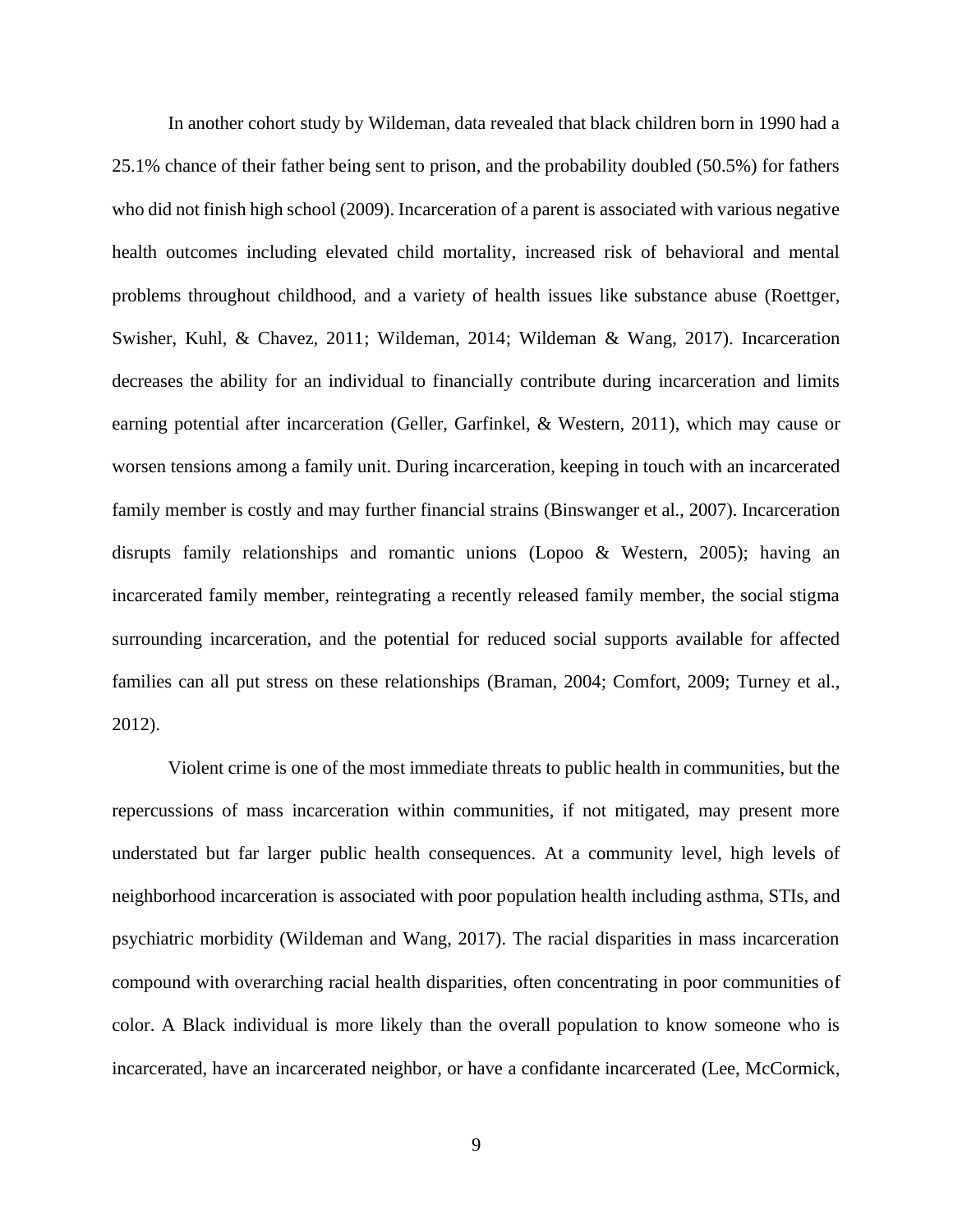[Hicken, & Wildeman, 2015\)](#page-70-1). This reflects larger systemic and structural inequities like disproportionate enforcement of policing, higher conviction rates for equal crimes, harsher sentencing, and lesser public investment in social institutions for black individuals and in black communities. The uneven distribution of mass incarceration and its consequences could be a significant contributor to racial health disparities (Wildeman and Wang, 2017).

Over the past several years, soaring costs, overcrowding, a spotlight on overly aggressive policing in historically minoritized communities, and a global pandemic have engendered agreement that mass incarceration has failed and should be reversed. Consistent, insistent, and persistent calls for racial and social justice have challenged current narratives surround criminal justice demanded the abandonment of punitive justice in favor of restorative justice. These efforts ignited discussions about criminal justice among politicians at all levels of government. However, the new challenge ahead is ensuring that as individuals are released from incarceration, there are efficacious social systems in place that help facilitate the reentry process by promoting successful, sustained reintegration back into communities and preventing recidivism.

#### **2.2 The Pendulum of Parole and Reentry**

<span id="page-18-0"></span>In a speech nominating Al Smith at the Democratic Convention in Madison Square Garden on June 26<sup>th</sup>, 1924, Franklin D. Roosevelt launched reentry into the national spotlight, ushering in an era of considering offender reentry as a social and political responsibility [\(Golway, 2018\)](#page-69-8). FDR's speech was the first major gesture of moving reentry into national politics, and the rhetoric of his administration set the foundation for the subsequent rise of reentry as a modern social movement. As the federal, state, and local governments began to develop programs and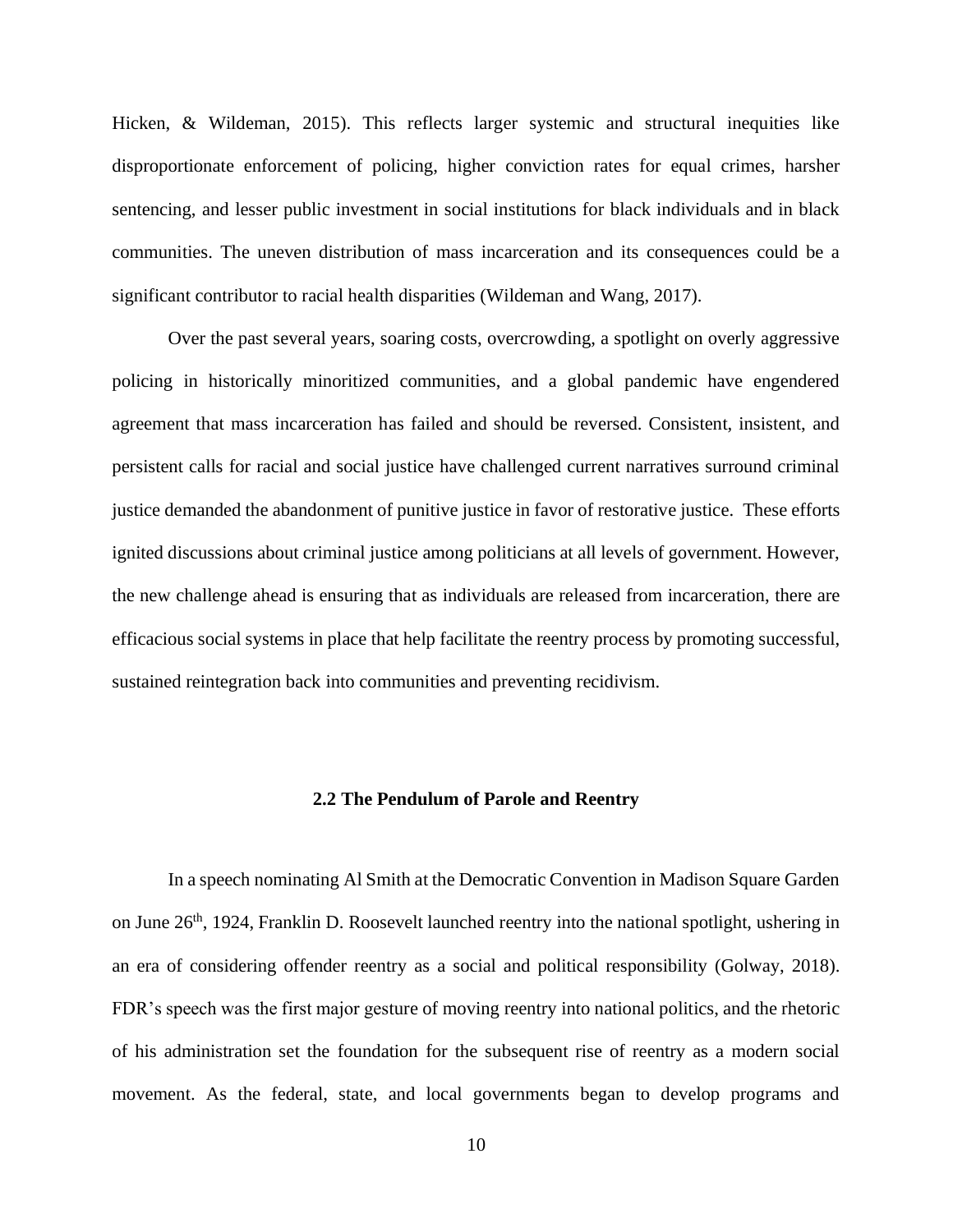organizations dedicated to the reentry process, the task of ensuring community reintegration led to the conception of parole [\(Rothman, 1980\)](#page-72-3). After World War II, a post-war economy and need for men to return to work justified the rise of what is known as "disciplinary" or "industrial" parole [\(Jonson & Cullen, 2015;](#page-69-9) [Simon, 1993\)](#page-72-4). The cultural belief of the time was that the discipline of routine work "instills moral fibers" and all parolees had to have a job and keep it to avoid reincarceration (Jonson & Cullen, 2015). However, economic instability and rising unemployment in the late 1940's made finding and keeping a job difficult (Jonson & Cullen, 2015).

In the 1950's, parole agents began to develop close working relationships with offenders in a clinical model, delivering catered treatment services to offenders because they realized that employment, alone, was not enough to ensure successful reentry (Simon, 1993). By the 1960's, increased concern for parolees' well-being led to "community reintegration" efforts like halfway houses to further support released offenders as they transition back into their communities [\(Latessa](#page-70-2)  [& Smith, 2011\)](#page-70-2). Prisoner release on parole peaked in the mid-1970's with 72% of prisoners begin released by parole boards [\(Clear, Cole, & Reisig, 2013\)](#page-68-4). However, this high rate of discretionary release drew political criticism from liberals and conservatives and ignited the attack on the rehabilitative ideal that historically defined reentry [\(Cullen, 2013;](#page-68-5) [Cullen & Gilbert, 2012\)](#page-68-6). There were bipartisan concerns with indeterminate sentencing and parole release, but for differing reasons. For liberals, parole board personnel lacked the expertise and political insulation to make equitable, unbiased decisions about who should or should not be released from prison [\(Jonson &](#page-69-9)  [Cullen, 2015\)](#page-69-9). Conversely, conservatives believed parole boards were too lenient and that parole increased the risk of premature release of dangerous offenders back into communities [\(Jonson &](#page-69-9)  [Cullen, 2015\)](#page-69-9). In unity of agree to disagree, the political response was the abolition of parole boards and the adaptation of determinate sentencing in 20 states [\(Petersilia, 1999\)](#page-71-1). Among states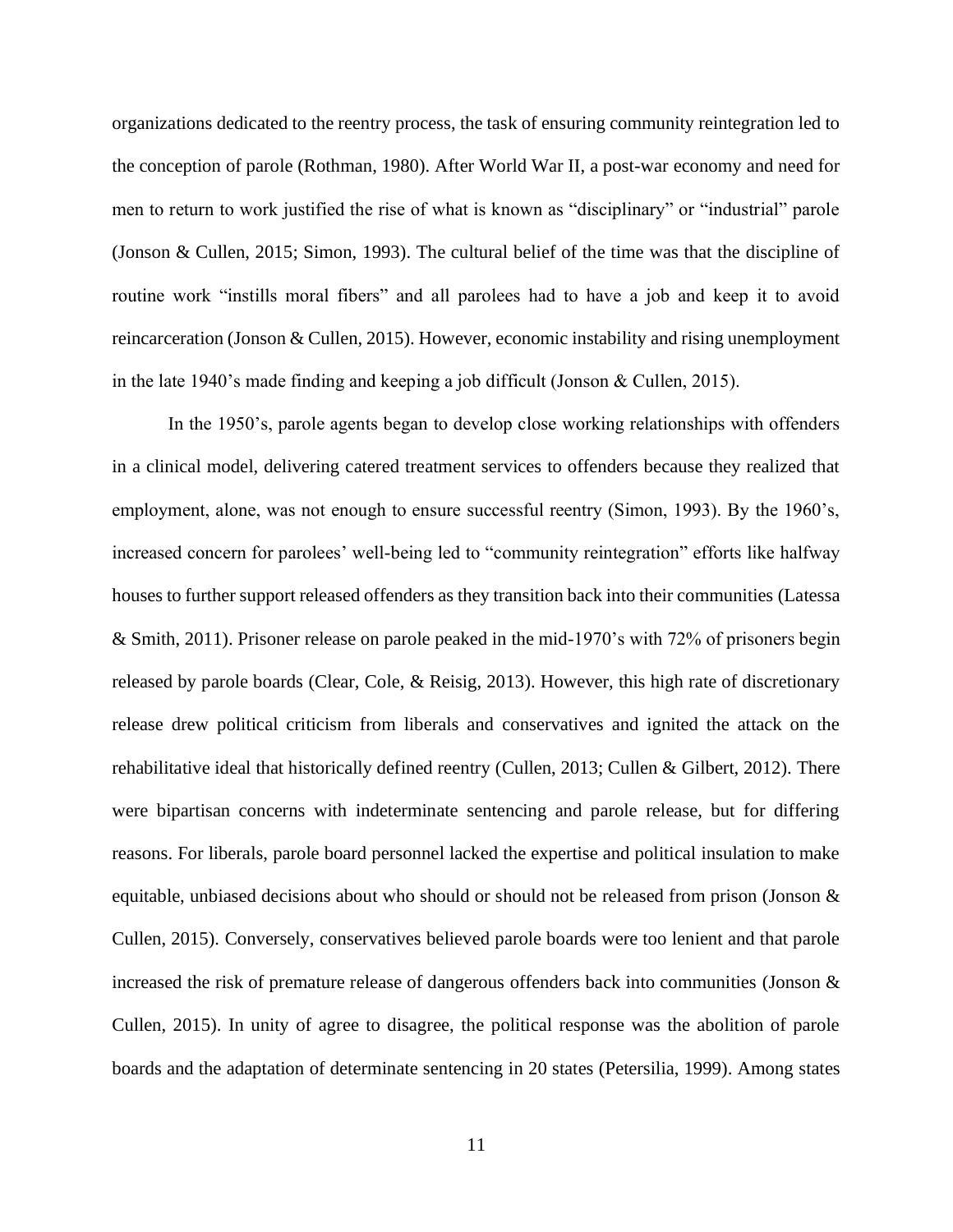that preserved parole, certain types of crimes made offenders ineligible for parole release, and eventually all states restricted sentencing discretion by passing mandatory minimum sentencing laws, truth in sentencing, and lifetime or longer sentences for those with "3 strikes" [\(Johnson,](#page-69-10) [2011;](#page-69-10) [Torny, 1996,](#page-73-4) [2013\)](#page-73-5).

Where reentry was once a universal practice, the dismantling of parole resulted in no national standard and mixed elements of determinacy and indeterminacy between and within states (Jonson & Cullen, 2015). The consequence was that one in five inmates "maxed" out their sentence – serving the entirety of it in prison – and were released back into their communities with no postrelease supervision or support [\(Pew Charitable Trusts, 2014\)](#page-71-2).

Soon after, a new model of supervision, "managerial parole", replaced the clinical model of parole and emphasized close surveillance as a way to deter misbehavior (Simon 1993). Managerial parole involved risk assessment practices like intensive supervision, drug testing, electronic monitoring, and revocation for non-compliance (Simon, 1993). The underlying assumption was that those who enter the criminal justice system will likely be involved for a lifetime, and this logic was used to justify divestment in rehabilitation and enrichment services (Simon, 1993). The model no longer promoted rehabilitation by emphasizing post-release support and services, but instead managed risk through deterrence and sanction.

Eventually, the attack on and destruction of parole ceased. Come the turn of the millennia, parole boards largely kept the authority to make decisions about discretionary release, and some states even restored parole granting function [\(Rhine, 2011\)](#page-71-3). The term "reentry" became popular in correctional and public policy spheres, and there were conversations about the failures of the existing system [\(Rhine, 2011\)](#page-71-3). It became clear that society could no longer ignore that 95% of the prison population will reenter society and that the existing system was setting them for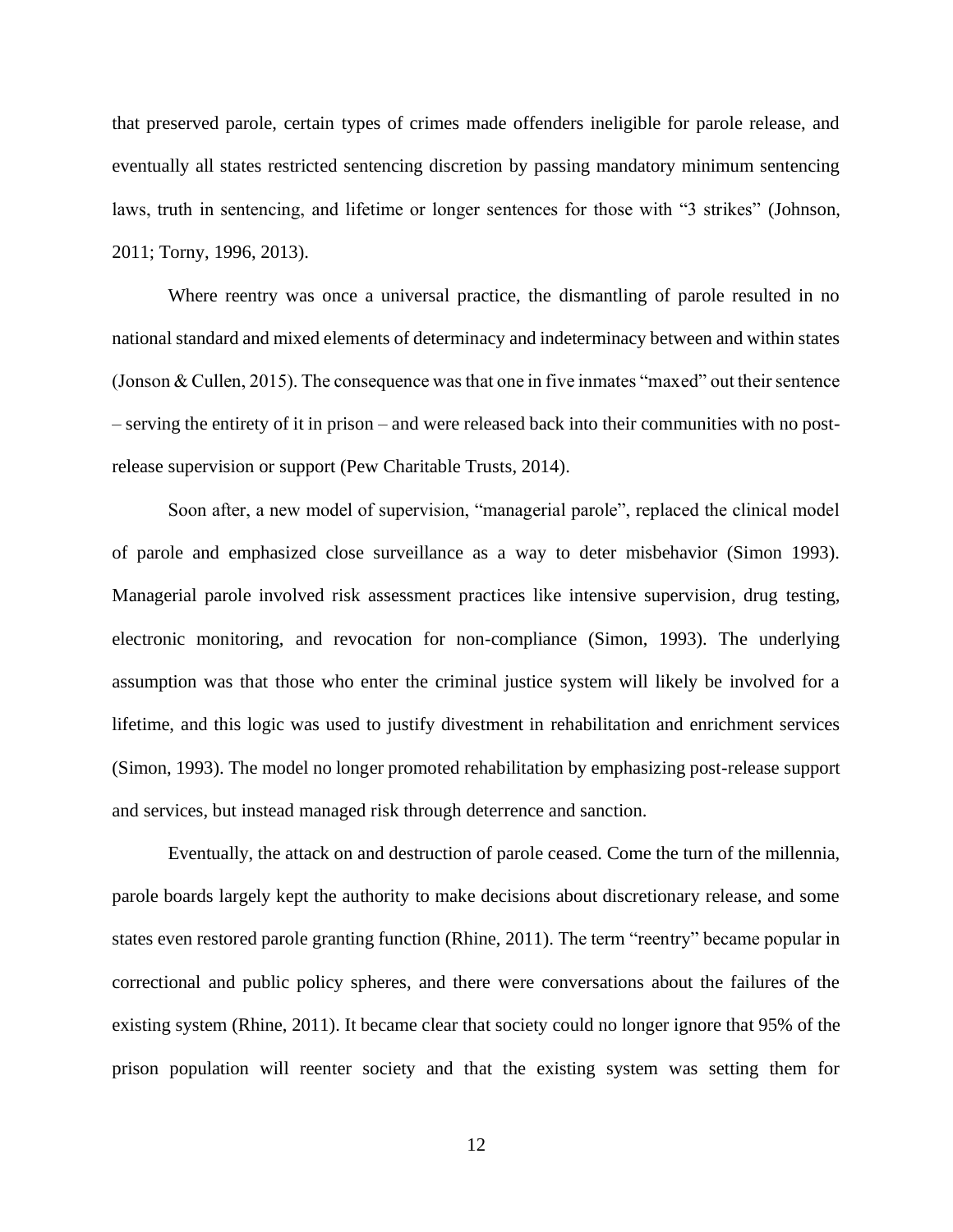reincarceration. Mere surveillance was not enough – there was a need for programs to help offenders navigate the barriers of reentry and make the burdensome transition from prison to the public.

Reentry quickly metamorphized from a niche public policy concern to a modern social movement. All levels of government, correctional and legal professional associations, faith-based groups, and non-profit organizations began to embrace reentry [\(Thompson & Rhine, 2011\)](#page-73-6). Academics began constructing reentry as a social issue, working to provide solutions and calling for reformations at every level of the correctional system [\(Petersilia, 2003;](#page-71-4) [Travis, 2005\)](#page-73-7). The emphasis shifted from deterrence and punishment to the development of programs that facilitated the successful return of prisoners to the community, intrinsically linking the idea of reentry to rehabilitation. New programs and interventions were based on the premise that offenders face personal and situational risks that, if left unaddressed, would likely result in reincarceration (Jonson & Cullen, 2015). Reentry developed strong bipartisan support, leading to the passage and amendment of one of the largest pieces of reentry public policy initiatives in the US – the Second Chance Act of 2007 [\(Listwan, Jonson, Cullen, & Latessa, 2008\)](#page-70-3).

The economic collapse in 2008 increased the momentum of the reentry movement as the cost of mass imprisonment was no longer sustainable or justifiable, requiring an increased rate of prisoner release (Jonson & Cullen, 2015). Not only did releasing prisoners become a main priority, but so did keeping them out of prison (Jonson & Cullen, 2015). Reentry finally found its political purpose – reducing recidivism.

The challenge now, as it was then, is designing effective, evidence-based programs that produce sustained, long-term outcomes like preventing reincarceration. However, mass incarceration has changed the landscape of criminal justice in America, and the return to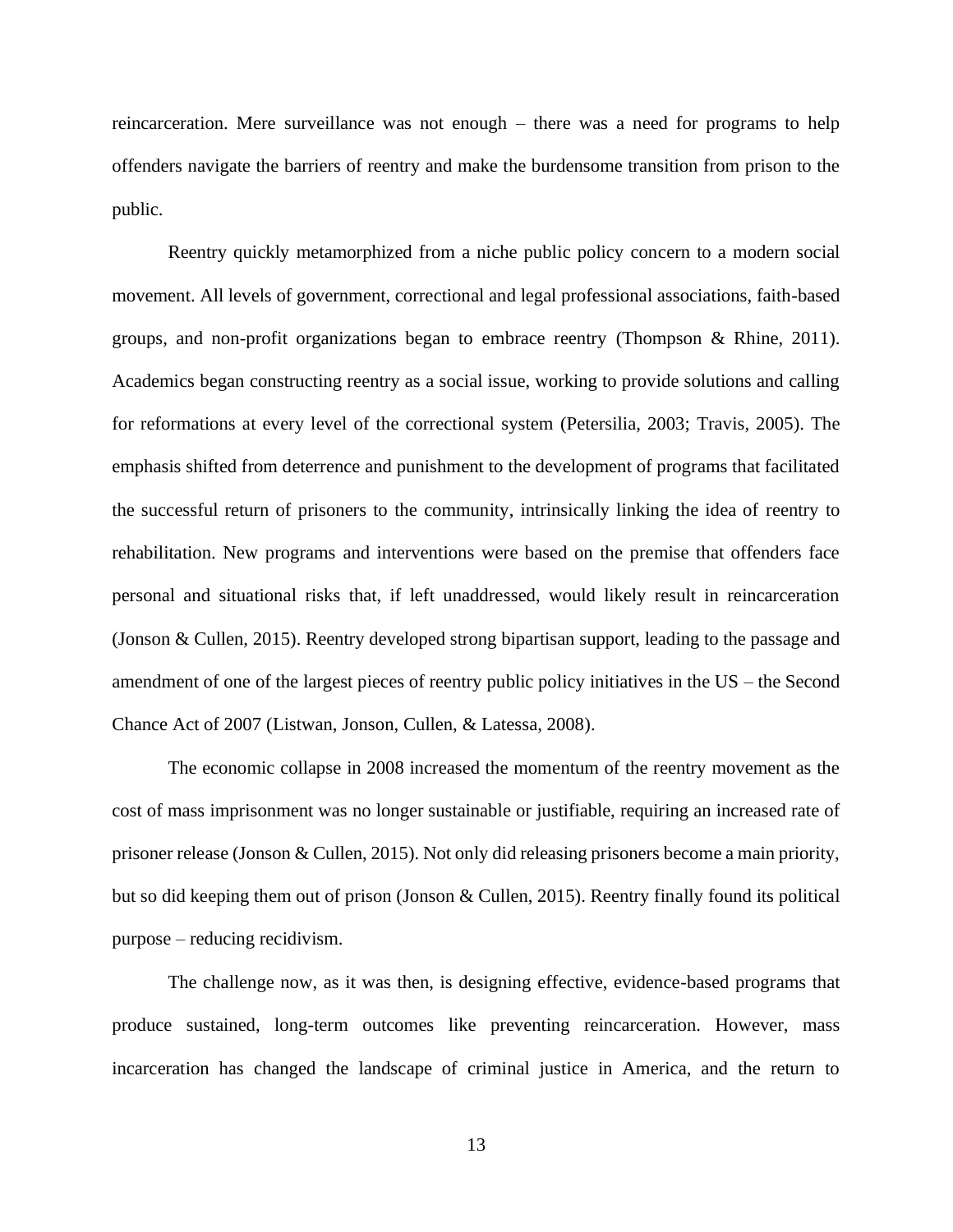rehabilitation-centric programs does not necessarily mean that there will be the same historical success in promoting reentry. There are still many economic, political, and sociocultural barriers to reentry that must be addressed through ongoing implementations and evaluations of novel reentry programs.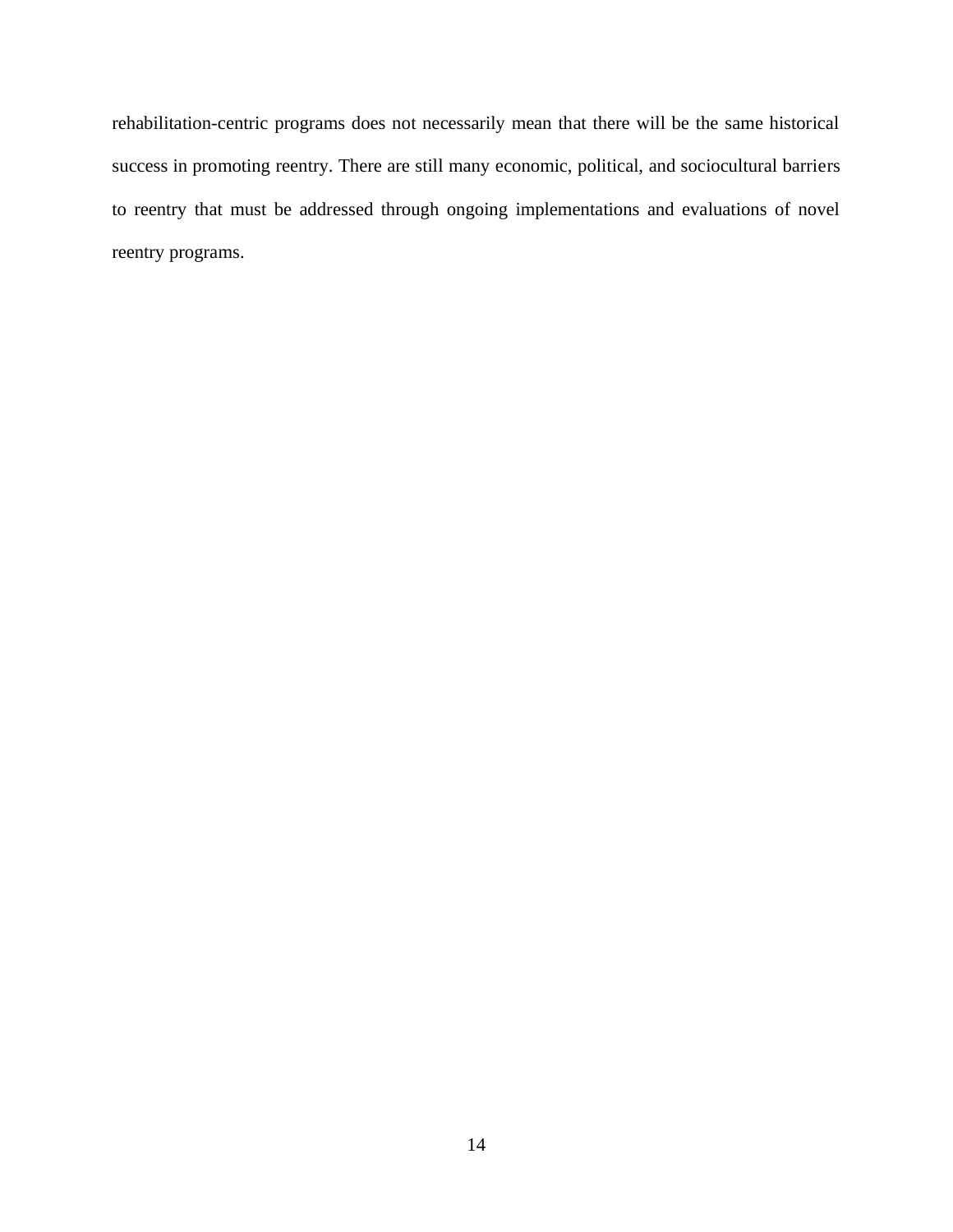#### <span id="page-23-0"></span>**3.0 What Makes Offender Reentry So Difficult?**

#### **3.1 The Many Barriers to Reentry**

<span id="page-23-1"></span>The purpose of reentry programs is to facilitate the transition from prison to community by providing relevant services that work to encourage successful reintegration and prevent return to criminal behavior. Notwithstanding, reentry is no small feat. There are social, financial, political, mental, and logistical barriers to reentry, all of which are clouded by stigma. A study by the Vera Institute of Justice in New York City interviewed prisoners to determine reentry progress and better understand what contributed to a successful transition from prison to communities. During the interviews, the ex-offenders discussed barriers to or challenges of their reentry. They identified finding safe, reliable housing, reconnecting with family and friends, finding a job, substance abuse, continued involvement in crime, and the effect of parole supervision as the biggest issues upon reentry [\(Nelson, Deess, & Charlotte, 1999\)](#page-71-5). Those interviewed were also concerned about having few vocational skills and inadequate work history [\(Nelson et al., 1999\)](#page-71-5), citing their age at release, lack of employment at time of arrest, and history of substance abuse as barriers to finding a good job [\(Nelson et al., 1999\)](#page-71-5). 50 of the 66 prisoners interviewed stated that they had no one to meet them as they exited prison or got off the bus in New York City [\(Nelson et al., 1999\)](#page-71-5), highlighting the lack of preparation, communication, and follow-up regarding reentry.

These findings echoed broader trends observed across the US. Upon release, most offenders live with their family or friends until they can find a job, accumulate financial resources, and find their own housing (Seiter & Kadela, 2003). The inherently difficult and stressful transition from prison to the community makes it difficult avoid relapse, and many re-entrants quickly return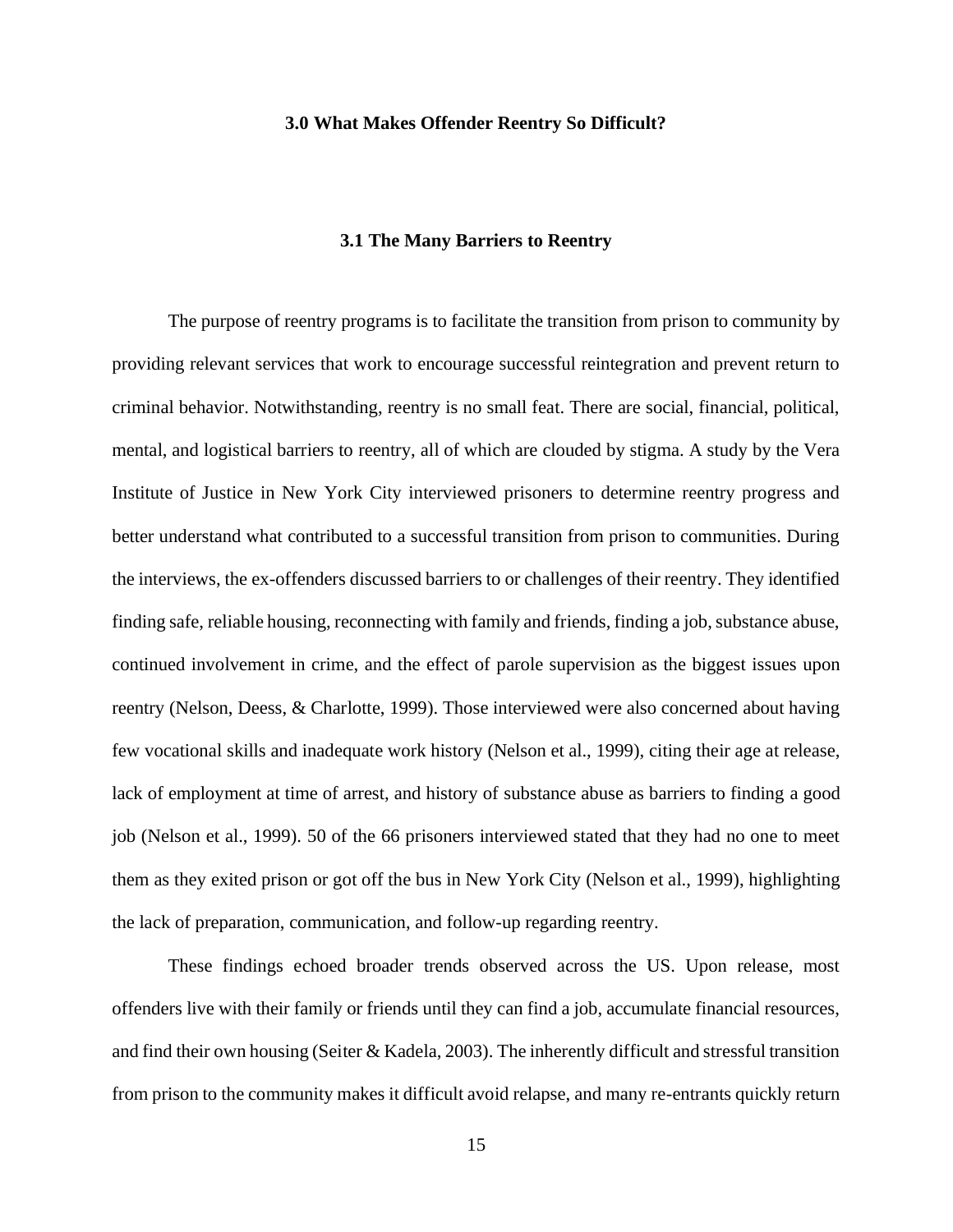to substance abuse (Seiter & Kadela, 2003). Studies have found that reentering individuals experience significantly increased risk of mortality, particularly from overdose, suicide, and homicide, during the early post-release period [\(Lim et al., 2012;](#page-70-4) [Rosen, Schoenbach, & Wohl,](#page-72-5)  [2008\)](#page-72-5). Another study found that death rates among released prisoners were 3.6 times greater than the general population and 10 times the expected of overdose death rate [\(Binswanger, Blatchford,](#page-67-4)  [Mueller, & Stern, 2013\)](#page-67-4). Risk of death was particularly high in the first week after release [\(Binswanger et al., 2013\)](#page-67-4), pointing to the need for implementation of reentry services immediately following release. Generally, lack of stable housing, insufficient income, and the potential for substance abuse relapse make it difficult to avoid return to crime (Seiter and Kadela, 2003), increasing the likelihood for re-arrest, recidivism, or premature death.

Re-entering prisoners and the communities welcoming them have a symbiotic relationship, but a lack of social cohesion and community stability make the reentry process more difficult for both parties [\(Anderson, 1990\)](#page-67-5). Community-level issues like poverty and persistent unemployment make communities vulnerable to higher levels of crime, drugs, family disorganization, and demoralization [\(Anderson, 1990\)](#page-67-5), creating a disadvantageous environment for those going through the reentry process. In a review of the effects of mass imprisonment on a neighborhood in Tallahassee, Florida, researchers found an increase in crime in the community associated with an increase in the arrest, removal, and imprisonment of community members [\(Rose, Clear, & Scully,](#page-72-6)  [1999\)](#page-72-6). This raised concerns about the effectiveness of the prison system at deterring crime and rehabilitating misbehavior and further suggested that little opportunity for offender reintegration destabilizes communities by increasing isolation, anonymity, and crime [\(Rose et al., 1999\)](#page-72-6). These findings imply that there is a negative, cyclical effect – ineffectively returning offenders to their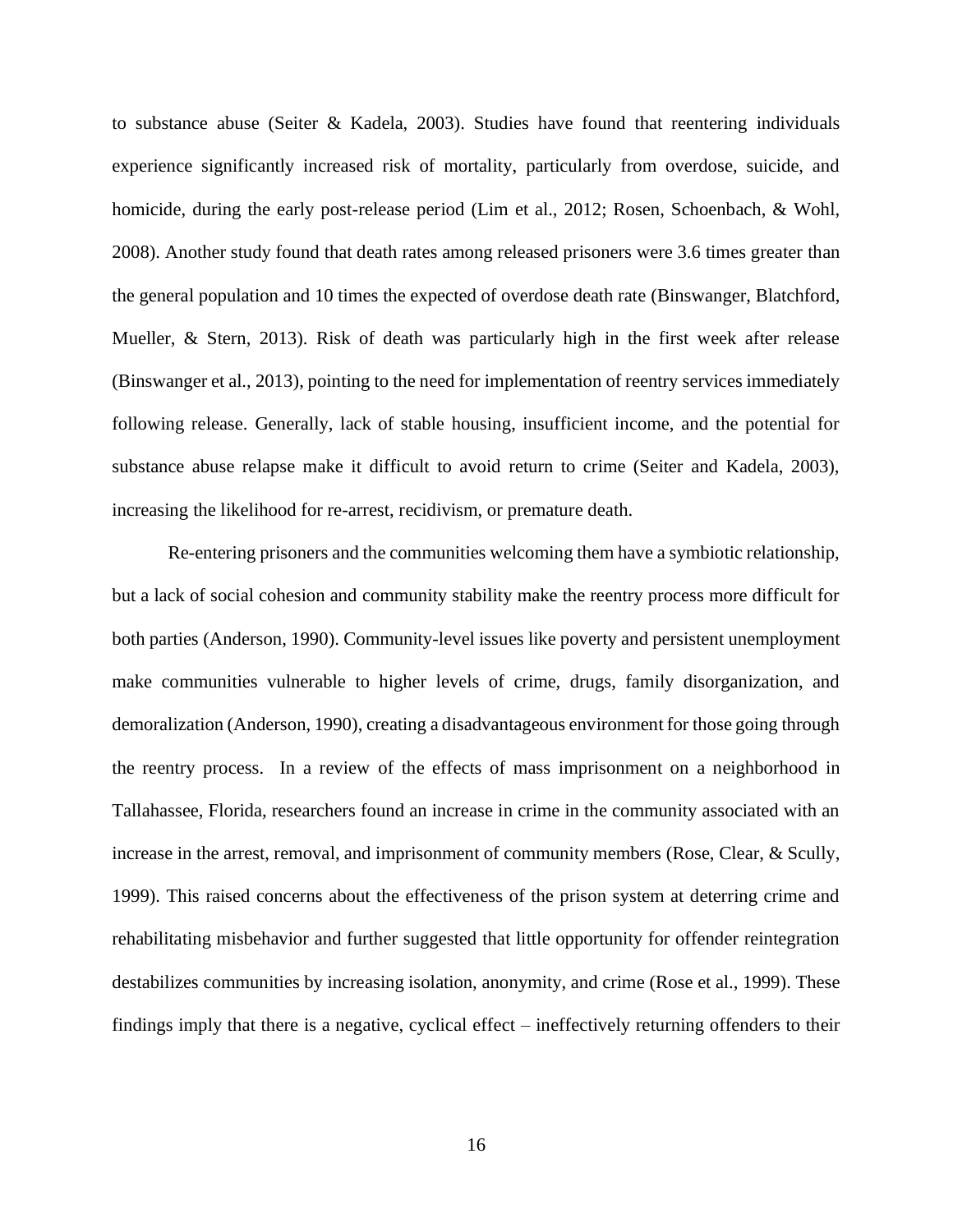communities destabilizes the communities, and destabilized communities make it more likely for reentrants to re-offend, potentially further destabilizing the community.

As outlined in Healthy People 2020, there are social determinants of health (SDoH) that are the "conditions in the environments in which people are born, live, learn, work, play, worship, and age that affect a wide range of health, functioning, and quality-of-life outcomes and risks" [\("Social Determinants of Health," 2020\)](#page-72-7). Using a "place-based" organizing framework, Healthy People 2020 identifies five key areas of SDoH: economic stability, education, social and community context, health and health care, and neighborhood and built environment (Figure 1). Each of these five determinant areas reflects several key issues that make up the underlying factors that either contribute to or forestall good health [\("Social Determinants of Health," 2020\)](#page-72-7). Prison reentry is a multifaceted issue, and various underlying factors that play into violence and crime, incarceration, and the previously discussed barriers to reentry are all in the arena of SDoH. While SDoH like incarceration and crime/violence are listed explicitly under social and community context and neighborhood and built environment, respectively, various other factors that hinder successful reentry like employment, housing instability, poverty, educational attainment, civic participation, and environmental conditions, just to name a few, are also all SDoH (Table 1; "Social Determinants of Health", 2020).

This organizing framework has emerged as one of the top strategies for addressing SDoH and has been used to identify evidence-based resources and interventions implemented at state and local levels. Understanding the relationship between individual and community is fundamental to understanding how SDoH impact health ("Social Determinants of Health", 2020). For decades, the criminal justice system almost exclusively focused on individual-propensity for crime rather than environmental context, resulting in subsequent practices and policies aimed at modifying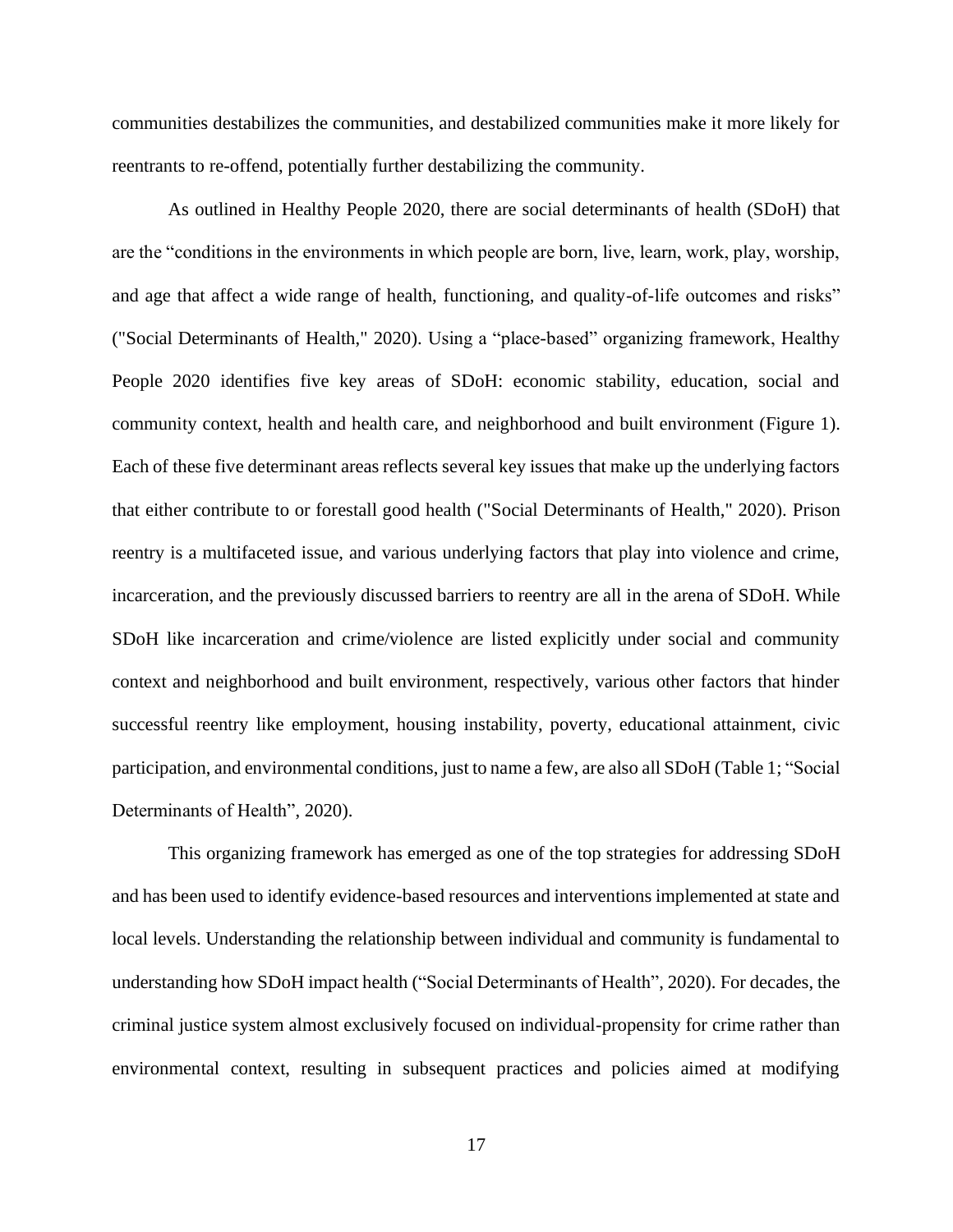individual behavior by intervening with the individual decision-making process. While it is necessary to promote individual behavior change in curbing criminal activity, failing to consider and address the community-level social and economic conditions that affect individual behavior misses key patterns of social and environmental engagement that influence individual decisionmaking.

In 1939 and 1947, Edwin Sutherland developed then revised the Differential Association Theory to predict the tendency for criminal behavior, rejecting previously held notions that criminal behavior is inherited and that criminals are biologically different from noncriminals [\(Bosiakoh, 2012\)](#page-67-6). Instead, Sutherland explained that criminal behavior is a result of differential social function, and that learned motivations, rationalizations, and attitudes affects one's actions but not one's identity [\(Bosiakoh, 2012\)](#page-67-6). Essentially, criminal and noncriminal behaviors are the expression of the same needs and values, often sharing of the same goals, but the difference between the two is the means of their pursuit. Sutherland [\(1939,](#page-73-8) [1947\)](#page-73-9) asserts that "a person becomes criminal because of excess definitions favorable to the violation of law over definitions unfavorable to violation of law," implying that criminality is not predestined, rather, a consequence of the failure of society to meet one's basic needs. In the case of reentry, offenders who have no way to soundly express their needs upon return to their communities will likely revert to criminal behaviors and potentially return to prison. Hence, the goal of reentry programs is to help meet the needs of returning offenders and reduce recidivism by addressing some of the many personal and community-level barriers to reentry. In aiding to offender return to society, it is absolutely necessary for reentry practices to consider the importance of the reciprocal relationship between individual-community and the role of SDoH in determining the most effective ways to intervene and promote maximum reentry success.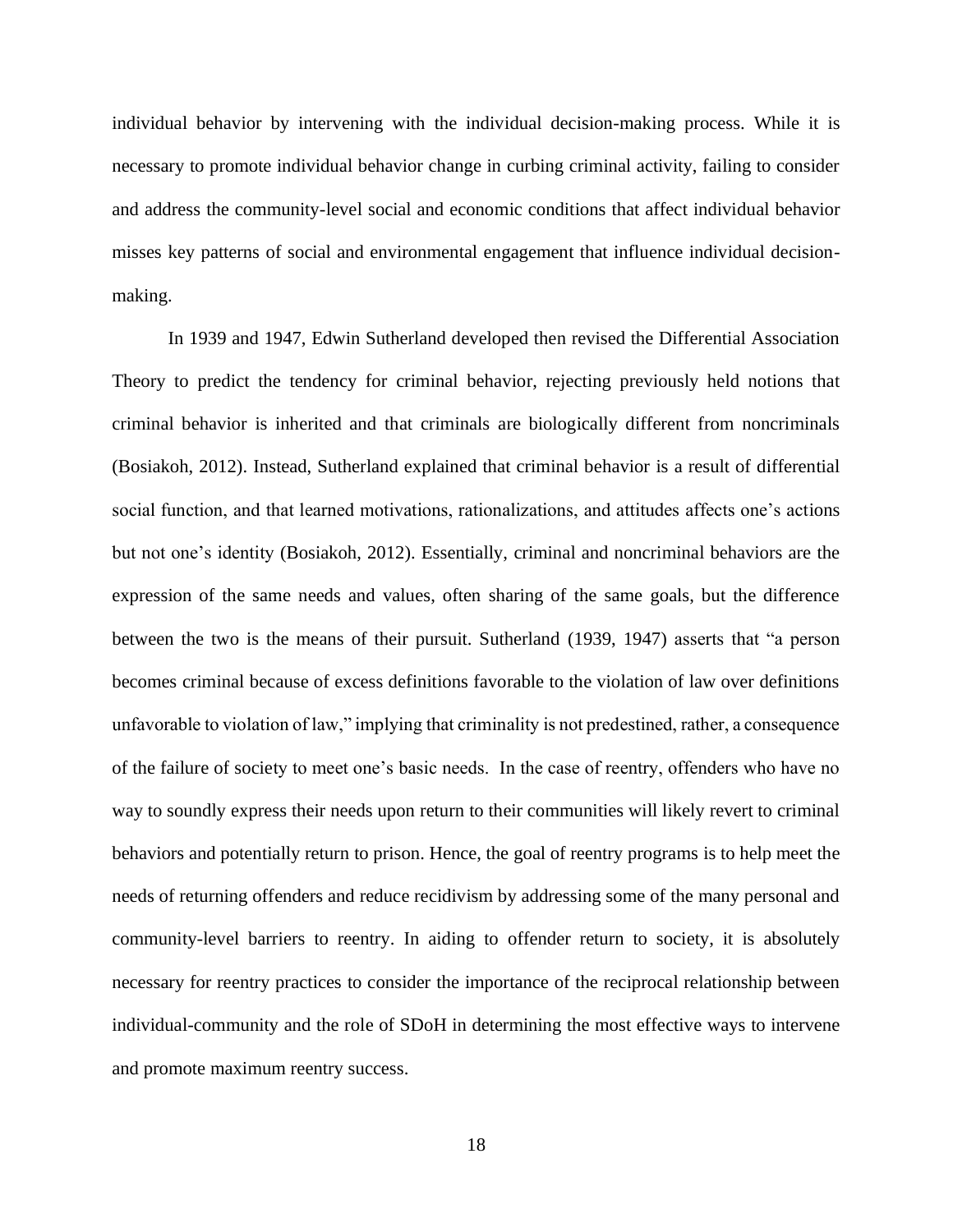#### **3.2 Challenges in Delivering Effective Reentry Programs**

<span id="page-27-0"></span>It is well understood that prisons do not reduce the criminality of inmates. The American carceral system does not attempt address the underlying issues that cause criminality, but instead relies on the promise of punishment to deter it. Not only is this approach ineffective, but it further risks public health and safety. Evidence suggests that the effect of imprisonment on reoffending is likely null or criminogenic [\(Cullen, Jonson, & Nagin, 2011;](#page-68-7) [Nagin, Cullen, & Jonson, 2009\)](#page-71-6). This is both contrary to the theoretical purpose of incarceration and counterproductive to reentry efforts as it creates added challenges that then need to be addressed during the reentry process. Reentry programs serve to address some of those underlying criminogenic issues as a way to prevent reoffense. However, no reentry program or reentry model has proven efficacious at preventing recidivism because the factors that drive criminal behavior are complex, difficult to assess, and even more difficult to address. The result of this broken, clunky criminal justice system is a revolving door vulnerable to high rates of offender recidivism.

In a study of recidivism rates in the US, data from 272,111 reentering inmates across 15 states (nearly 2/3 of the national re-entering population) revealed that 67.5% had been rearrested for a new offense, 46% had been reconvicted, and 25.4 % had been resentenced to prison within 3 years – returning a majority, 51.8%, of the population back to prison [\(Langan & Levin, 2002\)](#page-70-5). Failure of reentry was most pronounced within the first six to twelve months following release [\(Langan & Levin, 2002\)](#page-70-5). A more recent study from 2014 corroborated these findings, highlighting a trend in the criminal justice system. Durose, Cooper, and Synder [\(2014\)](#page-68-1) examined data from 404,638 prisoners in 30 states from 2005 to 2010 and found that 67.8% of former inmates were arrested for new crimes within three years of release. Similar to Langan and Levin's findings, failure was highest in the time shortly after release – 36.8% were rearrested within six months and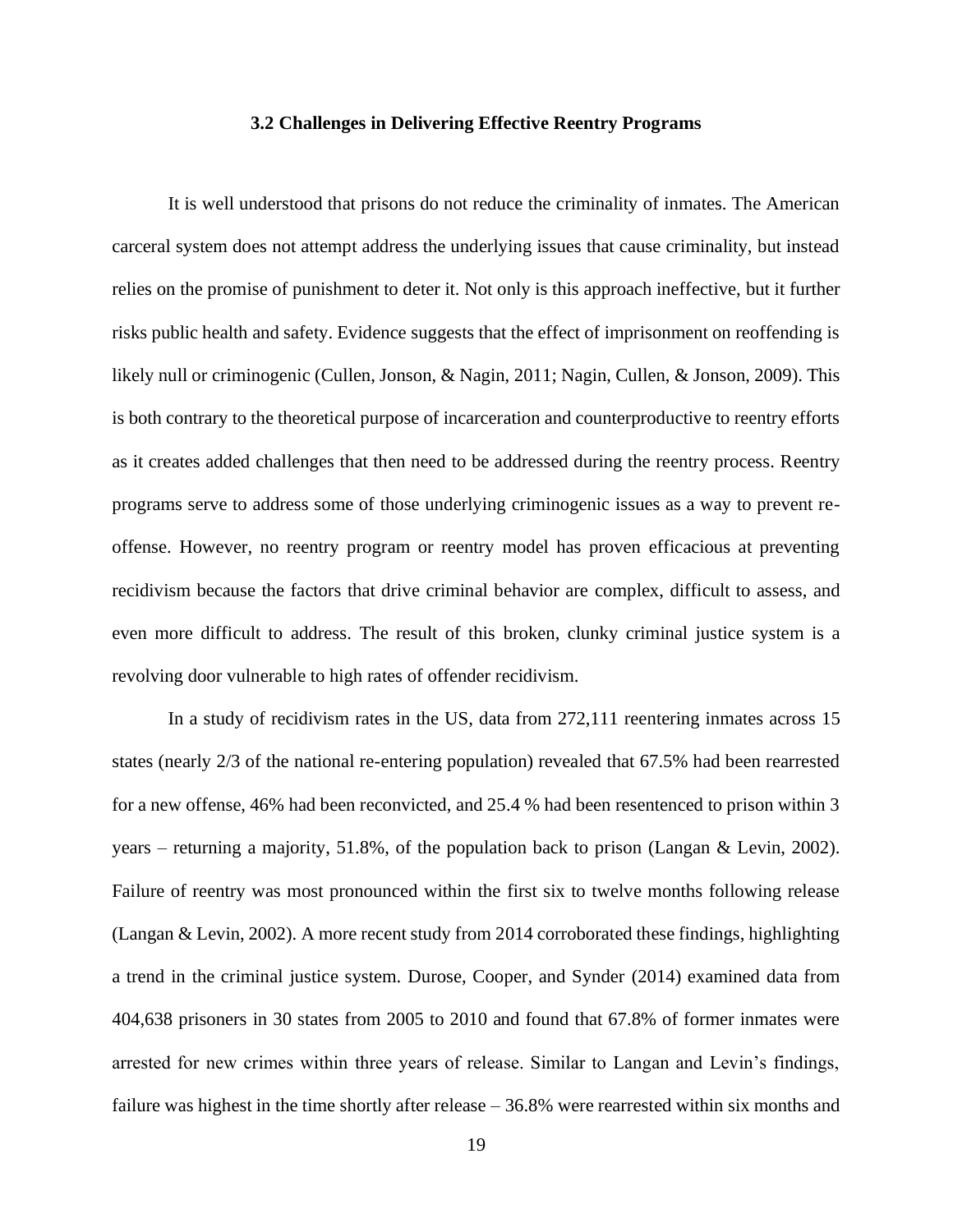56.7% by the end of the first year [\(Durose et al., 2014\)](#page-68-1). The consistently high recidivism rates reflect the failure of the criminal justice system to properly identify and address the underlying causes of criminogenic behavior. Despite the increasing popularity of the reentry movement over the past several decades, there are few reentry programs that substantially reduce recidivism on a large scale.

Implementation of many programs has been, at best, lackluster in places, and inmate investment in program participation largely mirrors the investment made by program staff in the participants' success and program's mission [\(Lindquist, Ayoub, & Carey, 2018\)](#page-70-6). Lack of visibility and failure to promote services available before also hampers reentry success. 1997 data from California shows that only 2.5% of state inmates who were in high need of drug treatment received professional treatment [\(Petersilia, 2008\)](#page-71-7). Almost half of California offenders released in 2006 did not participate in work or treatment programs during their prison sentence [\(Petersilia, 2008\)](#page-71-7). National data from 1997 shows that only 27% of inmates participated in vocational programs, 35% in educational programs, and 13% in prerelease programs [\(Lynch & Sabol, 2001\)](#page-70-7).

More recent data shows that the prevalence of treatment services in prisons is high, but inmate participation is low [\(Taxman, Pattavina, & Caudy, 2014\)](#page-73-10). Per the National Criminal Justice Treatment Practices survey, 74% of prisons offered outpatient substance abuse programs but only 13.3% of inmates participated [\(Taxman et al., 2014\)](#page-73-10). Even more alarming, only 4.7% of offenders with the specific need for treatment actually gain access to the appropriate services (Taxman et al., [2014\)](#page-73-10). Most prisons also offer educational programs, vocational training, and job readiness programs, but only 7% to 8% of adult prison inmates participate on any given day [\(Taxman et al.,](#page-73-10)  [2014\)](#page-73-10). This evidence points to a massive gap in the availability of prison reentry programs and their implementation, suggesting issues in the translation of concept into practice.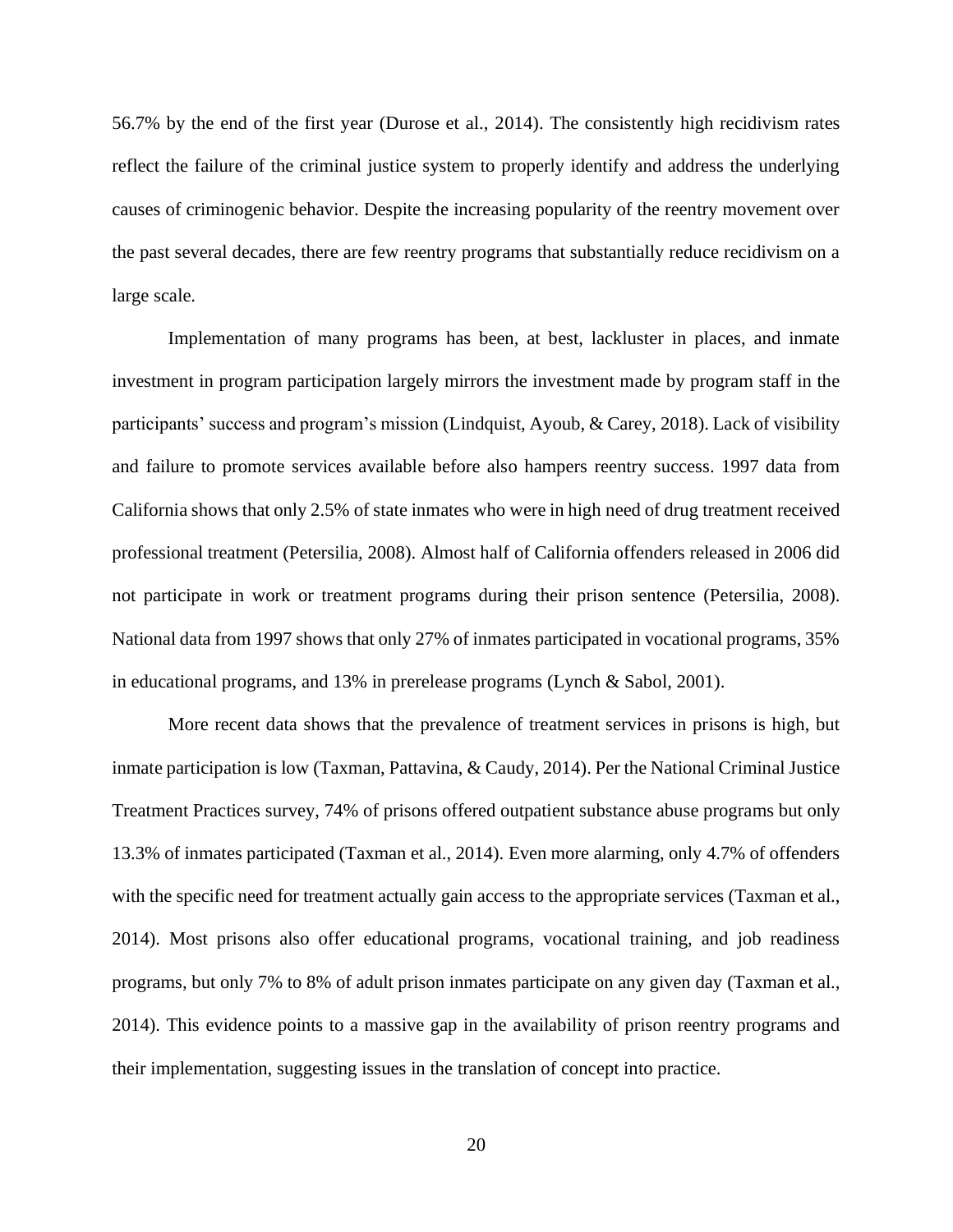However, it is important to urge that there is little room for shortcomings or mistranslations if we want reentry efforts to be successful. Most prisoners have little to no material welfare at the time of release; many have only enough money for a one-way bus ticket, a single set of clothing, and no more than 60 days' worth of prescription medicine [\(Community Corrections Research](#page-68-8)  [Team, 2011;](#page-68-8) [Rukus & Lane, 2014\)](#page-72-8). People with criminal records, especially those with drugrelated offenses, can be barred from public housing and must depend on their families or friends to house them with no financial aid to support their stay from the government [\(Alexander, 2010;](#page-67-7) [Jonson & Cullen, 2015;](#page-69-9) [Travis, 2005\)](#page-73-7). Upward of one-third of offenders are unemployed at the time of their most recent arrest and the many challenges returning offenders face make finding employment difficult [\(Bushway, Stoll, & Weiman, 2007;](#page-68-9) [Petersilia, 2011\)](#page-71-8), let alone employment that pays a living-wage. Taxman, Perdoni, and Caudy [\(2013, p. 82\)](#page-73-11) report that seven in 10 offenders in community corrections have "some type of substance abuse disorder," and an estimated 16% of offenders under correctional supervision have a serious mental disorder [\(Manchak & Cullen, 2014\)](#page-70-8).

The many barriers to reentry make any and all reentry efforts as pertinent and critical as the next, but fragmented implementation and inconspicuous practices do little to help offenders achieve their reentry goals. Nonetheless, we cannot merely fault program implementation – we must also consider how and why program design and theoretical approaches to practice may negatively affect offender participation and limit reentry outcome potential.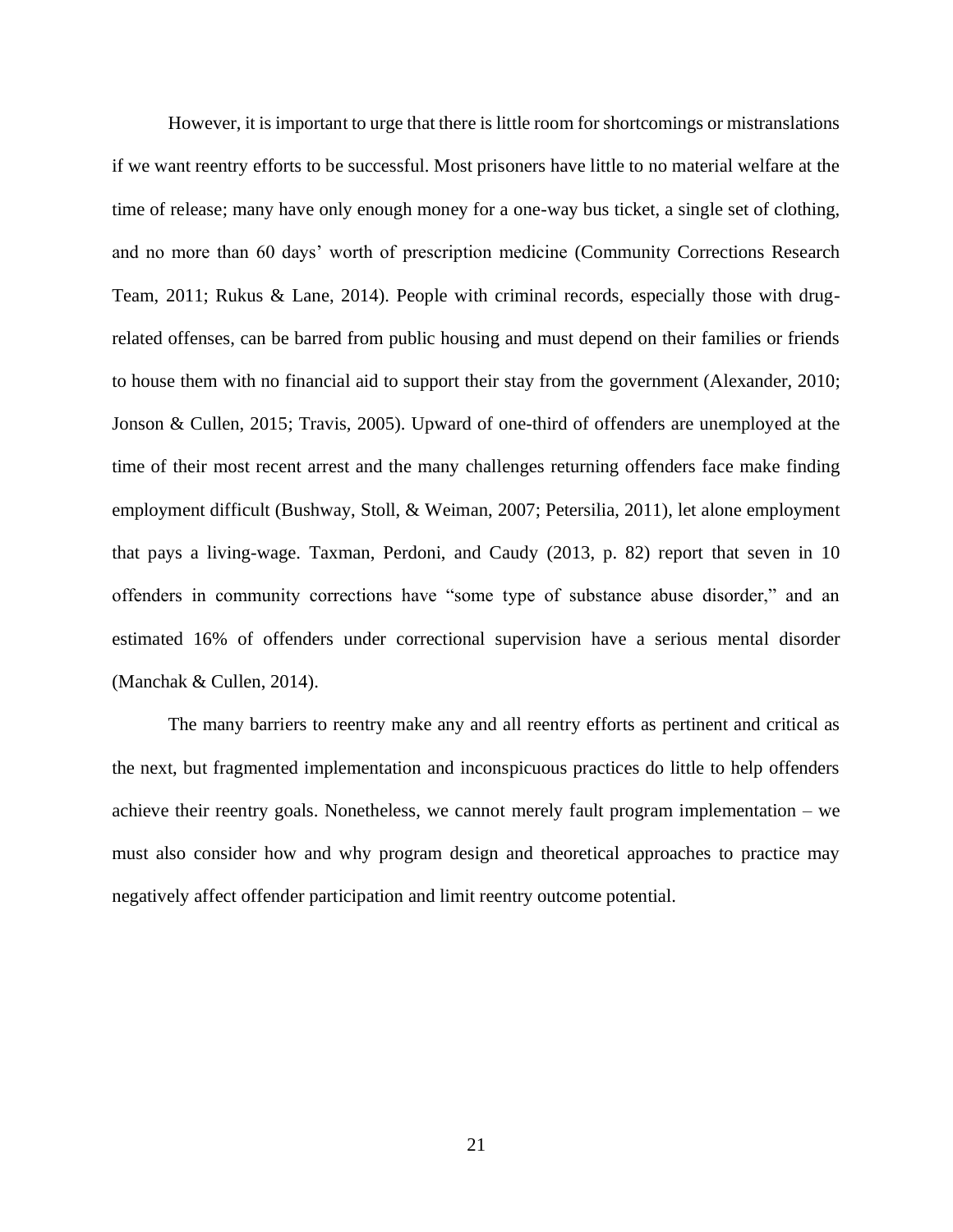#### <span id="page-30-0"></span>**4.0 Reentry Programs, Risk-Needs-Responsivity, and the "What Works" Model**

#### **4.1 Popular Elements of Reentry Programs**

<span id="page-30-1"></span>Based on the many barriers to reentry, reentry programs work to address the varying needs of prisoners throughout their reentry process. There are some common and essential needs that programs prioritize to best increase the likelihood of reentry success, and there are popular program types commonly implemented to meet those needs. Below, I present a series of evaluations of popular reentry program types and discuss their "what works" findings. These program types include vocational and work training programs, education programs, substance abuse treatment programs, and programs for violent or sexual offenders. Many of these programs had ambitious goals of reducing community-level recidivism, and while some yielded promising results, the effects on recidivism and long-term reentry outcomes fell shy of their aspirations.

#### <span id="page-30-2"></span>**4.1.1 Vocational and Work Programs**

Finding employment generally the biggest concern among released prisoners and many reentry programs prioritize offender employment, however addressing employment is complex. Employment-focused reentry programs are fairly straightforward but vary in where and how they are implemented. Some work to increase offender employability by providing employment during incarceration, providing vocational training, assisting with job searches and placement, or any combination thereof. Vocational training and/or work release programs are considered one of the most effective interventions to help reduce recidivism and improve job readiness skills (Seiter  $\&$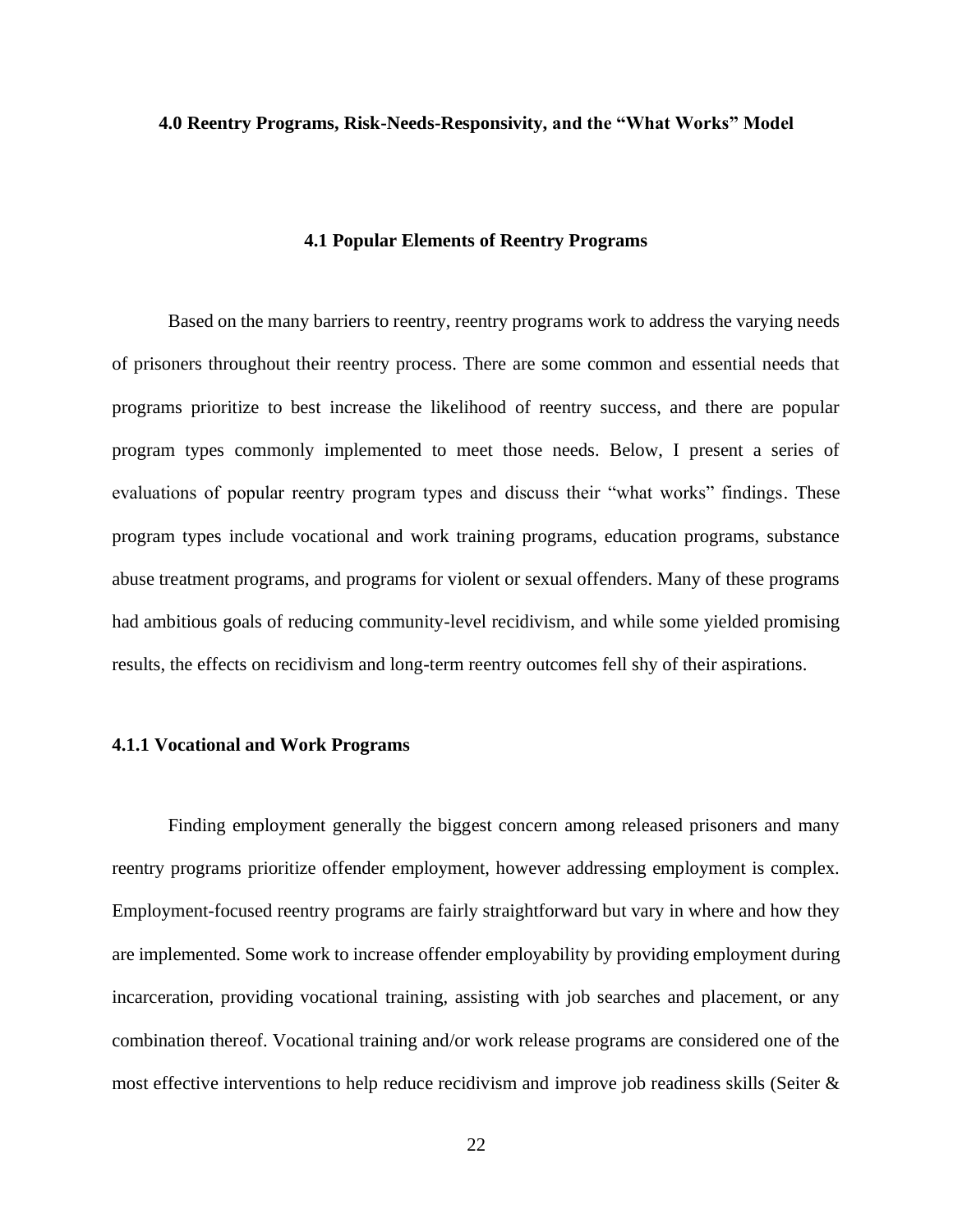Kadela, 2003). In an innovative experiment, Turner and Petersilia in 1996 randomly assigned 218 offenders to treatment or control groups as a way to beginning assessing the effect of vocational training on reentry outcomes. They found that the program did succeed in preparing offenders for release and eased the transition from prison to the community, but program participation did not significantly decrease the likelihood of a rearrest [\(Turner & Petersilia, 1996\)](#page-73-12). A longitudinal evaluation of the Post-Release Employment Project produced more promising findings. Data collected from over 7,000 federal inmates demonstrated significant and substantive training effects on in-prison misconduct reports and post-prison employment and arrest rates for program participants when compared to non-participants and a baseline group of other inmates [\(Saylor &](#page-72-9)  [Gaes, 1992,](#page-72-9) [1997\)](#page-72-10). These two foundational experiments provided evidence that vocational and work programs had significant potential to favorably effect reentry outcomes for inmates who participate, justifying continued investment and further evaluation of the matter.

More recently, the Transitional Jobs Reentry Demonstration looked to establish whether transitional job programs and subsidized employment were more effective than simpler, cheaper programs that only conduct simple job search and referral services. Inmates were randomly assigned to control and treatment groups across various program sites. The treatment groups were offered temporary, minimum-wages jobs and additional employment services like job coaching, search assistance, job placement, and post-placement services [\(Jacobs, 2012;](#page-69-11) [Redcross et al.,](#page-71-9)  [2011\)](#page-71-9). Program participants worked 30 to 40 hour a week, and some sites offered \$1,500 bonuses for participants who got and held unsubsidized jobs [\(Jacobs, 2012;](#page-69-11) [Redcross et al., 2011\)](#page-71-9). Followup studies found that programs substantially increased employment in the early post-release period by providing jobs to many who would have otherwise not had work, and the highest placement rates in unsubsidized jobs were at the sites that offered retention bonuses [\(Jacobs, 2012;](#page-69-11) [Redcross](#page-71-9)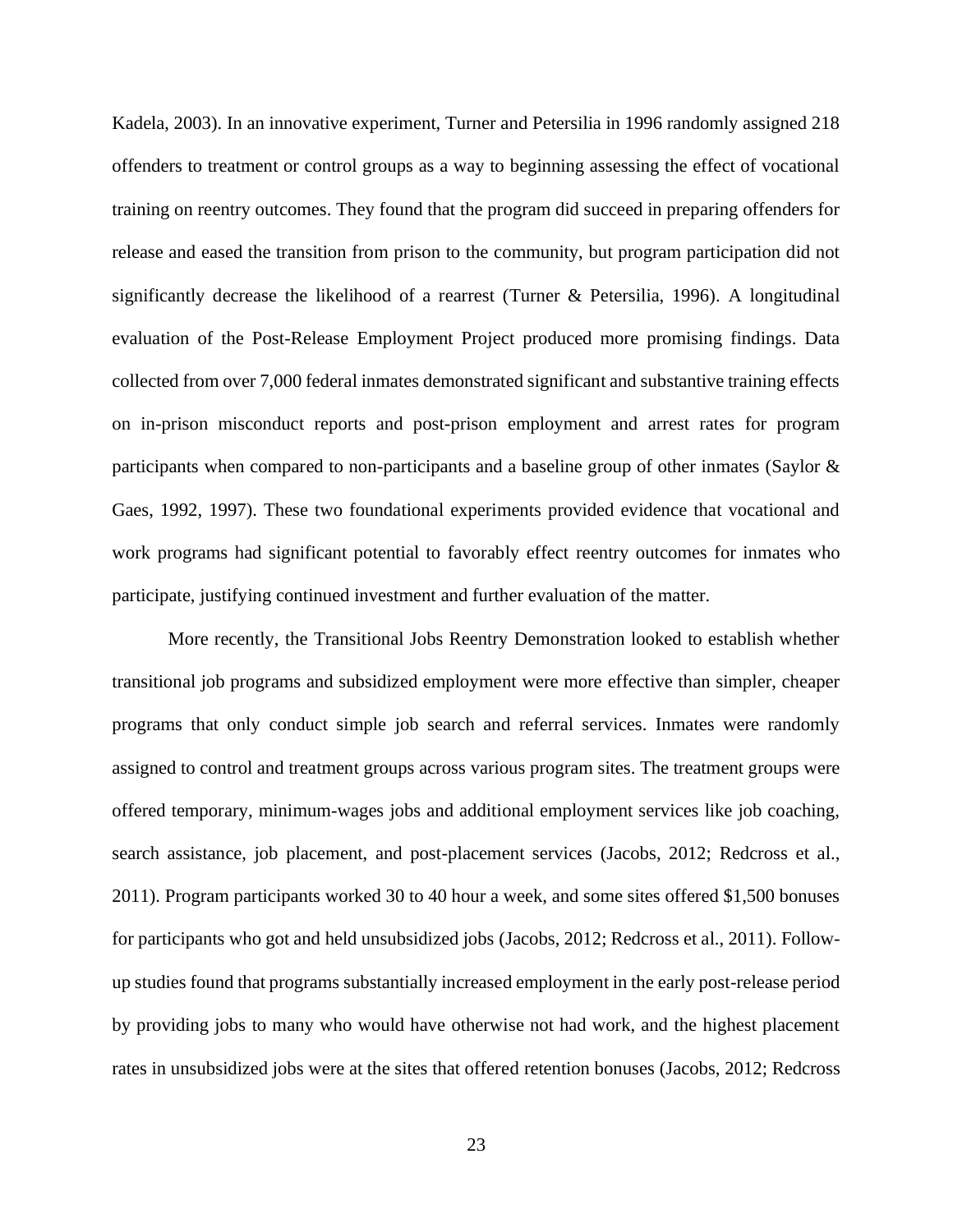[et al., 2011\)](#page-71-9). However, employment gains faded as program participants left transitional work, and the program did not increase regular employment during or after the program participation period [\(Jacobs, 2012;](#page-69-11) [Redcross et al., 2011\)](#page-71-9)

An evaluation of an employment-focused reentry program in Southern California produced similarly flat results. In this program, participants attended job readiness training classes, completed an employment readiness course, and were assisted with employment placement [\(Farabee, Zhang, & Wright, 2014\)](#page-68-10). Investigators conducted interviews one year after release and collected arrest records two years after to assess participant outcomes. They found that year-one outcomes were similar for the control and treatment groups; there was no statistical differences in full-time employment, re-arrest rate, re-incarceration rate, and the two groups also had similar housing arrangements, no observed effects on substance, educational attainment, and overall health [\(Farabee et al., 2014\)](#page-68-10). There were higher rates of job placement among program participants immediately following release, but the early success tapered off as time lapsed.

There was, however, more encouraging success with programs that emphasized and played to reentrants' strengths. The Milwaukee Safe Streets Prisoner Release Initiative sought to provide vocational skills assessments and access to soft skills training on top of traditional vocational training [\(Cook, Kang, Braga, Ludwig, & O'Brien, 2015\)](#page-68-11). It gave access to reach-in services, substance abuse treatment, remedial education, and work release for minimum security offenders nearing the end of their sentence [\(Cook et al., 2015\)](#page-68-11). Inmates also participated in the Breaking Barriers life-skills and cognitive-behavioral program designed to change behavior, thinking, and attitudes known to contribute to criminality [\(Cook et al., 2015\)](#page-68-11). Data from the first six months revealed that the treatment group worked more hours than the control group and received higher median earnings [\(Cook et al., 2015\)](#page-68-11). By the end of the first year, overall arrest rate and re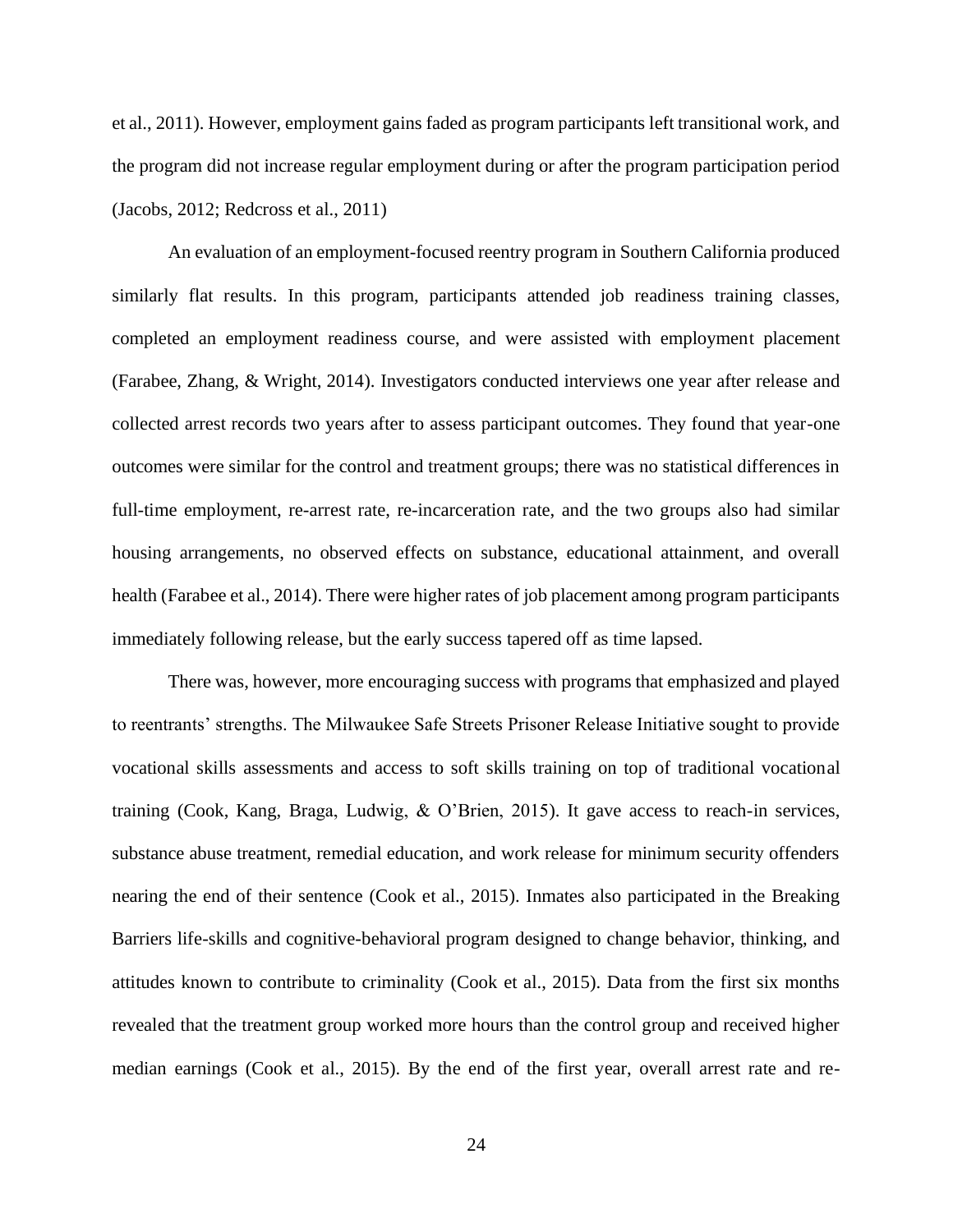incarceration rate for the treatment group were lower than that of the control [\(Cook et al., 2015\)](#page-68-11), suggesting that a strengths-based approach to vocational training and placement may be more efficacious at addressing the dynamic risk factors for criminal behavior and producing long-term reentry success. An important detail to note, however, is that this program was limited to reentrants 35 years-of-age or younger which fails to address the issue of older reentrants having limited opportunities post-release due to their age and lack of employment history.

It is clear that vocational programs can help inmates develop job skills associated with better post-release employment outcomes (see also [Lindquist et al., 2016;](#page-70-9) [Visher, Winterfield, &](#page-73-13)  [Coggeshall, 2005\)](#page-73-13). Inmates who receive employment services prior to release are more likely to have post-release employment, and the effects are especially pronounced for participants who lack recent employment success or have little employment history [\(Lindquist et al., 2016;](#page-70-9) [Newton et](#page-71-10)  [al., 2018\)](#page-71-10). The positive effects of ex-offender employment can extended beyond individuals and to their broader communities by facilitating positive social connections, increasing income and financial stability for families, strengthening the community tax base, and lowering the overall crime rate [\(Lindquist et al., 2016;](#page-70-9) [Solomon, Dedel, Travis, & McBride, 2004\)](#page-72-11). There is also evidence that some employment interventions can benefit ex-offenders with substance abuse issues [\(Newton et al., 2018\)](#page-71-10).

While vocational and work training programs are appealing due to their effect on positive, short-term outcomes and ability to implement on a large scale, the overall success of vocational programs has fallen short in proportion to the substantial investment of public funds into them, raising questions about the efficacy and sustainability of these programs. There is a lack of empirical evidence linking program participation with sustained employment success, challenging the premise that engagement with employment, alone, reduces risk of re-offense. Evidence of long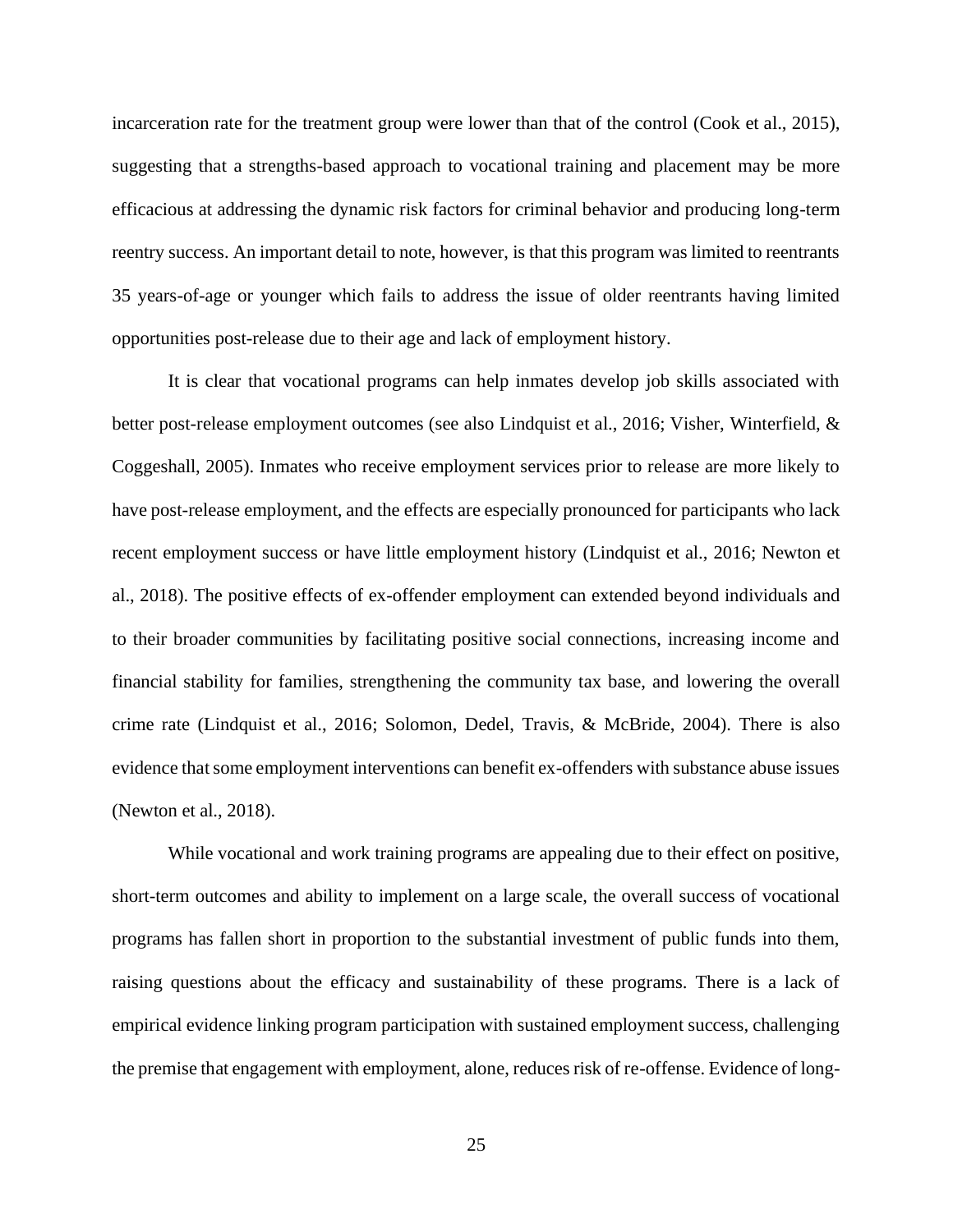term success was more promising for vocational programs that were more holistic and incorporated strength-based approaches. Future design and implementation of vocational programs can pull the viable features of past programs and set them within framework that promotes the profound cognitive and behavioral changes necessary to ensure reentry success.

#### <span id="page-34-0"></span>**4.1.2 Education Programs**

Educational attainment remains a consistent issue among the prison population. At yearend 2018, 29% (*n* = 51,436) of Federal Bureau of Prisoners (BOP) inmates had not attained a highschool diploma, general-equivalency degree, or other equivalent certificate before entering prison (*[Data Collected Under the First Step Act, 2019](#page-68-12)*, 2020). Adding complexity to the issue, a total of 13% of BOP prisoners (*n* = 23,567) identified English as their second language (*[Data Collected](#page-68-12)  [Under the First Step Act, 2019](#page-68-12)*, 2020). Prison administrators have worked to address this problem by offering a variety of different pre- and post-release services aimed at bolstering educational attainment, but there are mixed results in the success of these programs. Educational services range from offering GED classes to assisting inmates in earning a bachelor's degree after release, and programs often try to incorporate vocational training and apprenticeships, making education programs integral components of reentry programming.

Generally, education programs help increase educational achievement scores but do not ultimately decrease recidivism (Seiter and Kedela, 2003). The Learning, Instruction, and Training = Employment (LITE) program in Kentucky aimed to reduce recidivism by increasing the literacy levels of state and local inmates [\(Vito & Tewksbury, 1999\)](#page-73-14). 105 inmates participated in a 6-week program that, upon its completion, did increase reading and math competencies by up to three reading levels but did not reduce recidivism rates [\(Vito & Tewksbury, 1999\)](#page-73-14). However, the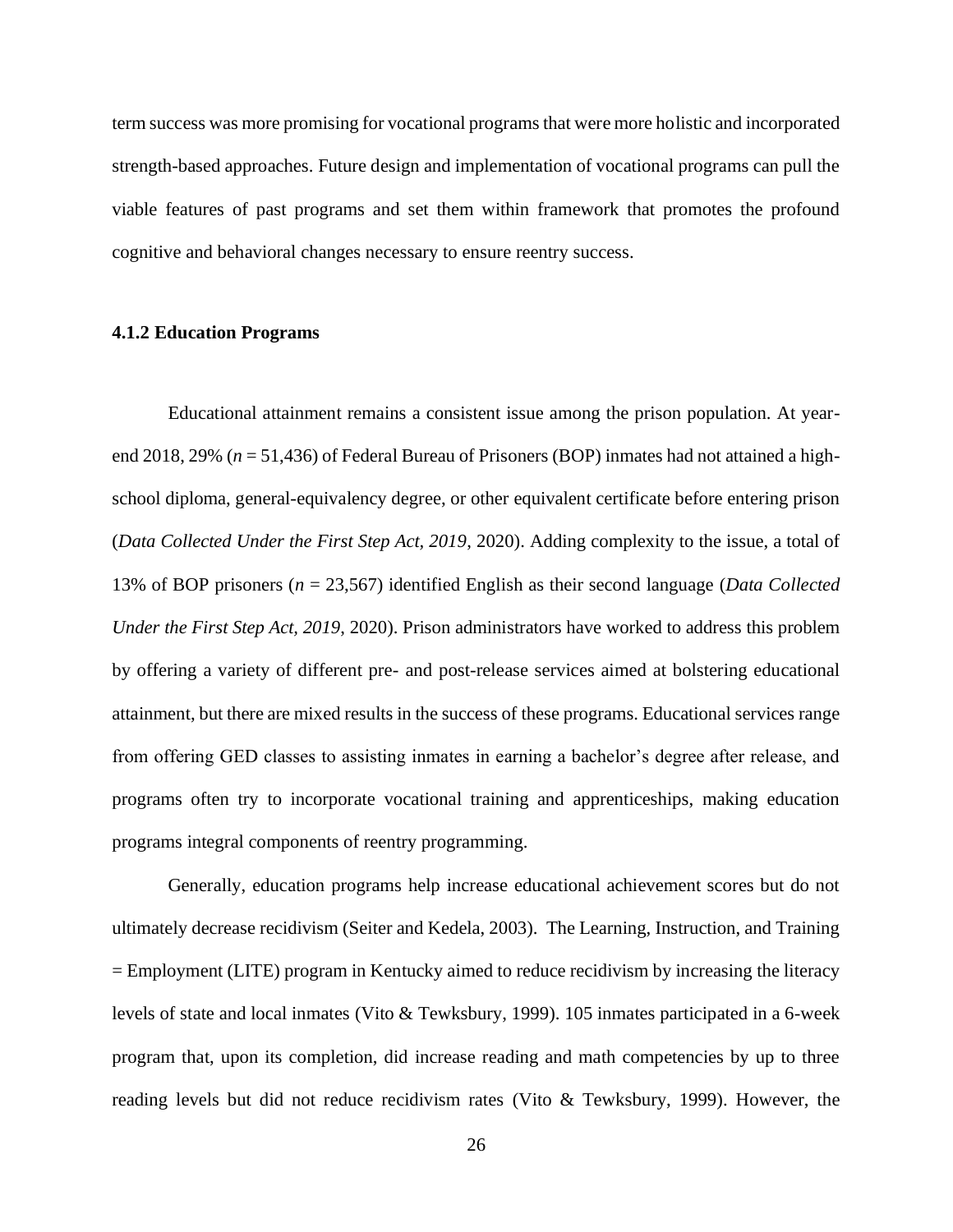program intended to have an employment component that was never fully implemented which may have thwarted its effect on recidivism (Seiter & Kedela, 2003).

A study of prison behavior and post-release recidivism of Texas inmates revealed similar outcomes. Researchers assessed a cohort of over 14,000 inmates released between March 1991 and December 1992 and found that prisoners that participated in education programs showed increased academic achievement [\(Adams et al., 1994\)](#page-67-8). Recidivism rates improved slightly for prisoners who participated for 200 hours or more, but only if they previously had the lowest level of academic achievement [\(Adams et al., 1994\)](#page-67-8). Overall, there was minimal effect on cohort recidivism rates [\(Adams et al., 1994\)](#page-67-8).

Yet, fresh analyses of prison education programs produced stronger results: education program participation coincides with less risk of reoffending compared to nonparticipation. In a massive study of more than 92,000 men admitted into Ohio prisons between January 2008 and June 2012, [Pompoco, Wooldredge, Lugo, Sullivan, and Latessa \(2017\)](#page-71-11) compared the rates of misconduct during incarceration and rates of return-to-prison between Ohio prison education program participants and nonparticipants. They found that completion of GED classes, college class, or vocational training programming coincided with significantly lower rates of return-toprison for new crimes or parole violations [\(Pompoco et al., 2017\)](#page-71-11). Inmates who completed their GEDs saw 6.1% fewer prison returns within 3 years, 5.6% fewer for college class completers, and 4.2% fewer for vocational training and apprentice completers [\(Pompoco et al., 2017\)](#page-71-11). These findings show noticeable reductions in return-to-prison rates for education program participants.

More recent studies and meta-analyses suggest that education programs may produce a significant and substantive effect on reducing recidivism [\(Davis, Bozick, Steele, Saunders, &](#page-68-13)  [Miles, 2013;](#page-68-13) [Pompoco et al., 2017\)](#page-71-11), indicating that education programs are among the most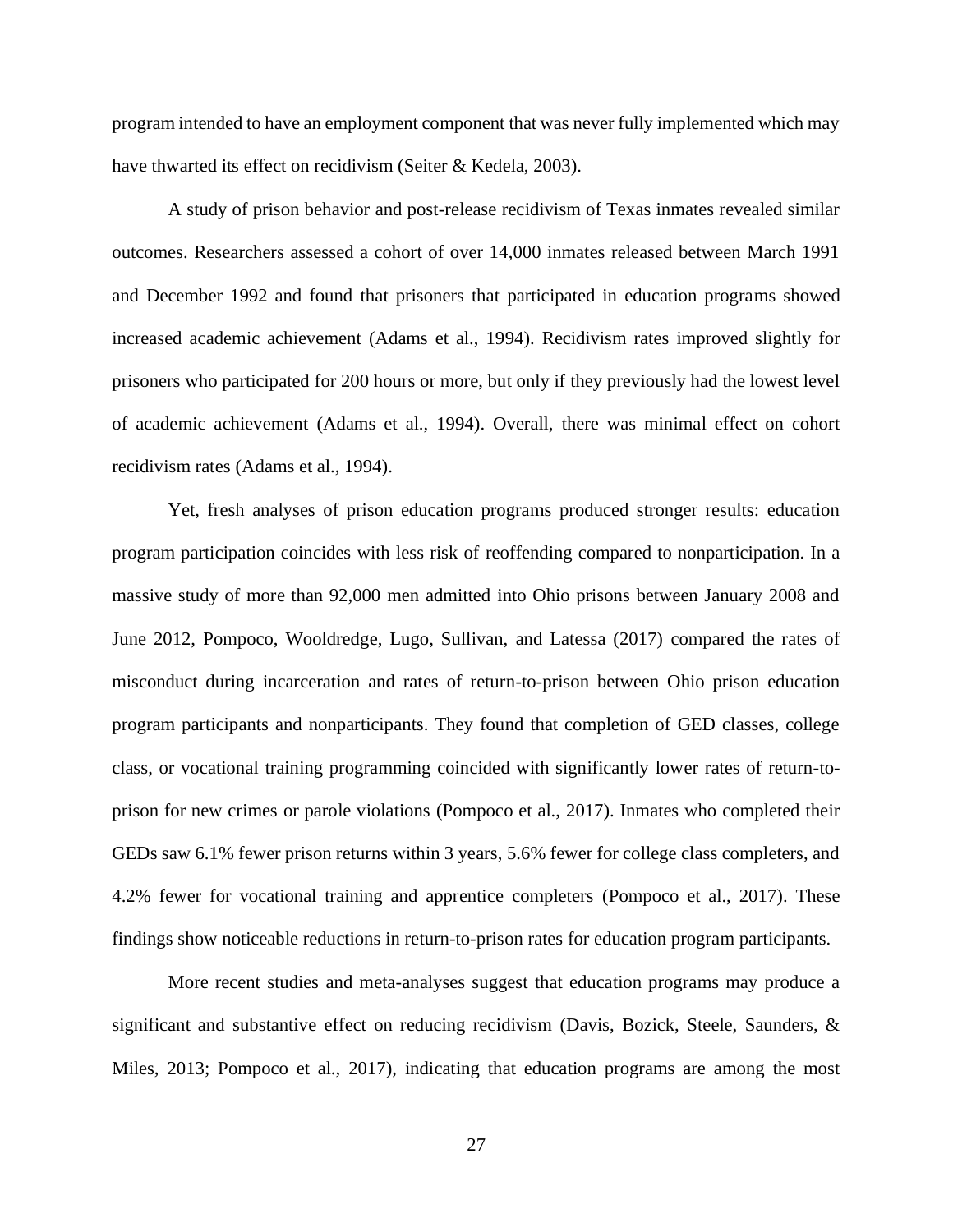promising and encouraging reentry program components. However, increasing educational attainment alone does not address many of the barriers to reentry, but education does synergistically interact with other reentry efforts to produce better reentry outcomes. Education programs are associated with increased academic achievement test scores and competencies which may help address broader factors like limited literacy, numeracy, and language barriers that effect post-release employment [\(Davis et al., 2013;](#page-68-0) [Graffam, Shinkfield, & Hardcastle, 2008\)](#page-69-0). Education programs are available in 9 out of every 10 prisons, yet participation is limited and there is room for improvement in the variety and quality of implementation. Education is a key determinant of offender reentry success, but it must be paired with other program elements to really maximize its effect at reducing recidivism, thus introducing the opportunity to incorporate novel approaches into educational programming.

#### **4.1.3 Substance Abuse Rehabilitation Programs**

Substance abuse is an individually penetrating issue as substance abuse disorders often affect criminal behavior, employment, social supports and relationships, mental health, physical ability, housing, and can cause social marginalization and ostracization. Thus, targeting substance abuse treatment in incarcerated populations is a top priority among correctional administrators. Popular program types include drug abuse education, nonresidential drug abuse treatment, residential drug abuse programs, and community treatment services [\(Federal Bureau of Prisons\)](#page-69-1). Inmate participation in substance abuse programs during incarceration helps lower drug use during reentry and increases likelihood of post-release employment [\(Lindquist et al., 2016;](#page-70-0) [Robbins,](#page-72-0)  [Martin, & Surratt, 2009\)](#page-72-0). Continuity of care for behavioral health and substance abuse treatment is an important part of improving and maintaining individuals' post-release health and well-being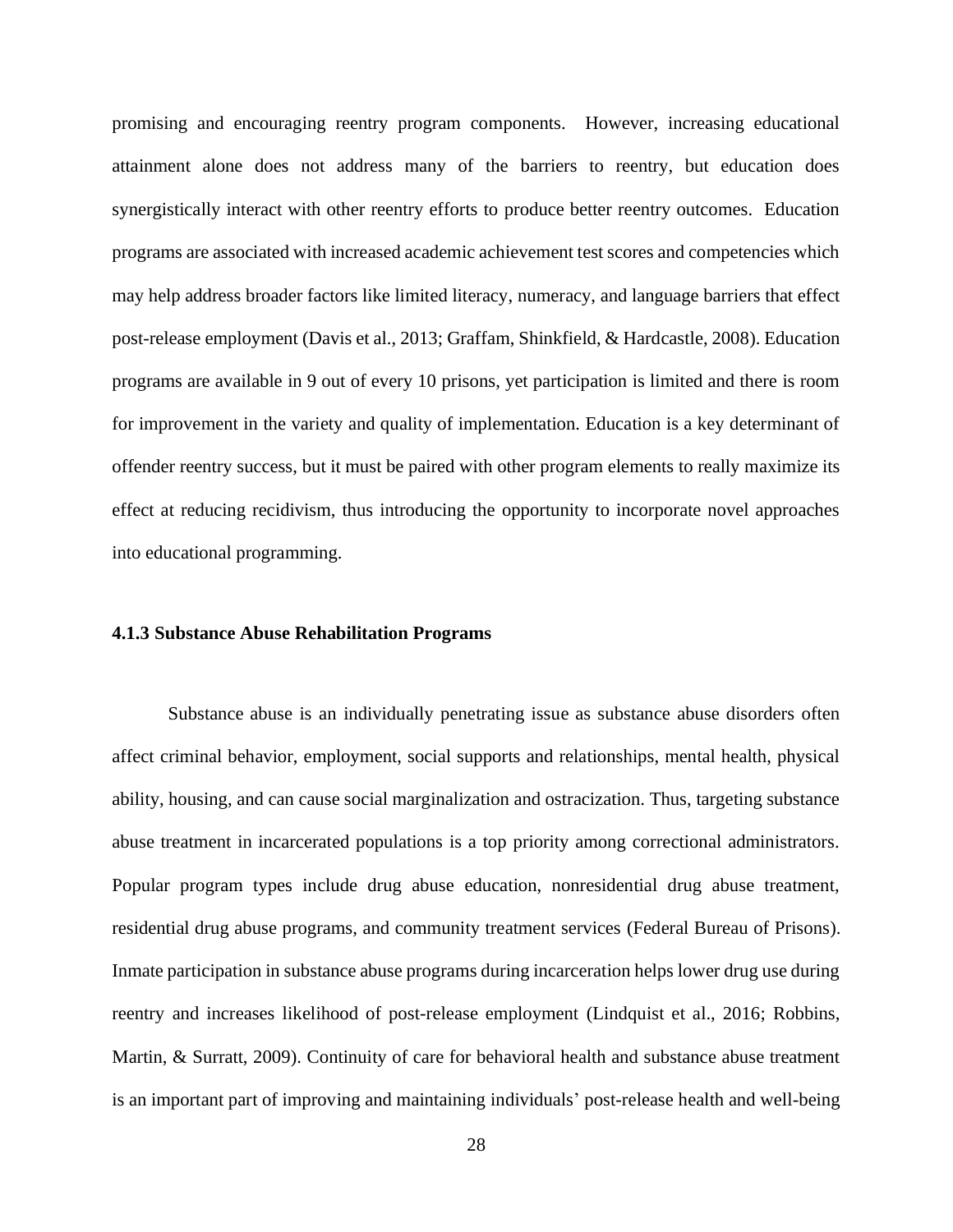[\(Lindquist et al., 2016\)](#page-70-0). Drug abuse treatment strategies are continuously evolving and advancing, as correctional and criminal justice professionals believe that treating substance abuse can improve a variety of personal, health, and reentry outcomes [\(Federal Bureau of Prisons\)](#page-69-1).

A quasi-experiment tested for substance abuse treatment effectiveness among 2,315 federal inmates and showed that the treatment program significantly reduced recidivism rates and rates of relapse of drug use [\(Rhodes et al., 2001\)](#page-71-0). An evaluation of New York City's Stay N' Out therapeutic community (TC) program showed that after 3 years of risk, those who completed the program had significantly lower arrest rate (26.9%) than those who had different drug treatments (34.6%, 39.8%) or received no treatment (40.9%) [\(Wexler, Falkin, Lipton, & Rosenblum, 1992\)](#page-74-0). However, the positive effect in reducing recidivism maxed-out after 12 months of participation. While the exact cause is complicated, the evaluators speculated that after 12 months, offenders are usually denied parole and the clients may become frustrated and slowly reduce their TC participation [\(Wexler et al., 1992\)](#page-74-0).

In systematic review from 2020, Moore et al. assessed prisoner reentry interventions from the 10 years prior that addressed substance abuse. They identified 34 unique interventions geared towards addressing offender substance use from 112 full text articles. Twenty-one of the interventions conducted substance use treatments in house, and 13 facilitated connections to treatment. In a review of 31 studies that assessed several recidivism outcomes (e.g., rearrest, reincarceration), 18 (58%) found reduced recidivism for the treatment group on at least one indicator [\(Moore, Hacker, Oberleitner, & McKee, 2020\)](#page-71-1). The results of this analysis gave no indication that any one treatment approach or modality had more success than others, and the authors put forth concern about the limited scope of the interventions and expressed doubt that current approaches will significantly reduce recidivism [\(Moore et al., 2020\)](#page-71-1). All of the previously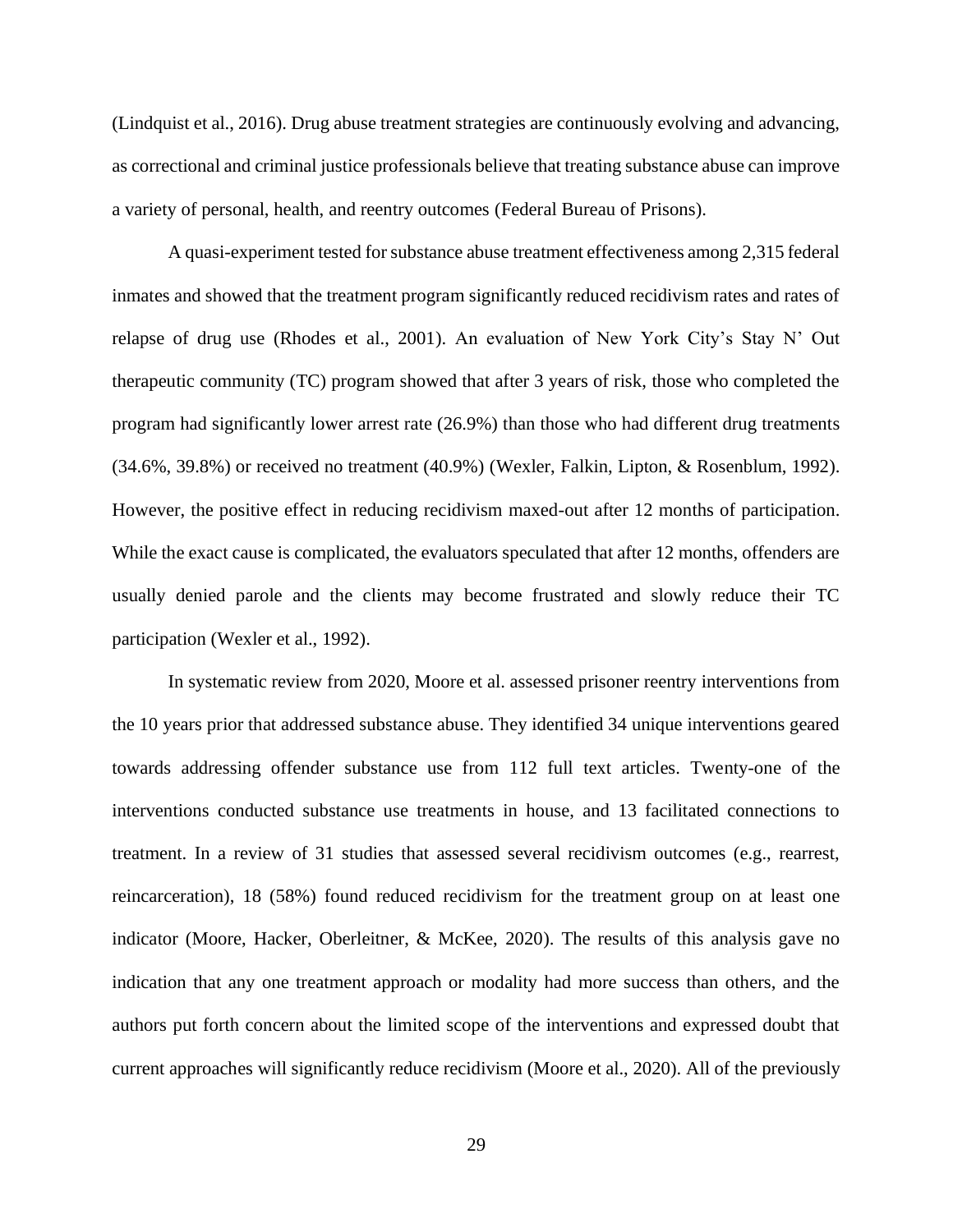presented studies, reviews, and analyses highlight the various benefits of substance abuse treatment programs, such as lowering substance use rates and increasing likelihood of employment. However, there is limited evidence thus far to show that solely treating substance use or prioritizing substance use treatment does more than little to reduce offender risk of recidivism.

#### **4.1.4 Sex Offender and Violent Offender Treatment Programs**

The goal of the sex offenders treatment programs is to prevent recurrence of sexual offending by teaching the social skills necessary to strengthen self-regulation and prepare for the return to a life free of sexual offense [\("Sex Offender Commitment Program," 2021\)](#page-72-1). Violent offender programs take a similar approach and are designed to reduce an offender's propensity to commit further violent crimes by delivering individually-tailored cognitive-behavioral interventions. The intensity of treatment for both program types is matched to an individual's risk level of reoffending, so that high-risk offenders receiving more intensive and extensive treatment.

In a study of a cognitive skills training program, [Robinson \(1996\)](#page-72-2) randomly assigned 2,125 offenders to either a treatment group or control group. Offenders were subject to a 12-months follow-up after release to discuss reentry outcomes and status. Study results showed that the completion of cognitive-behavioral therapy reduces offender reincarceration rate by 11% in comparison to the control group, however, the therapy was not as effective for offenders with high level risk of recidivism compared to offenders with a moderate risk [\(Robinson, 1996\)](#page-72-2). An assessment completed in the same year by [Barbaree, Seto, and Maric \(1996\)](#page-67-0) indicated that voluntary completion of a cognitive-behavioral therapy program by violent sex offenders did not reduce risk of recidivism as there was no significant difference in recidivism rates between treatment and non-treatment groups. However, the authors note that offenders who did not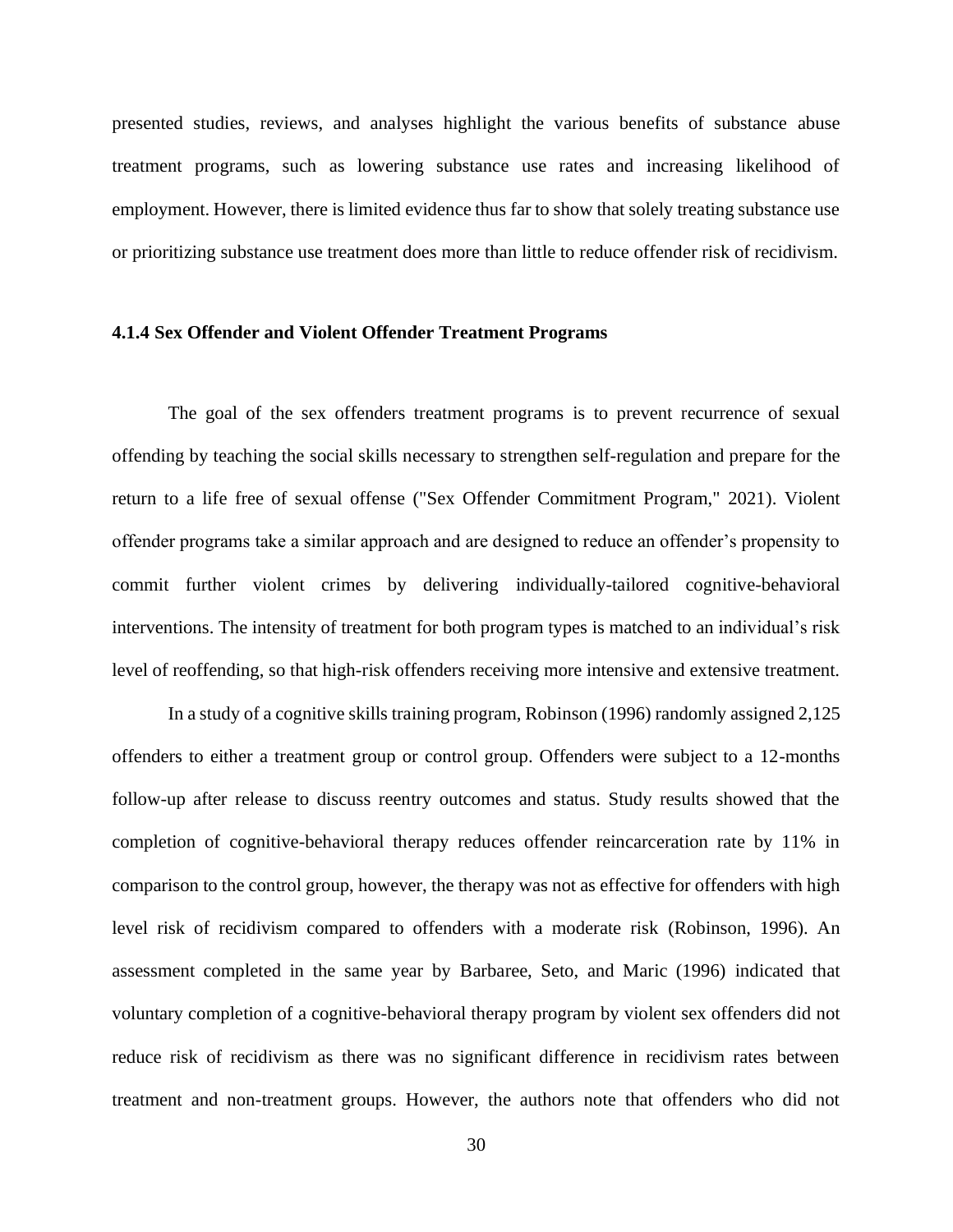complete the treatment had a higher recidivism failure rate within the post-release follow-up period in comparison to those who completed the treatment [\(Barbaree et al., 1996\)](#page-67-0).

Over 20 years later, a meta-analysis of 27 controlled studies containing 7,062 violent offenders and more than 13,000 records produced similarly promising but short results [\(Papalia,](#page-71-2)  [Spivak, Daffern, & Ogloff, 2019\)](#page-71-2). The analysis examined whether psychological treatments with adult violent offenders are effective in preventing community recidivism and institutional misconduct and found that, overall, treatments did help reduce recidivism [\(Papalia et al., 2019\)](#page-71-2). However, nonsignificant moderator analyses could not identify association trends and the impact of other variables on reentry outcomes. The authors assert that the "findings regarding the impact of psychological treatment are promising", but note that multimodal treatments are more strongly associated with positive treatment effects on recidivism [\(Papalia et al., 2019\)](#page-71-2), indicating that cognitive-behavioral therapy, alone, is not enough to significantly reduce recidivism. Generally, there are few well-controlled studies and inconsistent reporting of evaluation findings, limiting our evidence and understanding of the effectiveness of sexual and violent offender programs on reentry outcomes. There is a need to conduct further, high-quality research to assess the mechanisms of action and effectiveness of individual treatment components in order to determine which combination of treatments produce the best outcomes for offenders.

#### **4.2 The Potential Ceiling of Risk-Needs-Responsivity**

Designing the most relevant and effective correctional programs requires us to try to answer the question, "what works for whom?" Early work to answer this question in the 1920's and 1930's focused on identifying potential risk factors to re-offense and developing tools to help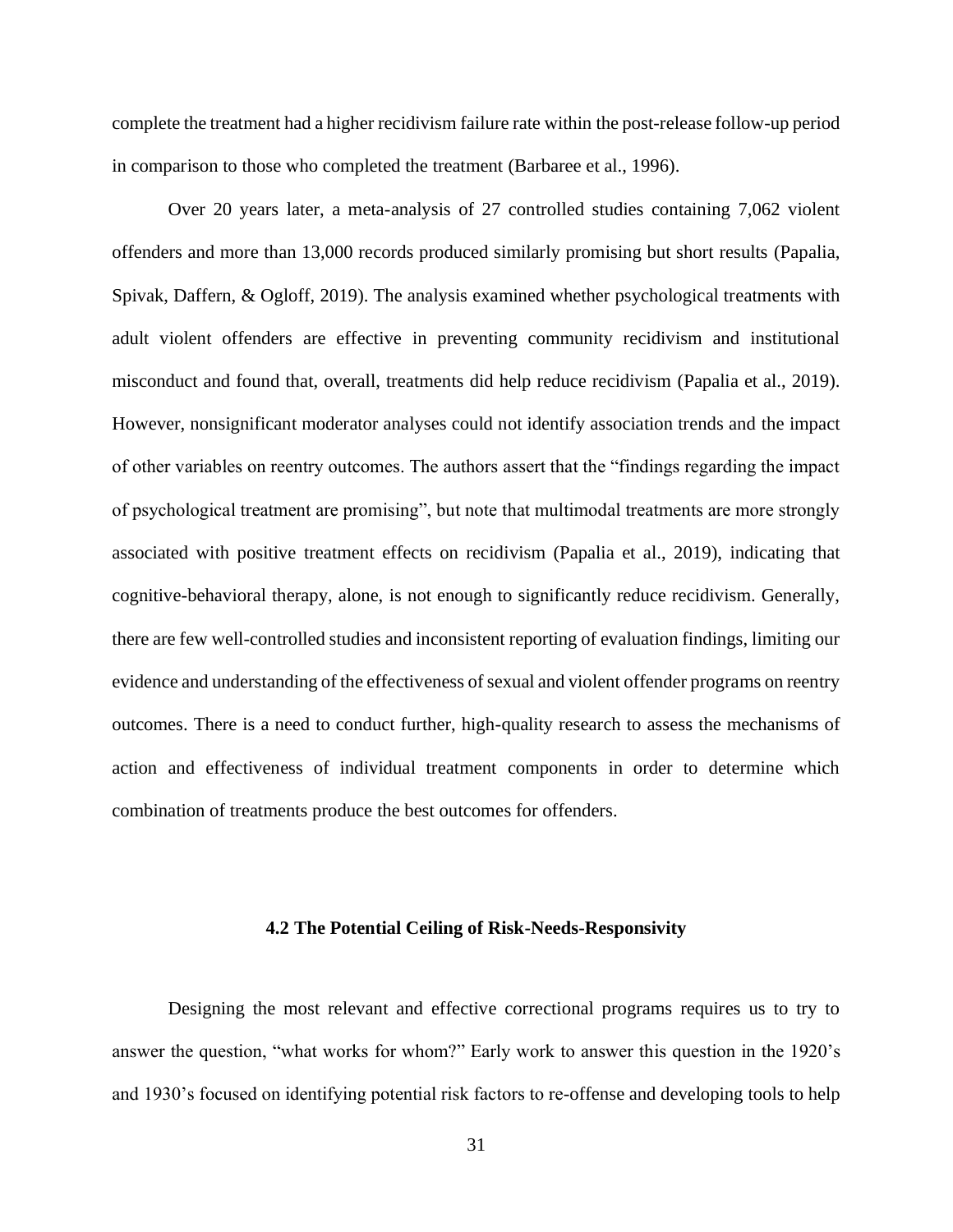parole boards assess parole candidates, establishing a precedent regarding the conceptualization and measurement of risk variables [\(Taxman, Thanner, & Weisburd, 2006\)](#page-73-0). Risk was assessed by examining an offender's criminal history – the age of first arrest, number of prior arrests, number of incarcerations, severity of offense, and so on – and release decisions were made by determining likelihood of success in the community based on risk [\(Taxman et al., 2006\)](#page-73-0). However, risk only considered administrative data and did not examine individual behaviors.

The administrative data approach to risk stuck around for 50 years with minor advancements made in the development of risk assessment tools until the Wisconsin Risk and Needs assessment was developed in the early 1980's [\(Taxman et al., 2006\)](#page-73-0). This new tool helped assign offenders based on their risk factors to different services designed to assist in the prisoncommunity transition, and considered "dynamic factors" like mental health status, substance abuse, attitude and orientation, family functioning, criminal social networks, employment, and other pyscho-social functions in addition to historical administrative data [\(Taxman et al., 2006\)](#page-73-0). Risk assumes that past criminality will affect the ability of an offender to engage in prosocial behaviors, and need refers to the degree to which deficits exist and considers how deficits contribute to criminal behavior [\(Taxman et al., 2006\)](#page-73-0).

The Wisconsin Risk and Needs instrument improved upon earlier risk assessment tools by recognizing that static, administrative risk factors do not identify or work to address offender needs in promoting successful reentry [\(Taxman et al., 2006\)](#page-73-0). However, this model made the assumption that personal risk factors are pathological, indicating a lifelong propensity to criminal involvement. Management of risk justified the exercise of correctional control over offenders to reduce potential harm to communities, and the model prioritized security and custody goals over the goal of addressing the underlying risk factors that drive criminal behavior [\(Taxman et al., 2006\)](#page-73-0). The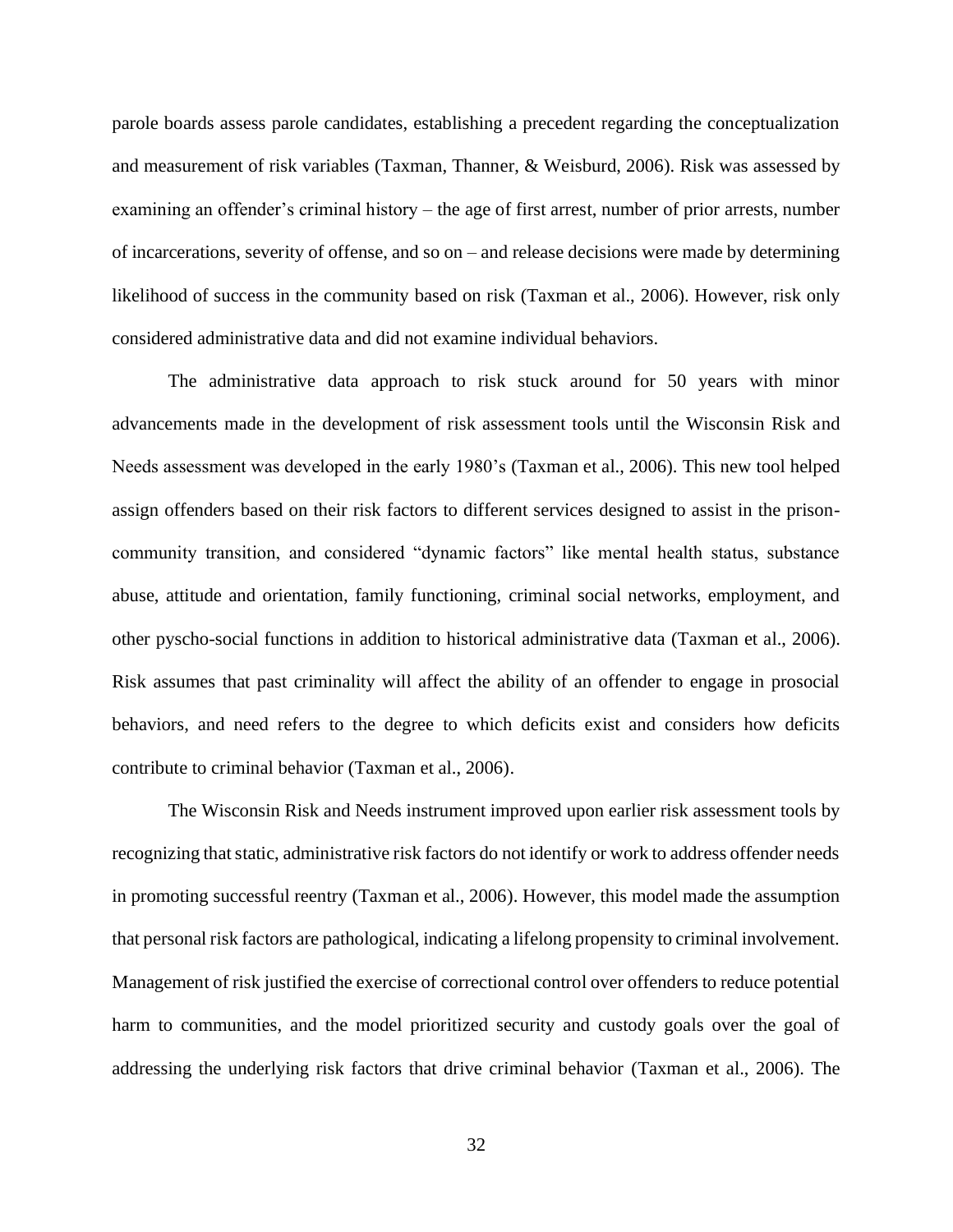Wisconsin Risk and Needs instrument set the precedent for the development of the Risk-Need-Responsivity (RNR) concept, which is the risk-assessment model most commonly embraced today.

In addition to developing risk-assessment tools to inform release decisions and allocation of treatments and resources to offenders, there were rising efforts to develop classification schemes to group offenders based on psycho-social factors in order to better match treatment services to individual offender needs, introducing the concept of responsivity [\(Taxman et al., 2006\)](#page-73-0). The RNR concept emphasizes the use of a valid risk-assessment tool to identify dynamic factors that contribute to criminal behavior and assigns offenders to suitable treatment programs that include relevant clinical and control components designed to address the needs identified by the assessment. However, fluctuations in rhetoric and attitudes around criminal justice policy and practice over the past several decades affected application of RNR in the development of risk tools and treatment classification schemes. As a result, there have been few advancements in measuring criminogenic factors and reentry outcomes which in turn affects the design, function, implementation, and availability of treatment programs and services.

There is evidence to show that the RNR model contributes to our understanding of which program components are more likely to lead to improved offender outcomes [\(MacKenzie, 2000;](#page-70-1) [Sherman et al., 1997\)](#page-72-3). However, the foundational premise that addressing offender needs will reduce criminal behavior is not scientifically sound since there is no established statistical relationship between criminogenic variables (i.e. risks and needs) and recidivism [\(Taxman et al.,](#page-73-0)  [2006\)](#page-73-0). Common needs of reentering offenders including housing, employment, mental health status, and substance use may or may not be related criminal behavior, and addressing those needs through correctional programming may or may not affect desired reentry outcomes.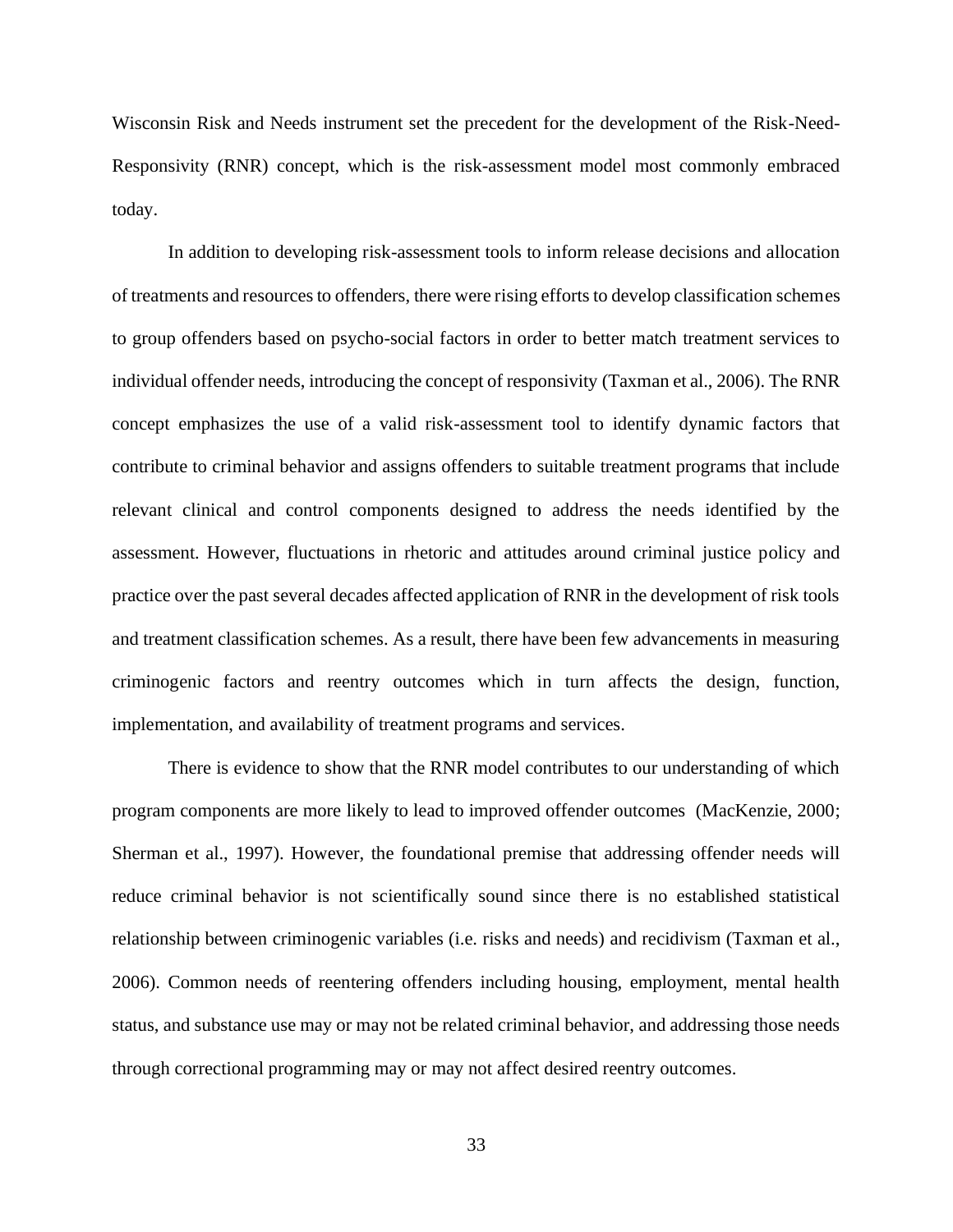[Taxman et al. \(2006\)](#page-73-0) used an experimental study of substance abuse programming to examine some of the issues inherent to the RNR concept, and their findings indicated that RNR may benefit from other perspectives and approaches to capture the complexity of issues regarding reentry. The "what works" literature has helped identify programs or program elements that improve offender outcomes but fails to consider the convoluted relationship between needs and criminal behavior. The RNR model works to assess offender risks and needs and assign programming based on findings but does not engage offenders in the decision-making process regarding their treatment. Thus, the RNR model misses out on a key consideration – offenders possess strengths, not just needs and risks. One's own strengths are often best suited to address one's own deficits, and working to incorporate offender strengths into offender treatment may produce better reentry outcomes.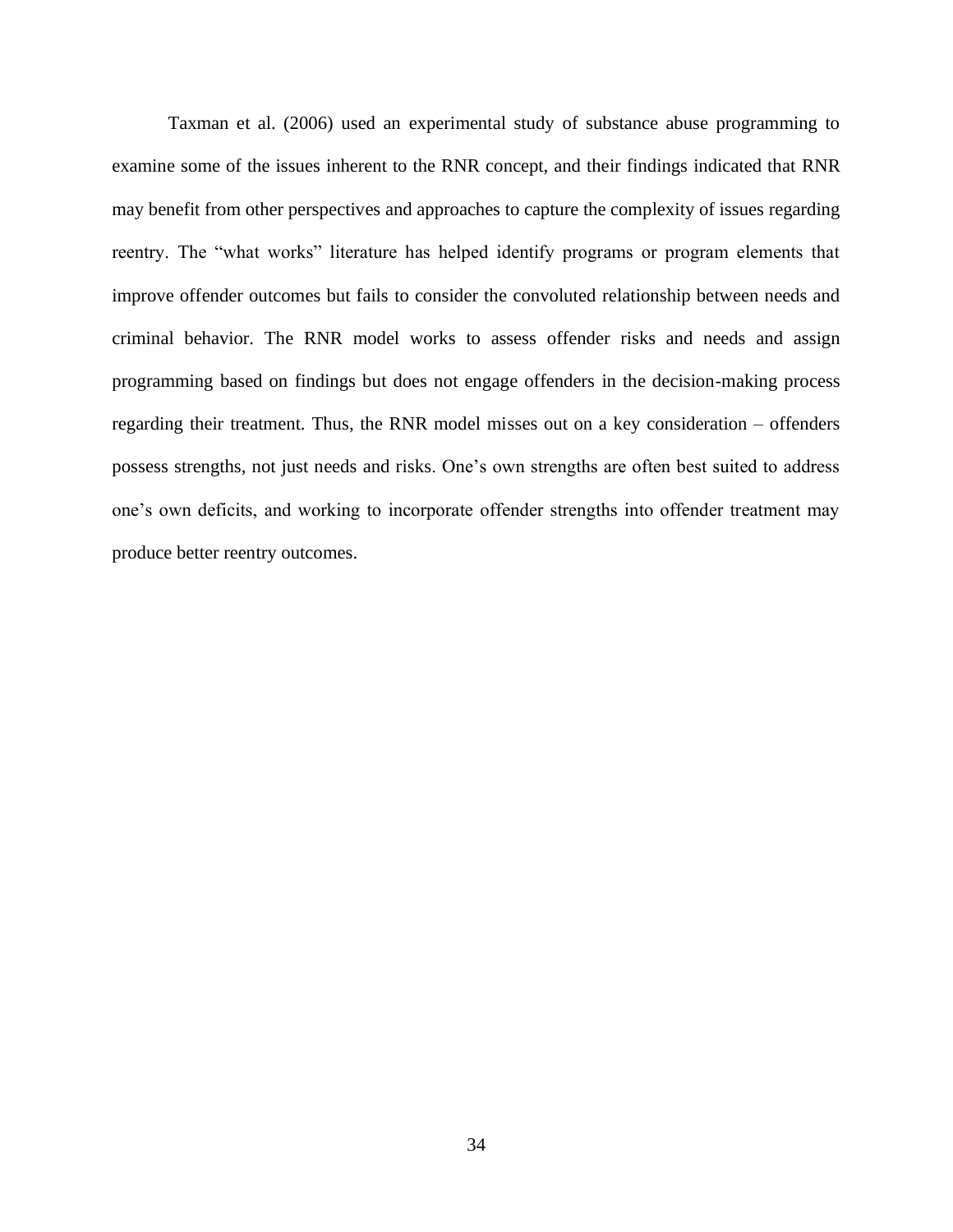#### **5.0 A Case for Strengths-Based Reentry**

As the field of reentry grows in its knowledge, understanding, and depth, it is important to consider how current models, assumptions, and practices may limit reentry success. Reentry program evaluators often seek to determine the effectiveness of a program by dividing reentry practices into what "works" and what "doesn't work" at reducing recidivism. Most available literature on reentry uses this "what works" model to assess specific, individual-level programming and make assertions about what reentry practices are best [\(Carter & Sankovitz, 2014;](#page-68-1) [Schlager,](#page-72-4)  [2018\)](#page-72-4), therefore guiding future decisions about evidence-based reentry program design. However, the "what works" dichotomy is fundamentally rooted in a risked-based or deficit-focused approach that limits the ability to appropriately address issues regarding reentry and constructively think about what "successful" reentry looks like.

Social work principles and practices have historically resembled the medical model [\(Rapp,](#page-71-3)  [Saleebey, & Sullivan, 2005\)](#page-71-3). The medical model is optimized to diagnose problems and assign treatments based on the presentation of symptoms [\(Rapp et al., 2005\)](#page-71-3). The goal of the model is to identify abnormality or disorder, inherently emphasizing lack and deficit. The application of the medical model in social work practice reinforces the ideas that people with problems are fundamentally different than people without problems [\(Schlager, 2018\)](#page-72-4). One group lacks what the other one has, and one group needs assistance where the other one does not – creating a dynamic of "us-versus-them" [\(Schlager, 2018\)](#page-72-4).

The endless pursuit of finding problems makes the medical model a bit of a self-fulfilling prophecy; it forces one to see themselves as unfit or unwell and in need of help. Someone who sees themselves as such may feel as though they must find someone else to provide a solution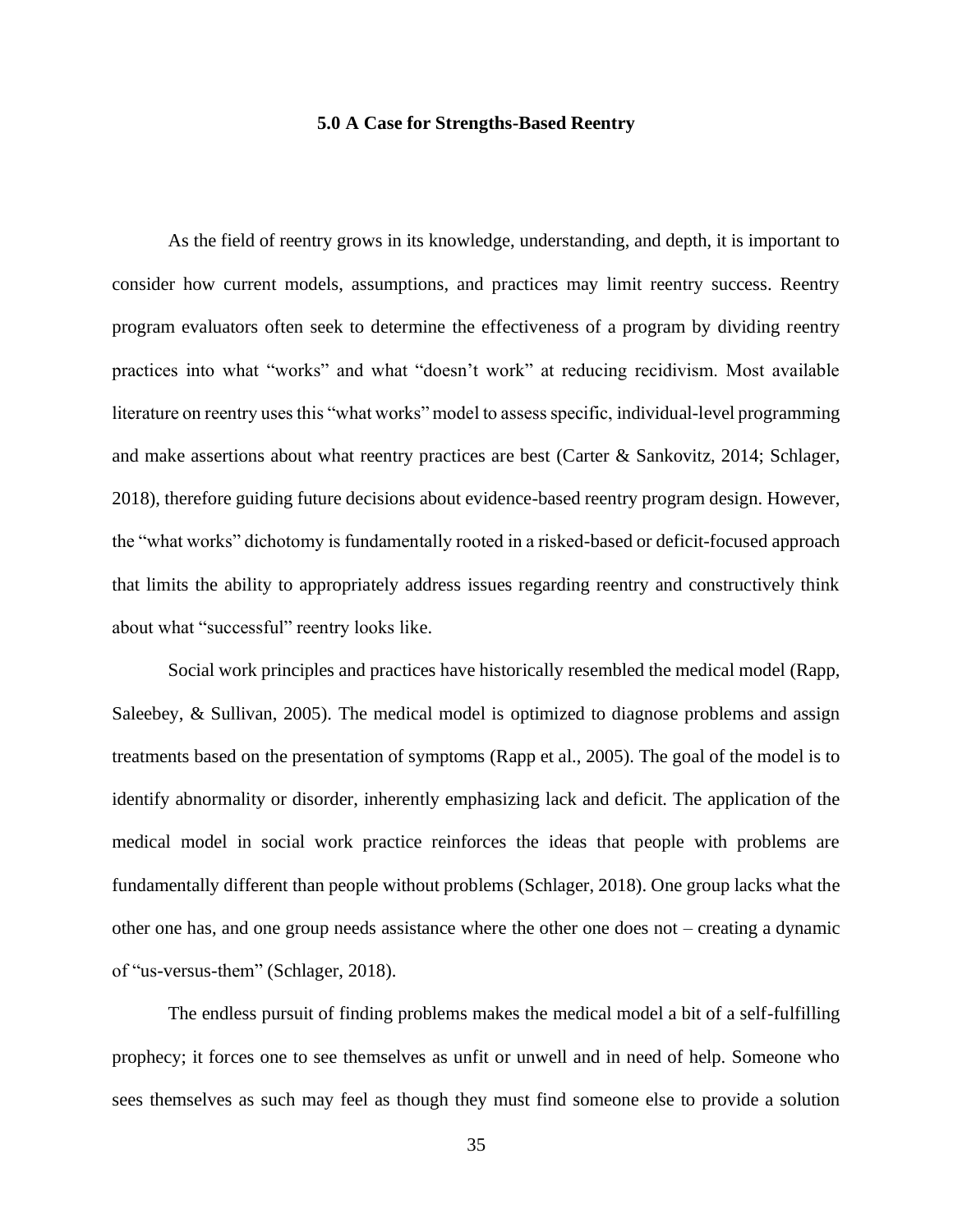[\(Weick, Rapp, Sullivan, & Kisthardt, 1989\)](#page-74-1). The problem, itself, becomes the lynchpin of the relationship between helper-helpee [\(Schlager, 2018\)](#page-72-4), as the relationship would not exist without it. The emphasis on the problem between helper-helpee perpetuates the relationship to the point where the person in need of help is unable to recognize their own strengths, preventing them from seeing their abilities as part of the solution [\(Staudt, Howard, & Drake, 2001\)](#page-73-1). The inability to see and use one's own strengths strips agency from the person in need of help, creating a dynamic of the helper "knowing best" (Schlager, 2018). This can keep the helpee stuck in a revolving door of seeking assistance for problems that they have little role in creating solutions for [\(Weick et al.,](#page-74-1)  [1989\)](#page-74-1).

What traditional deficit- or problem-based approaches fail to consider is that people possess strengths, characteristics, and assets that are inherently valuable and can positively affect their lives. The emphasis on deficit, problems, or, in the case of reentry, risk, exclusively highlights weakness and belittles individual potential. Conversely, an emphasis on strengths highlights one's abilities and encourages the exercise of agency and control over the problem in one's life [\(Schlager, 2018\)](#page-72-4). The conservation of agency promotes personal investment in the problemsolving process and development of solutions, resulting in greater commitment to desired outcomes and goals [\(Sousa, Ribeiro, & Rodrigues, 2006;](#page-72-5) [Weick et al., 1989\)](#page-74-1). Incarceration punishes criminal offenders by stripping them of their agency, and a failure to restore that sense of agency may hinder the reentry process by preventing offenders from seeing or believing in their ability to change.

At the foundation of strengths-based practice is the premise that accepting responsibility for one's prior actions produces the ability to change one's future behavior [\(Clark, 1997\)](#page-68-2). People have "undetermined reservoirs of mental, physical, emotional, social, and spiritual abilities that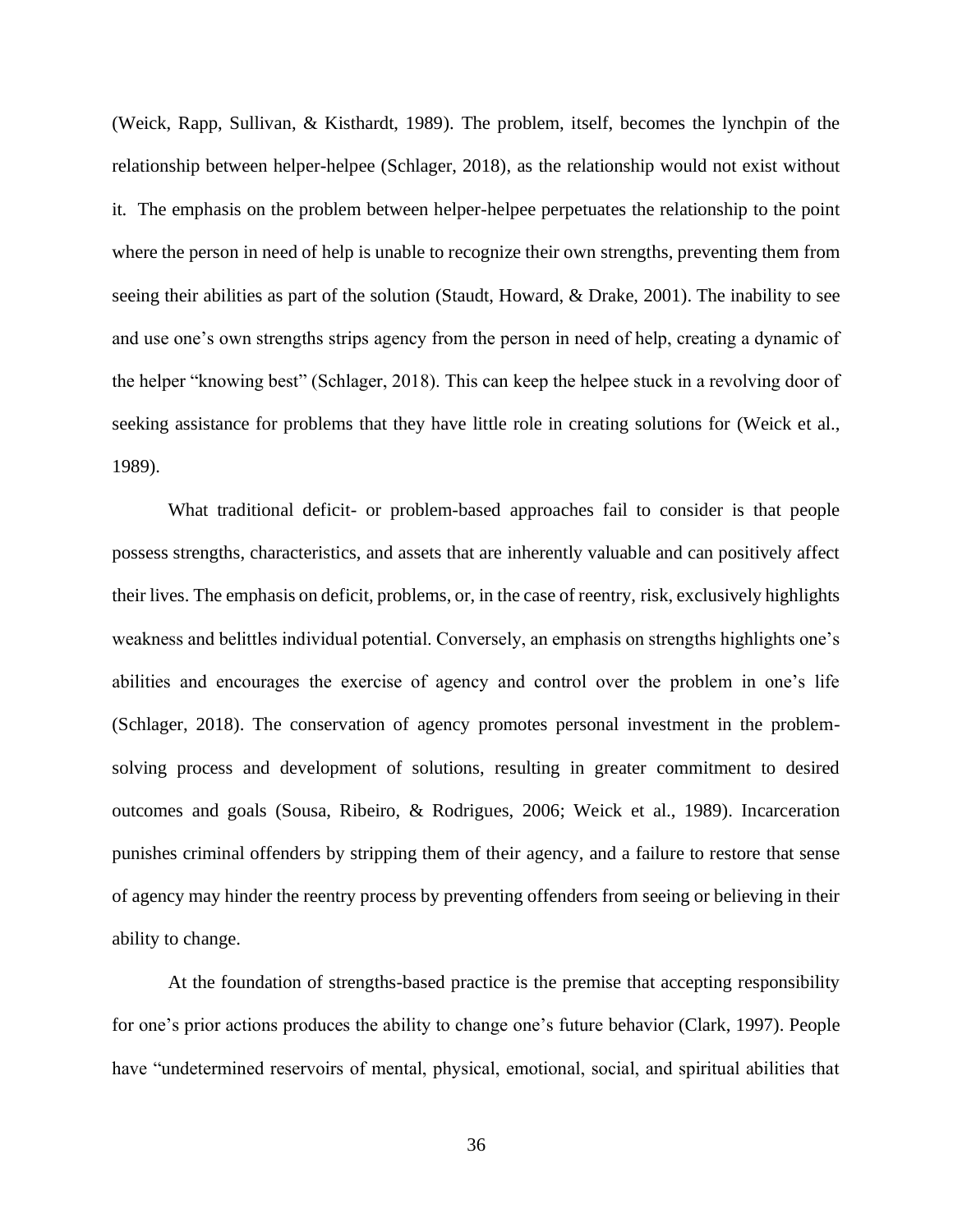can be expressed" or, rather, realized [\(Weick et al., 1989, p. 352\)](#page-74-1). By emphasizing capabilities rather than deficits, strengths-based approaches allow people to work towards positive personal growth rather than focus solely on their problems (Schlager, 2018). Offenders learn to see themselves as part of the solution, not merely the cause of a problem. While current reentry practices and the RNR framework for reentry do highlight unaddressed needs that may contribute to criminal behavior, they almost exclusively outsource treatments and solutions.

The current process for assigning or referring inmates to reentry programs generally entails a diagnostic interview to assess individual need and risk. Strengths-based assessments use a similar process but work to promote an equal power dynamic between the professional and the client (i.e., inmate), making the client feel valued and considered in the decision-making process [\(Cowger,](#page-68-3)  [1994;](#page-68-3) [Kisthardt, 2009\)](#page-69-2). Despite their similar structure and function, strengths-based assessments emphasize one key element that is often brushed-over or is an afterthought in risk-need assessments: goal setting.

The collaborative effort between professional and client to set goals encourages the client to articulate their own plans for achievement and think introspectively about how their own strengths and abilities will help reach them. The role of the professional is not to determine the client's goal for them, but to instead assist the client in setting reasonable and specific goals that have the potential to impact behavior [\(De Jong & Miller, 1995\)](#page-68-4). Goals are inherently resourcecentric; professionals can help the clients identify and access resources within the client's local communities that will help them achieve their goals [\(Kisthardt, 2009\)](#page-69-3). The realization of one's own strengths, abilities, and accessible resources drives the client's investment in setting and achieving their goals [\(Cowger, 1994\)](#page-68-5).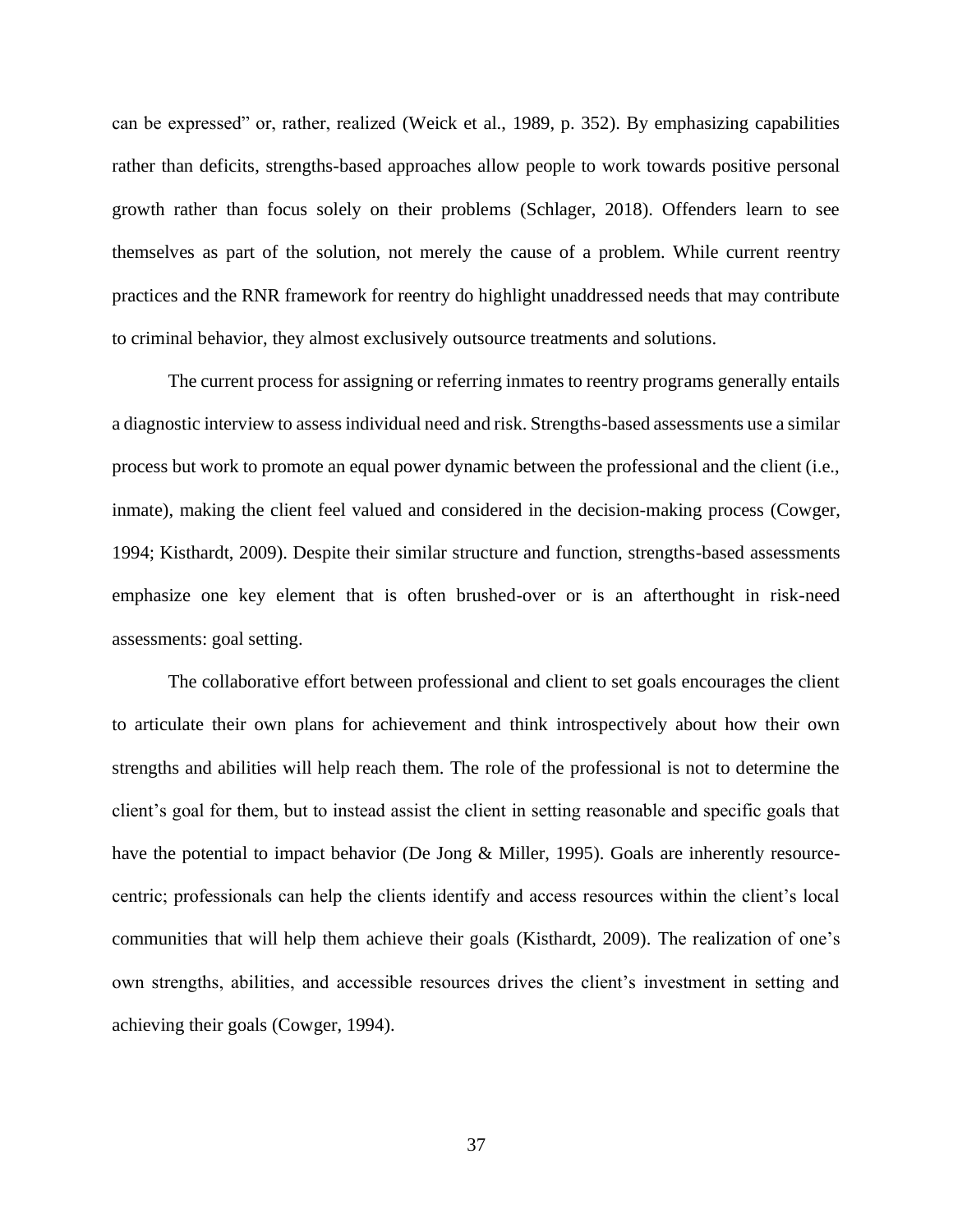The strengths-based approach is now the standard in the field of social work, however, it has not yet been embraced by the criminal justice system. There are elements of reentry that are strengths-based, but their flimsy application does not reflect of the overall narrative that re-entering prisoners are a potential risk to society (Schlager, 2018). The reentry movement cultivated social desire and political will in the US to recognize that punishment without treatment does not reduce recidivism [\(Gendreau, Goggin, Cullen, & Paparozzi, 2008;](#page-69-4) [Gibbs, 1985;](#page-69-5) [Taxman, 1999;](#page-73-2) [Walters,](#page-74-2)  [Clark, Gingerich, & Meltzer, 2007\)](#page-74-2), and this understanding remains the central strengths-based feature of modern reentry. In most cases, there are better reentry outcomes (i.e., lower recidivism rates) for offenders who received treatment in comparison to those who don't, but the effect of reentry services on these outcomes could be and ought to be more significant.

The criminal justice system must understand and accept that justice-involved people and the general population engage with the world the same way – there is no reason to believe that offenders respond differently to rudimentary principles of learning, thinking, and motivation than everyone else (Schlager, 2018). However, the system functions as if the two populations are fundamentally different in the regard. Current reentry and community supervision practices emphasis risk-management and ground themselves in problem-focused approaches. Risk-needs assessments highlight problems or specific areas of deficit that case management plans are then designed to address. They do not work to find strengths, they do not motivate the offender to change, and they do not ensure equity in the solution. Reentry will have the best chance to for increased and sustained success when predicated on strengths-based criminal justice practices that promote engagement, agency, and individual commitment (Schlager, 2018). [Melinda Schlager](#page-72-6)  (2013) names three strengths-based principles that support this idea: collaborative officer-offender relationships, offender empowerment, and community cooperation.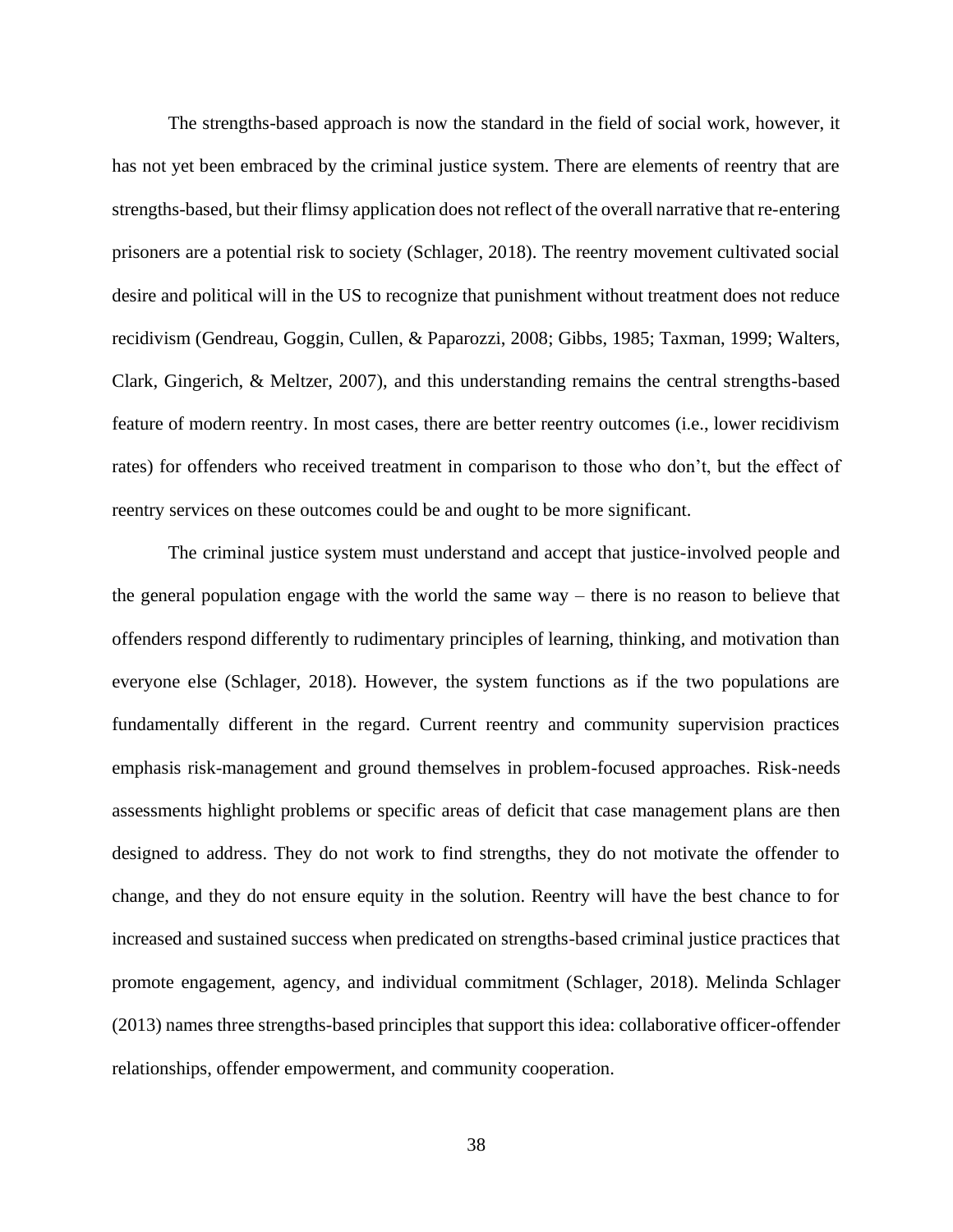Strengths-based approaches are inherently collaborative and create an environment that encourages change by focusing on activities that influence future behavior (Schlager, 2018). The hallmark of strengths-based case management is the creation of a plan centered around finding strengths to reach desired goals in addition to addressing needs. Collaboration between community corrections officers and offenders is necessary for effective case management, and the adaption of strengths-based perspectives and reorientation of officers from "practitioner-as-all-knowing" to "practitioner-as-collaborator" positively affects offender reentry outcomes (Schlager, 2008). Confrontational case management styles show limited efficacy [\(Hubble, Duncan, & Miller, 1999\)](#page-69-6) and produce twice the resistance and half the number of positive client behaviors in comparison to collaborative, offender-centered approaches [\(Miller, Benefield, & Tonigan, 1993\)](#page-70-2). Officers who embrace confrontational or authoritative styles in their interactions with offenders will lose the trust of their clients, likely reducing case plan adherence and offender reentry success.

The purpose of a collaborative officer-offender relationship is to center the needs and desires of the offender and give them control over their own destiny. Offenders who are empowered and feel like they can change will be more likely to seek change (Schlager, 2018). Society usually marginalizes people with little sense of empowerment and forces them to rely on other people in positions of power to make decisions for them (Schlager, 2018), and this is especially resonant for offenders who have agency stripped from them during incarceration. If offenders have more agency, they are more likely to actively engage in the reentry process, deepening their investment in and dedication to change. Much like the general population, offenders respond best to positive reinforcement [\(Clark, 2009\)](#page-68-6). Reentry programs, officers, and case managers must always look to motivate and engage offenders in an effort to help them reach their goals [\(Clark, 2009\)](#page-68-6). In order to motivate and engage, reentry professionals must understand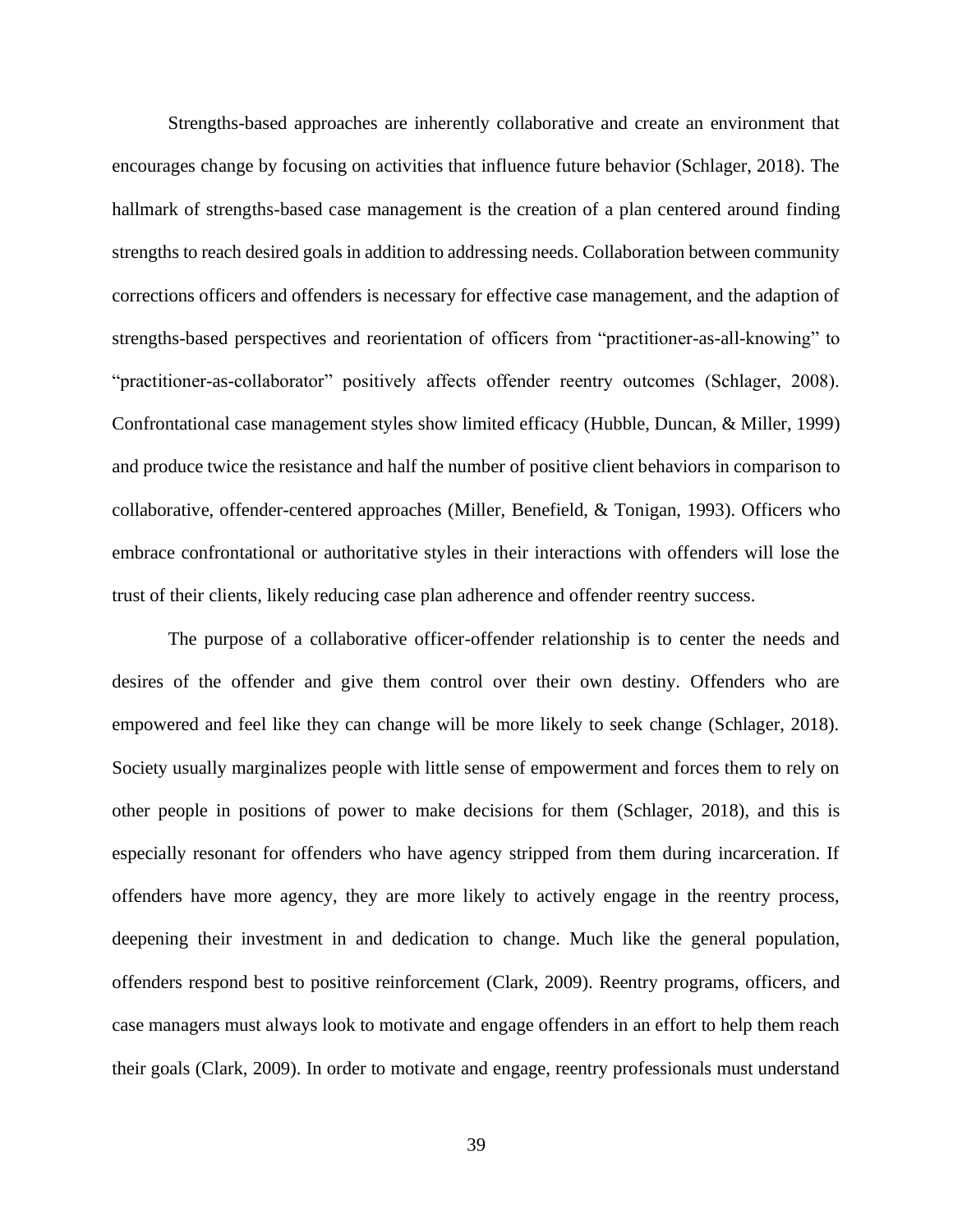an offender's primary aspirations and passions and use that knowledge in a way that helps the offender continually progress; the unwillingness or inability to do so makes the reentry process less effective (Schlager, 2018). As it stands, the current reentry system does little to embrace collaboration and promote empowerment seeing that its main concerns are detecting problems and managing risk.

Interaction style between officer-offender regarding case-load is critical to reentry the reentry process [\(Irwin, 1970\)](#page-69-7). If an offender is off-track or is having trouble reaching their goals, it is essential that an officer employs productive interventions that meaningfully help the offender readjust. It is important that the case plan outlines specific, measurable steps that incrementally progress to help offenders achieve their short-term and long-term goals (Schlager, 2018). Goals should be fluid – the completion of one goal should seamlessly transition into a new one. (Schlager, 2018). Continued success in reaching goals helps offenders build social capital, and individuals with higher levels of social capital tend to have better outcomes related to health, happiness, and employment [\(Berner et al., 2020\)](#page-67-1). Social capital is defined as "connections, networks, or relationships among people and the value that arises from them that can be accessed or mobilized to help individuals succeed in life," and it produces information, emotional or financial support, and/or other resources [\(Berner et al., 2020, p. 1\)](#page-67-1). Local, state, faith-based, and nonprofit human service programs and organizations can create and use social capital to increase employment, reduce poverty, and improve offender, family, and community well-being [\(Berner et al., 2020\)](#page-67-1). Leveraging social capital can help offenders achieve their reentry goals and strengthen communities by returning productive members to society.

Cooperation from communities is key to successful offender reentry, and the relationship between offender-community must be symbiotic (Schlager, 2018). Offenders possess human

40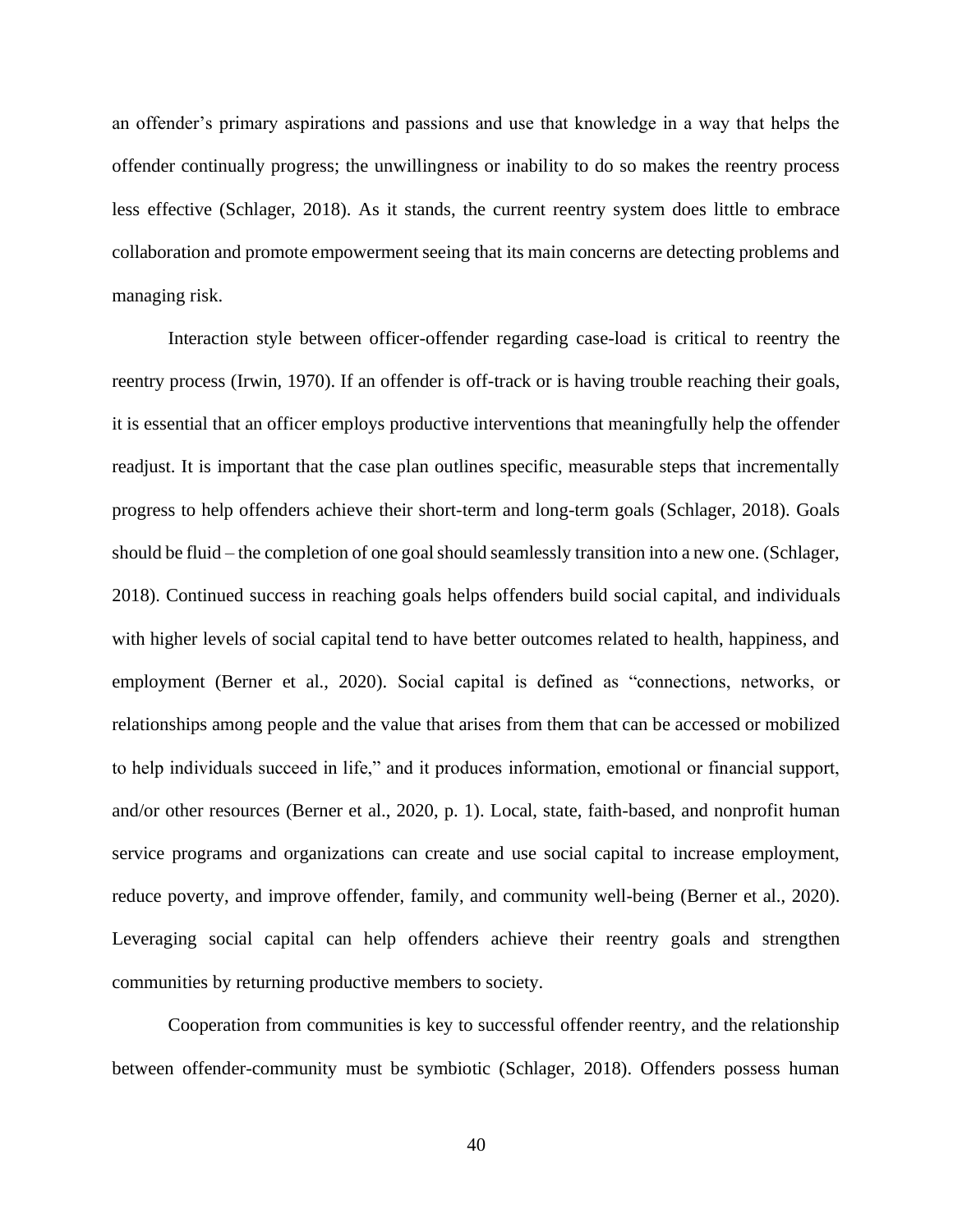capital that produces economic movement and value, and communities have social capital that provides resources and relationships that support offenders during their reentry process. Offenders capable of leveraging their human capital in their communities are most successful at making the necessary changes for successful reentry [\(Draine, Wolff, Jacoby, Hartwell, & Duclos, 2005\)](#page-68-7). Strengths-based approaches to criminal justice requires the coordination of community-based resources and availability of social capital (Schlager, 2018). A strengths-based case management plan that identifies the needs of the offender, how the offender's community can meet those needs, and the degree to which the community is willing and able to provide necessary services is most likely to produce successful reentry outcomes (Draine et al., 2005). The cooperation among and between community and reentry service providers promotes offender empowerment and maximizes the chance for reentry success (Maruna  $\&$  King, 2004). Ensuring a cooperative and supportive environment that encourages offenders to play an active role in owning their reentry process helps the reentry system move beyond its current, passive practices and in the direction of strengths-based applications (see also [Bazemore, 1998;](#page-67-2) [Maruna & LaBel, 2012\)](#page-70-4).

While there has been more recent literature about the importance and promise of strengthsbased reentry, there are few available program models that outline how to shift the paradigm away from risk and towards strength. However, of the handful that have been implemented, preliminary data support the potential success of strengths-based approaches. For example, The Fresh Start prisoner reentry program implemented in Connecticut is a strengths-based reentry program that provides services to men pre- and post-release. Fresh Start was designed to be consistent with best practice literature and deployed case managers that "adhered to the principles of strengths-based case management, which included focusing on individual strengths rather than deficits; building a strong and essential case manager–client relationship; delivering interventions that were based on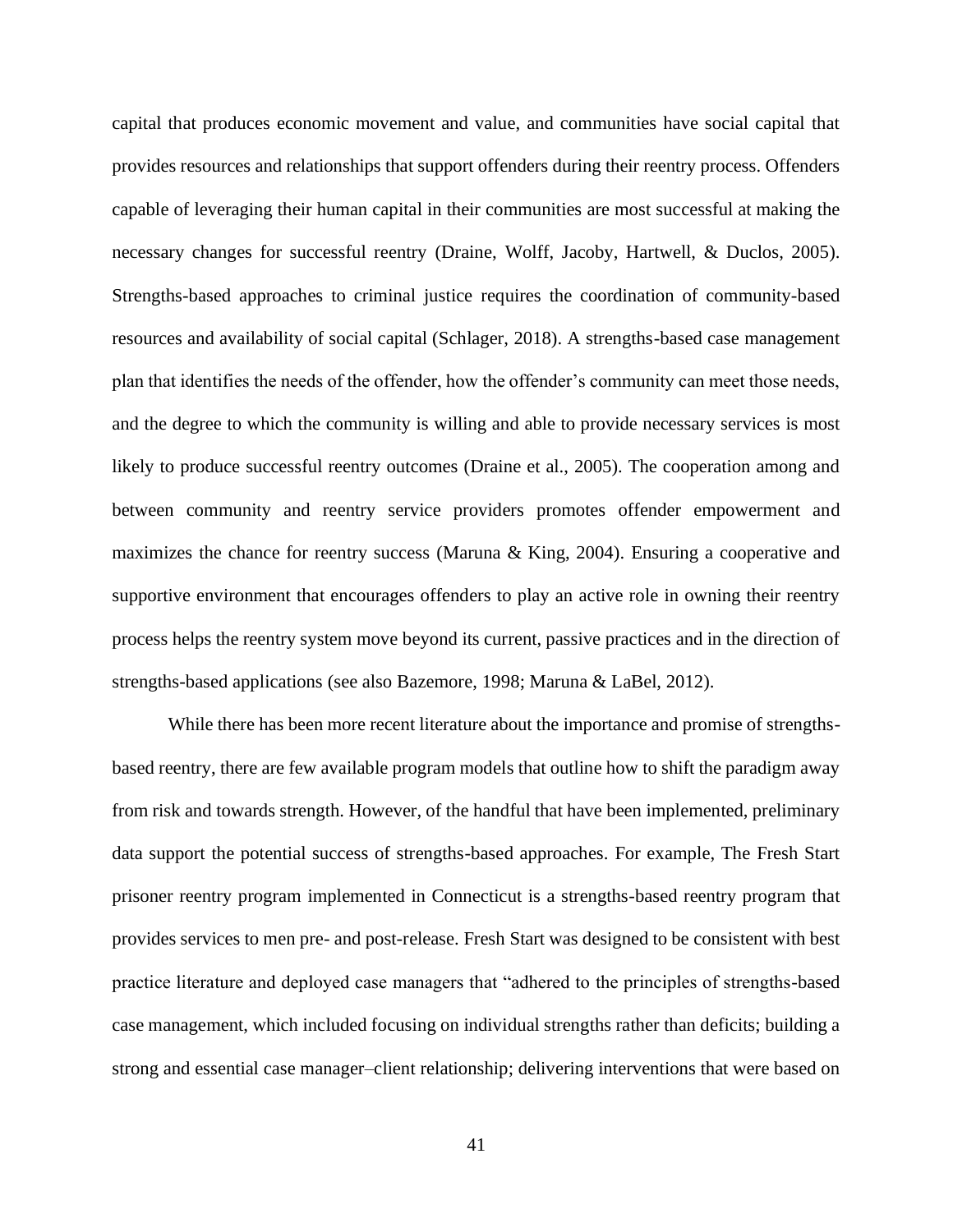the clients' self-determination; using assertive outreach interventions; promoting client's continued learning, growth, and change; and actively mobilizing community resources to support client's strengths and needs" [\(Hunter, Lanza, Lawlor, Dyson, & Gordon, 2016, p. 1303\)](#page-69-8).

In focus groups used to qualitatively evaluate the effects of the program, program participants expressed initial hesitations about the services that the program would deliver. However, though the efforts of the case managers who worked with the participants, the honesty, respectfulness, and commitment to helping them identify their strengths and reach their goals eased their concerns [\(Hunter et al., 2016\)](#page-69-8). Participants highlighted the trust they had in the program staff and the support they received in working towards their goals [\(Hunter et al., 2016\)](#page-69-8). Specific program strategies identified as favorable by program participants included program culture, responsivity to needs, and the focus on strengths [\(Hunter et al., 2016\)](#page-69-8). Participants' risks were assessed prior to their release from prison and case managers kept awareness of risks, but they were not the primary foci of service delivery [\(Hunter et al., 2016\)](#page-69-8). Instead, case managers worked with participants to build on their identified strengths. This is consistent with strengthsbased practice as offenders are seen as valuable, worthy of investment, and capable of change. The findings support the potential of strengths-based approaches to prisoner reentry.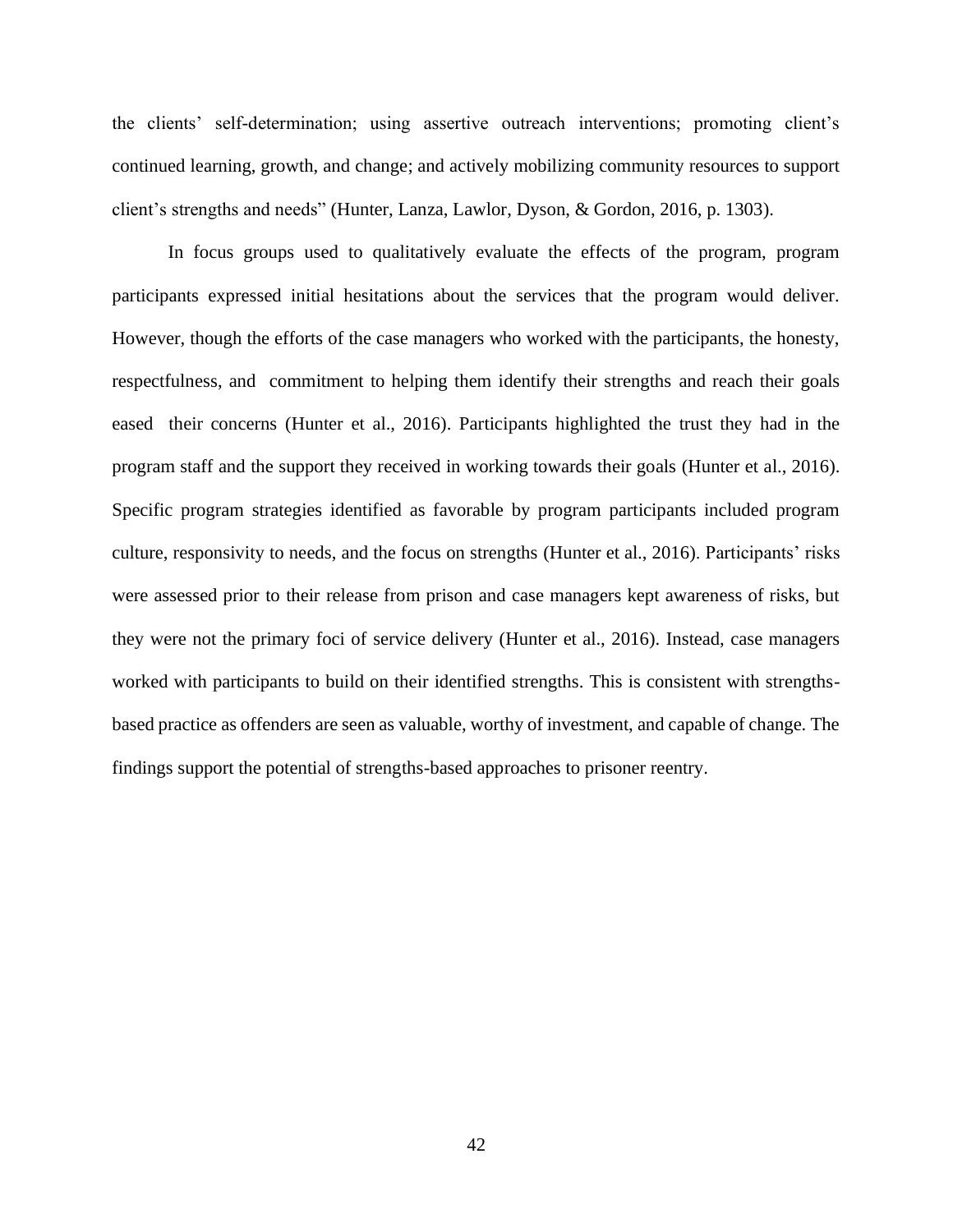#### **6.0 Practice and Policy Implications**

#### **6.1 It's Time to Shift the Paradigm**

There are fiscal, political, and common sense arguments to support shifting the reentry paradigm away from its risk-/deficit- based approach and towards a strengths-based approach. Funding the current criminal justice system is preposterously expensive, not sustainable, and not efficacious. Communities affected by mass incarceration may suffer from irreparable economic damages. The displacement of a core part of the local workforce hurts local economies, decreases municipal tax revenue, weakens community social structures, reduces social capital, and limits economic opportunities for community members. The lack of a stable and skilled workforce often drives employers out of communities [\(Western, 2007\)](#page-74-3). This can cause ripples throughout the community as local demand for smaller, supportive businesses like restaurants and childcare services dwindle, forcing them to close.

Communities in financial crisis struggle to produce adequate goods and services to support community members (Schlager, 2018). Prolonged economic instability prevents communities from investing in the lives of their citizens, and the lack of emphasis on communal identity disconnects resident from community. Strengths-based practice would help energize community relationships, specifically between community-reentrant, encouraging offenders to play an active role in reframing communal identities (Bazemore, 1998; Maruna & LeBel, 2012). Communities that engage with community members provide better opportunities for offender integration, acceptance, and success (Schlager, 2018).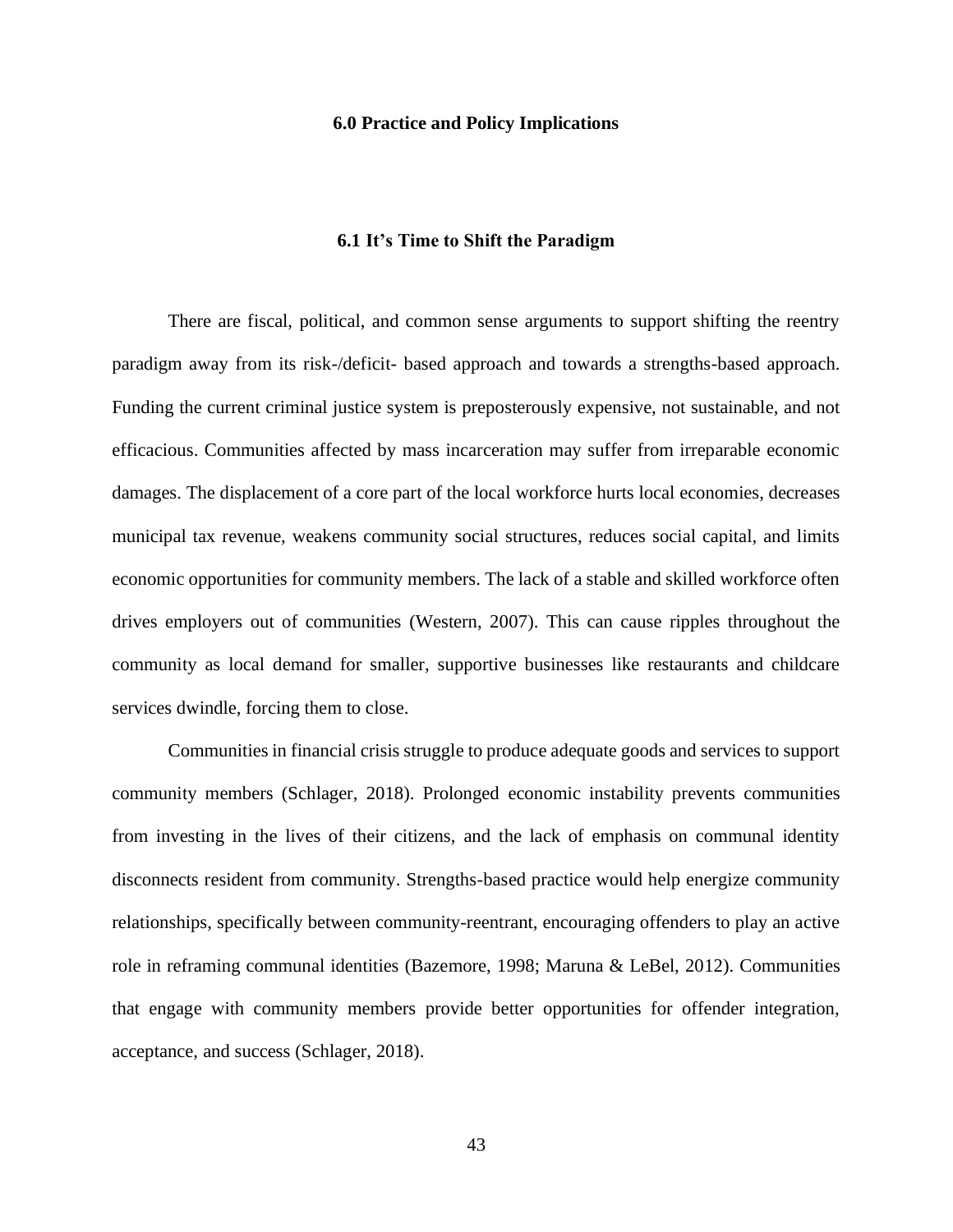Without strengths-based practice, offenders live "in" but not "among" their communities (Schlager, 2018). Offenders often cannot vote – many jurisdictions actively restrict or abolish offenders' rights to vote, sometimes permanently [\(American Civil Liberties Union, 2021\)](#page-67-3). Collectively, state disenfranchisement laws prevent approximately 5.85 million Americans with felony and, in some states, misdemeanor convictions from voting [\(American Civil Liberties Union,](#page-67-3)  [2021\)](#page-67-3). Elected officials from communities with high rates of incarceration often do not represent the majority, and laws passed do not necessarily reflect the needs or desires of the community at large [\(Uggen & Manza, 2004\)](#page-73-3).

Voter disenfranchisement is the suppression of democracy; promoting citizen engagement in the civic process is the expansion of democracy. Constituents who are unable to participate in the civic process feel disconnected or unwelcome in their community causing the erosion of social capital and collective efficacy [\(Uggen & Manza, 2004\)](#page-73-3). Strengths-based efforts that encourage complete and unconditional assimilation of offenders back into communities promotes inclusion rather than exclusion, creating a positive and rewarding atmosphere that can help offenders reach their goals (Schlager, 2018).

Promoting inclusion, redemption, and agency makes people feel worthy. This is especially important to emphasize as offenders leave an environment of exclusion, vilification, and powerlessness. People who feel valued by their peers want to contribute and are more motivated to change (Schlager, 2018). People who positively transform themselves engage in behaviors that promote prosocial beliefs and support for actives like education, employment, and community engagement (Schlager, 2018). Strengths-based practice puts forward the idea that people engaged and invested in the health and well-being of themselves and their community are not likely to commit crimes.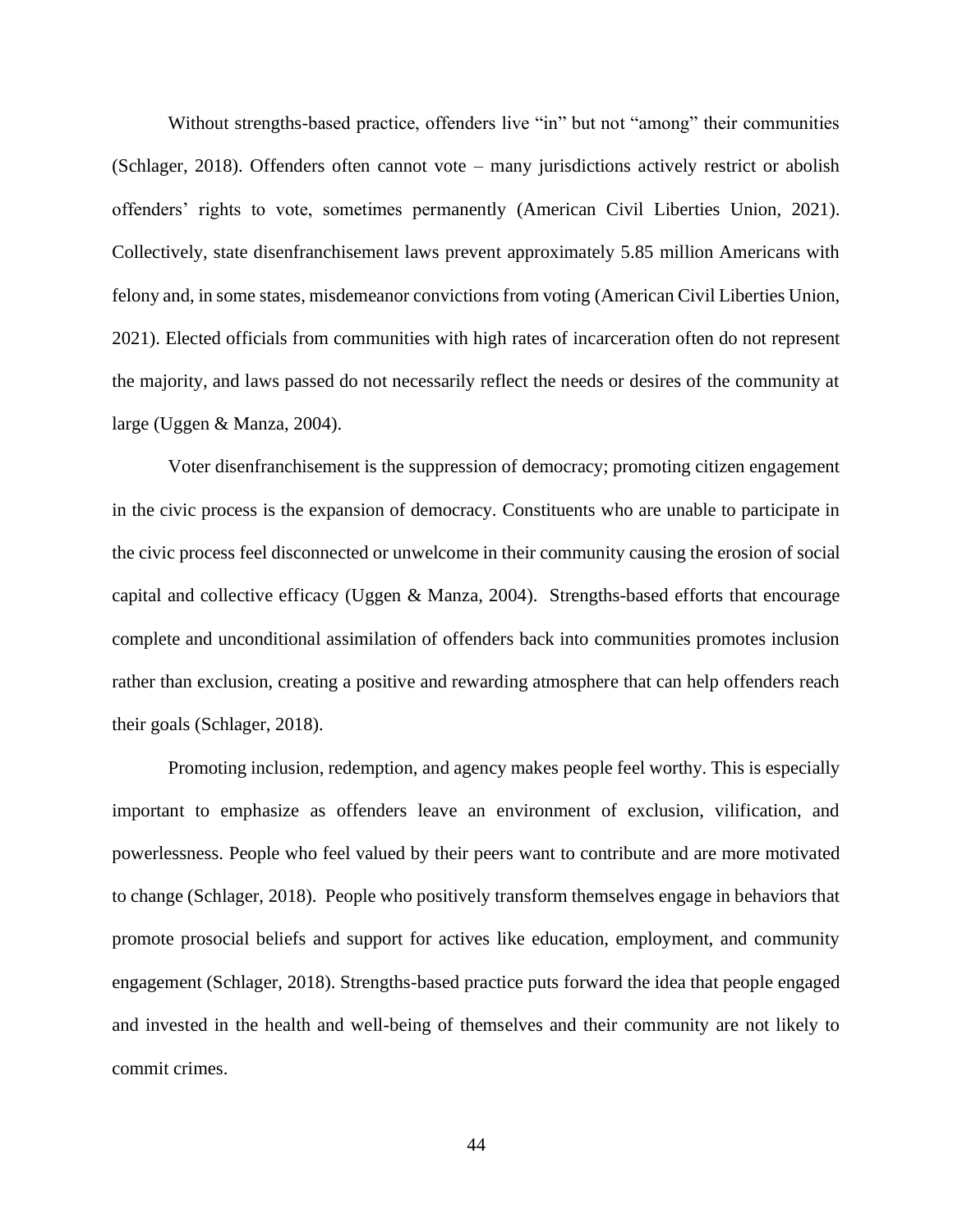#### **6.2 Improvements to Individual Programming**

Independent but not mutually exclusive of strengths-based practice, this review identifies many potential areas for improvement among previously evaluated reentry programs. It is clear that there is a need for additional supports and initiatives to promote employment and increase the employability of reentering prisoners. Individuals with a criminal record, especially among historically minoritized groups, face discrimination in the labor market [\(Bushway, 2004;](#page-67-4) [Pager,](#page-71-4)  [2007\)](#page-71-4) and earn an average of 30% less than similarly qualified individuals with no history of incarceration (Wakefield & Uggen, 2010; Western, 2006). Political protections like stronger antidiscrimination laws can promote equitable hiring and fair, competitive wages for those with history of incarceration. Federal, state, or local tax incentives can also stimulate offender employment by encouraging employers to hire individuals returning to their communities and give them much needed work opportunities and experience.

Retention of post-release employment remains an issue. Vocational and work training programs help increase employment during the transitional period immediately following release, but they do not guarantee long-term employment success. The most successful programs, such as the Milwaukee Safe Streets Prisoner Release Initiative, played to the offenders strengths, helping place them in jobs they had greater personal interest in (Cook et al., 2014). However, the positive effect on employment did not last more than six months to one year after release, in most cases (Cook et al., 2014). One vocational reentry program, the Transitional Jobs Reentry Demonstration, offered sizable retention bonuses at some of its implementation sites for individuals who got and help jobs beyond the duration of the program (Jacobs, 2012; Redcross et al., 2010). Though the program did not increase regular employment after the program period, the highest post-program placement rates were at the sites that offered the retention bonuses (Jacobs, 2012; Redcross et al.,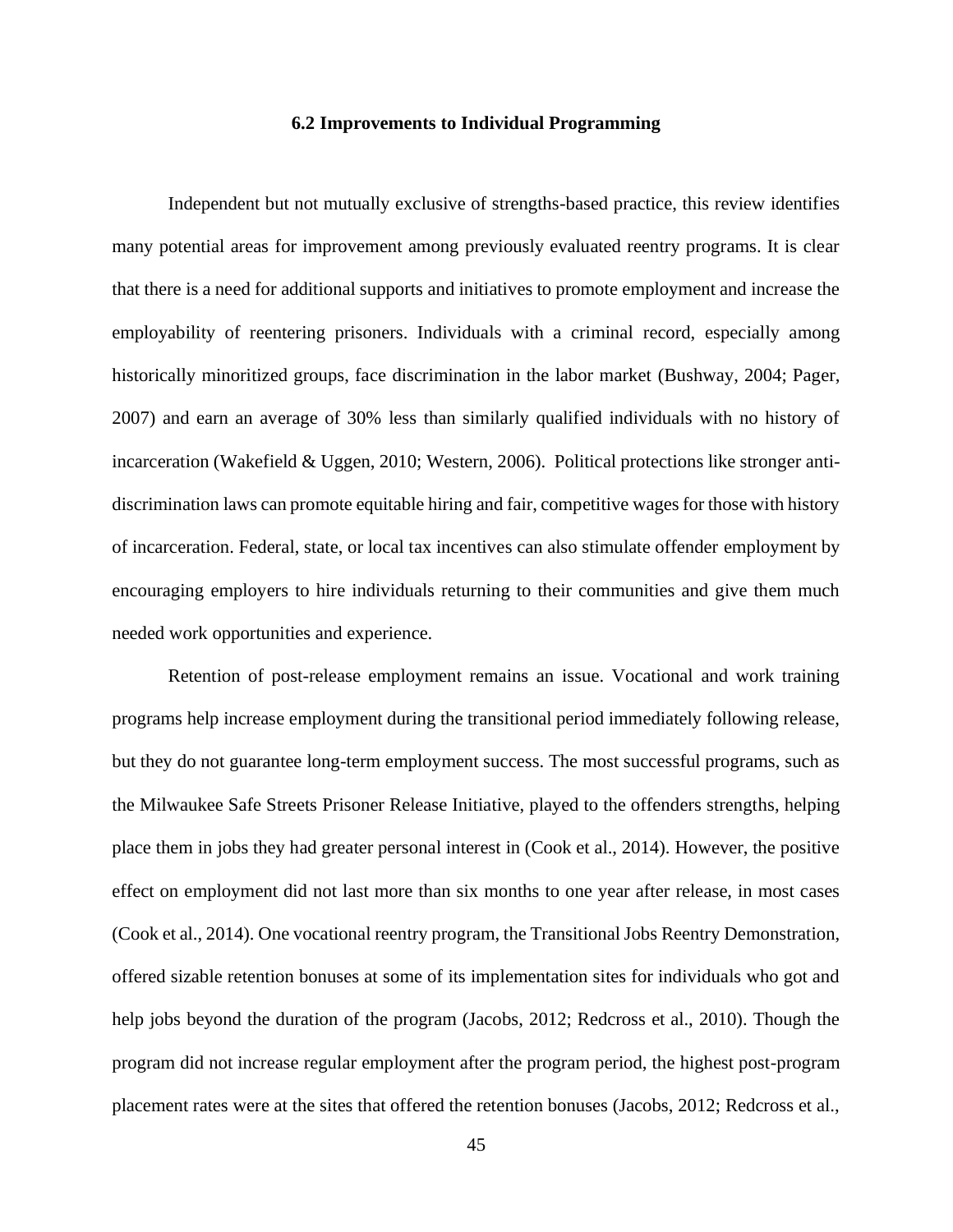2010). These two evaluation observations highlight the importance in promoting offender investment in post-release employment. Applying strengths-based principles to many of the common features of vocational programs may better match offender interests, passions, and personal goals to post-release employment, causing offenders to connect deeper to and find purpose in their work. Offering monetary incentives to offenders for continued work can buy more time for offenders to adjust to the demands and routine of employment, make positive social connections to peers, learn relevant skills, and gain valuable experience. Furthermore, monetary incentives would help reduce the strain of some of the financial barriers to reentry.

Employment is congenitally linked to education. There are several positive influences associated with the completion of at least a high school diploma or GED on reentry success [\(Irving,](#page-69-9)  [2016\)](#page-69-9). Bolstering educational services could be a catalyst for offenders securing post-release employment, increasing the ability to financially support one's children and family, restoring a sense of agency and control over one's life, and ultimately promoting desistance from criminal activity. Potential areas of intervention include increasing access to educational programs before, during, and after incarceration, providing academic support like tutoring services to prisoners pursuing education, addressing unmet mental health needs, learning disabilities, or substance abuse issues, and helping to manage physical health conditions that may impede one's ability and/or willingness to learn. Generally, increasing access to services, assisting in the completion of at least a high school degree or GES, and helping to address physical limitations and disabilities would synergistically benefit both educational attainment and post-release employment.

Positive social interactions and relationships can also improve reentry outcomes. Men who have more in-person contact with their families during incarceration are more likely to have postrelease employment, better able to financially support their focal children, and are more likely to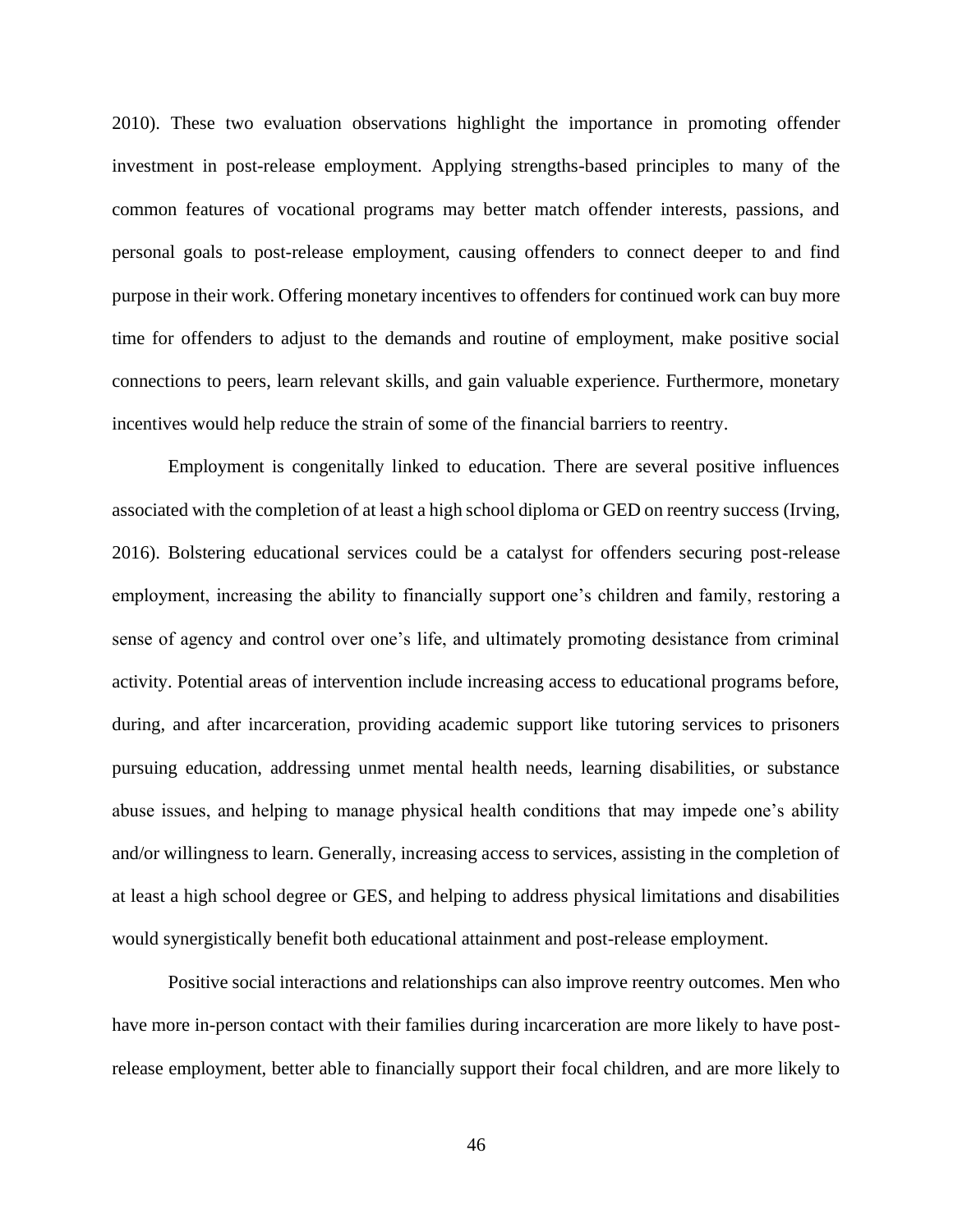have successful intimate or coparenting relationships [\(Lindquist et al., 2016\)](#page-70-0). However, the costs, limited visiting hours, and red tape make visitation time consuming and expensive. Generally, promoting strong social networks can have a positive influence on post-release outcomes like recidivism and substance use [\(Barrick, Lattimore, & Visher, 2014;](#page-67-5) [Cochran, 2014\)](#page-68-8). Policies that target facilitating family contact during incarceration can strengthen relationships that help inmates avoid further criminal activity, promote better intimate or coparenting relationships, and encourage a parent's support of their children after release [\(Lindquist et al., 2016\)](#page-70-0).

Despite the wide variety and availability of reentry programs, participation in programs is low and often prematurely diminishes. As time elapses, participation in reentry programs decreases even though self-reported needs for services remain constant or sometimes increase with time [\(Lattimore & Visher, 2010\)](#page-70-5). Most reentry services are available during incarceration and for a short period after release. Recidivism is most likely to occur within the first three years after release, a period much longer than the duration of most reentry programs. A study of 401,288 state prisoner released in 2005 found that an estimated 68% of released prisoner were rearrested within three years of their release [\(National Institute of Justice\)](#page-71-5). Eighty-two percent of all prisoners arrested during a nine-year post-release period were arrested within the first three years [\(National](#page-71-5)  [Institute of Justice\)](#page-71-5).

As the incarceration rate decreases and inmate release rate increases, the money once used to fund incarceration should be reallocated to supporting the re-entering population. Reentry programs need sustained funding to provide continuous services that support offenders as they transition back into their communities. It is important for services to be available to offenders during the transitionary period with the highest risk of recidivism, three years post-release. Additional funding could also enable reentry programs to offer enticing incentives to active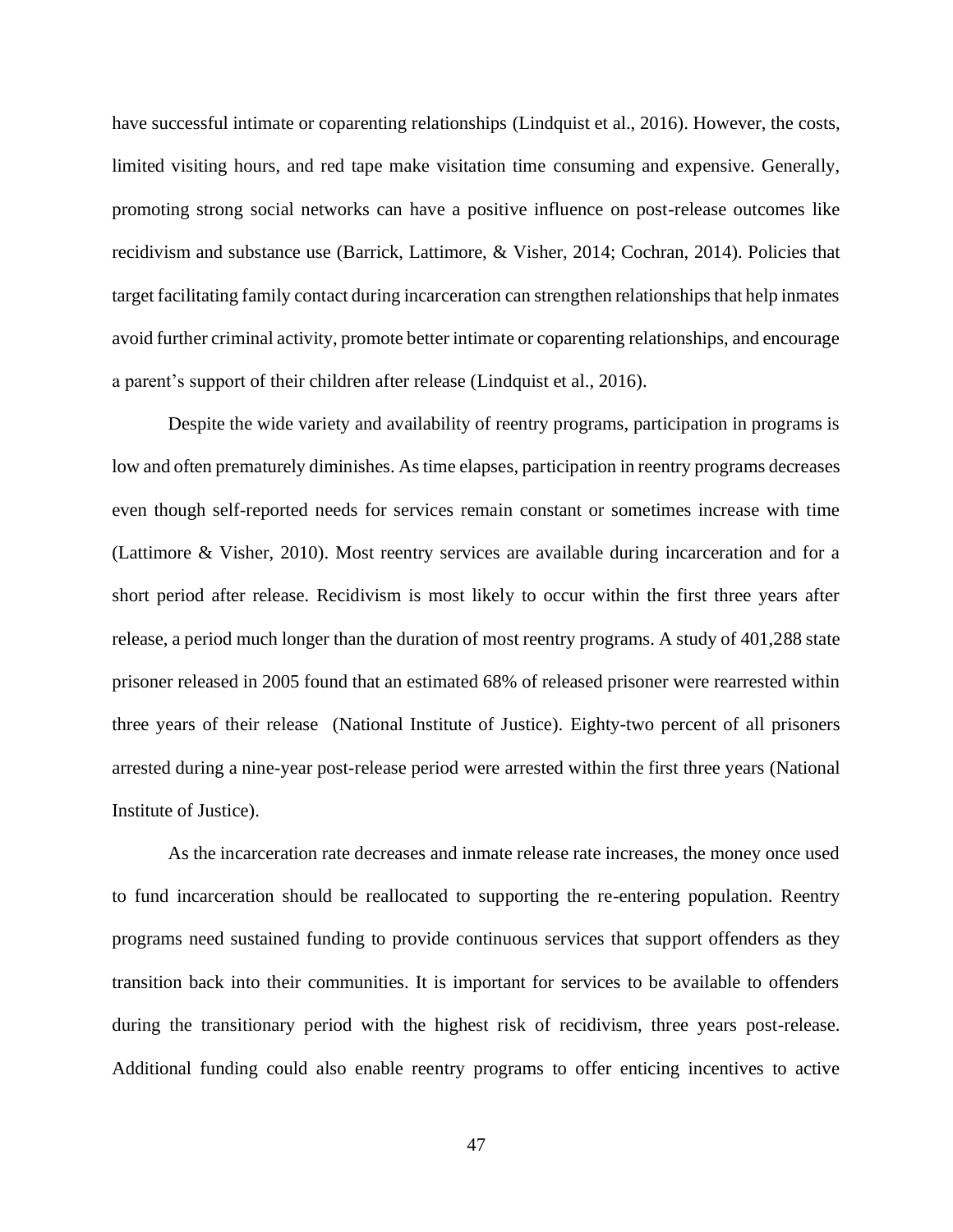participants with high-fidelity, potentially increasing the number of participants and duration of participation. The purpose of reentry programs is to provide offenders with the tools, knowledge, and resources necessary to successfully reintegrate back into society with the goal of preventing recidivism. If offender reentry is to be taken seriously, the criminal justice system ought to invest just as much money into helping rehabilitate people as it does to punish people.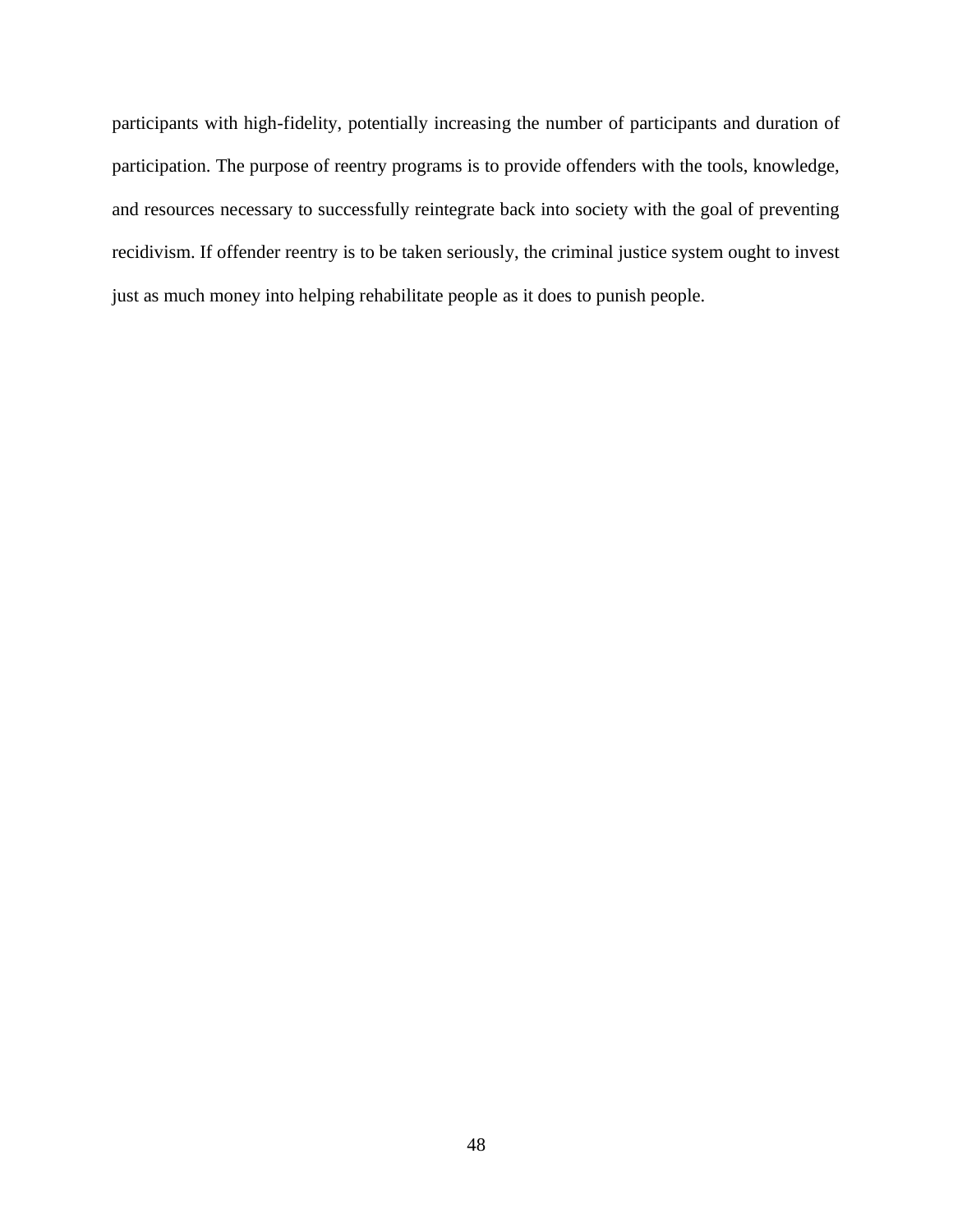#### **7.0 Limitations and Future Directions**

The limitations of this paper must be noted. To start, operationalizing the definition of "risk-based" versus "strengths-based" programming is difficult. Until recently, few programs have historically not specifically identified one way or another. Risk management is *de facto* in criminal justice practice, so there has been no real need to explicitly state the framework of the practice. Within the last several years, there have been a handful of reentry programs that have explicitly identified as strengths-based. However, many have either not been in effect long enough to properly evaluate or they have just simply not been evaluated.

In my examination of risk-based programming, the programs did not explicitly state that they were risk-based but did discussed the use of standard risk-based practices including but not limited to administering risk assessments, assigning and/or limiting programming based on identified risk, monitoring, and revocation. Conversely, strengths-based programs often identify specifically as strengths-based because they are non-standard and look to specify differences in framework. There are risk-based programs that have strengths-based elements, such as motivational interviewing, but the overall focus of the program is still to emphasize and mitigate risk. As the field of reentry has evolved, more and more reentry programming has begun to incorporate strengths-based practices. However, the use of strengths-based practice does not entail a strengths-based model. I have deemed the programs presented in this paper as risked-based because of their stated deployment of common risk-based procedures before, during, and after program participation, independent of strengths-based elements. In discussion of these programs, I do mention specific incidents of strengths-based practices, though they do not represent the overall paradigm. Furthermore, there has been no established definition elsewhere in the literature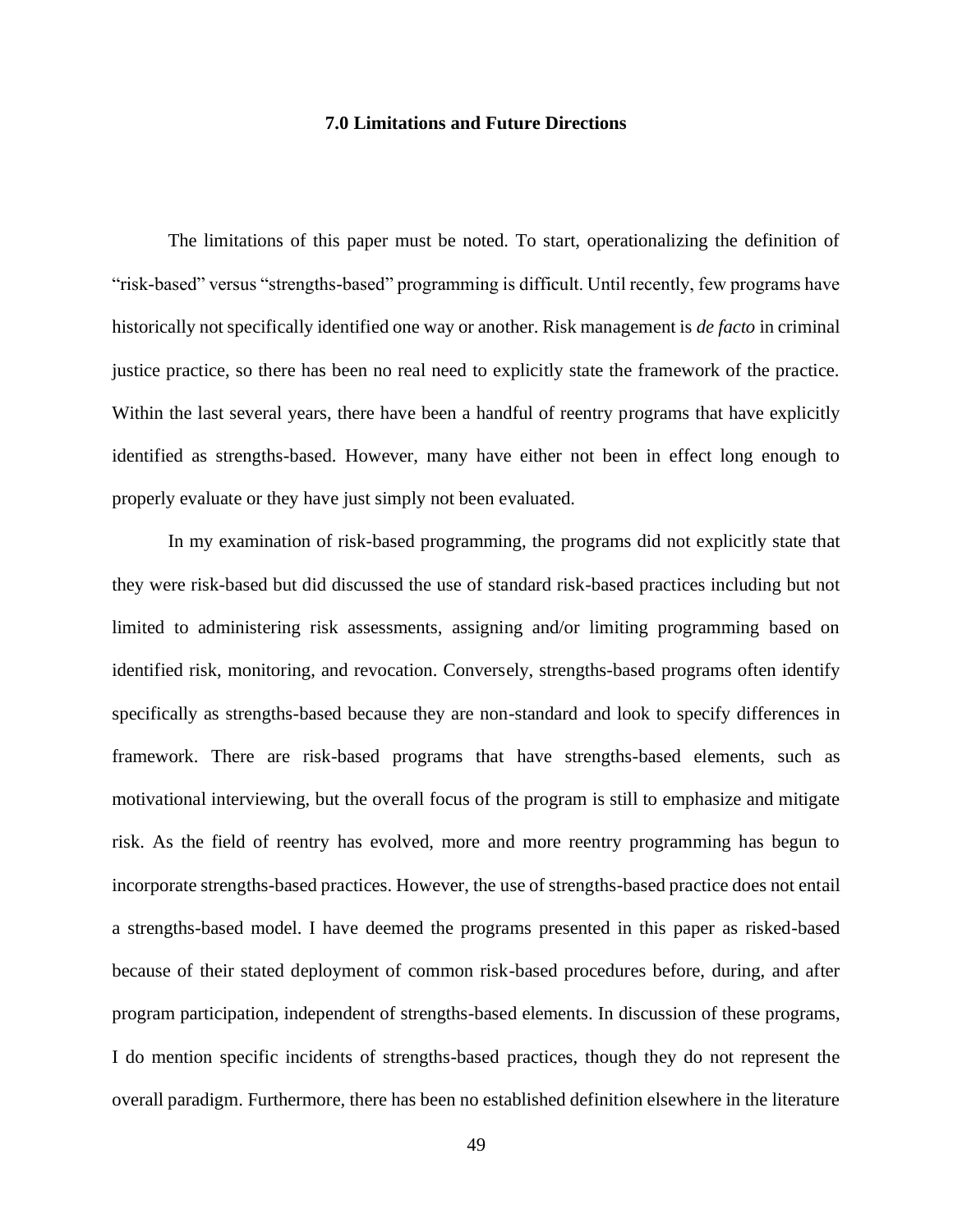of "risked-based" or "strengths-based" programming. Given the complexity of reentry programming and lack of transparency within the criminal justice system, the equivocal definitions of what is "risk-based" and "strengths-based" programming is a major limitation of this paper.

In reviewing the literature, there were also limitations of the search and exclusion processes. Incongruencies in the language of the literature may have resulted in missed publications on the matter. Reentry is a broadly used term most used in reference to prison reentry, but also applies to other forms of incarceration or treatment residency. Reentry programs are also often tailored to specific populations such as violent offenders or men younger than 35, resulting in discordance of comparable outcomes. One aim of this paper was to review consistent limitations to the success of risk-based reentry programs, but lack of universal practices and applications made deducing any general theme between programs difficult. Therefore, my literature review was limited to the programs with little to no restrictions on the participant population demographic. This is something to be addressed in future research on the matter.

Per the "what works" model of reentry evaluation, measuring recidivism is the gold standard for assessing the efficacy of a reentry program. While preventing recidivism is key to successful reentry, and it is important to understand a program's effect on reducing recidivism, recidivism is merely an outcome. Ideally, reentry programs respond to offender needs in real time to employ appropriate interventions before rearrest or recidivism occur. Measuring recidivism alone may not speak to the intrinsic value of reentry programs and does not allow reentry practices the chance to intervene to the best of their ability.

There is a need to find more abstract markers that help predict reentry success. Future research may want to consider more holistic measures of success – does the client feel optimistic about their future? Do they feel empowered? Has their sense of self-efficacy returned? Where is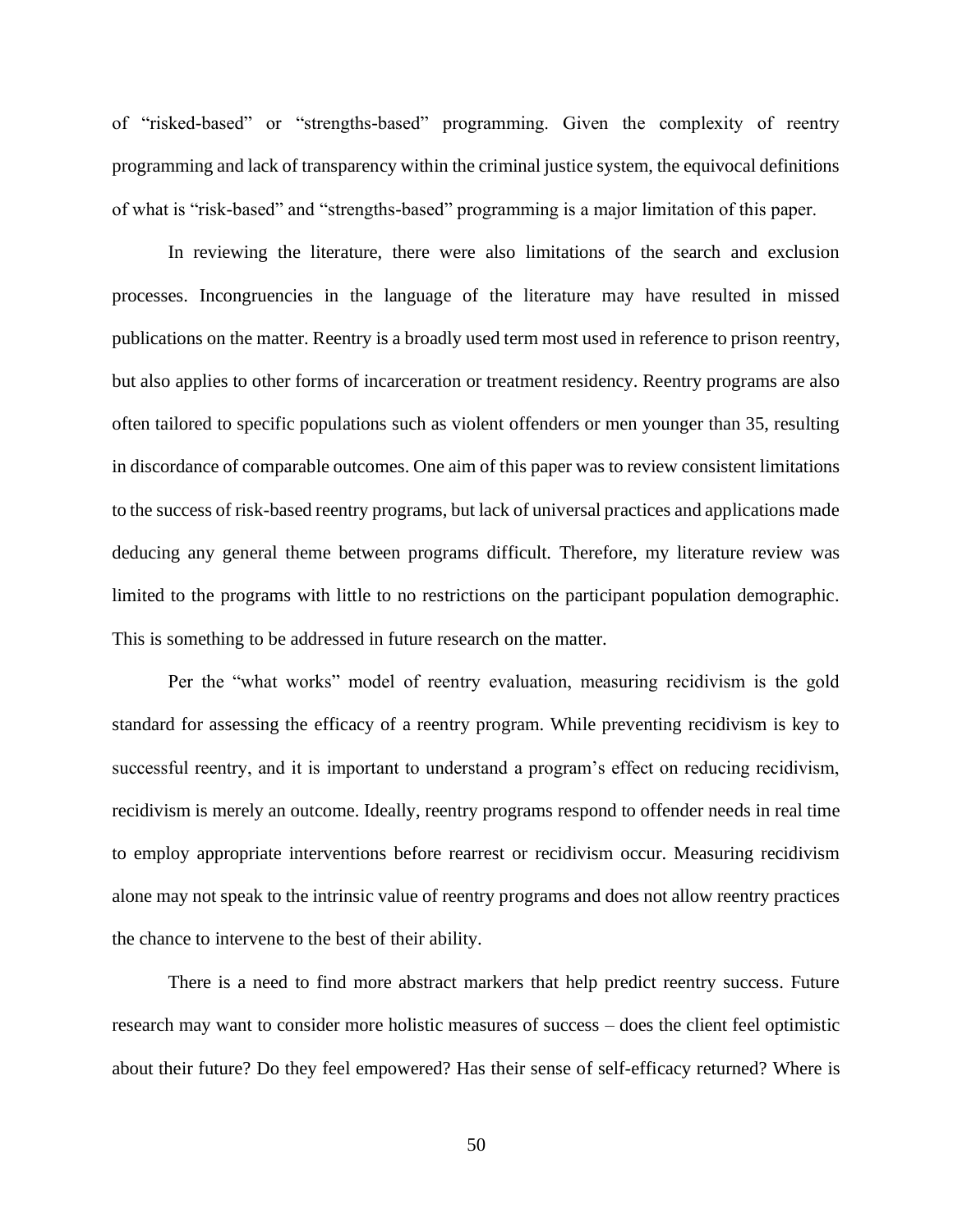their locus of control? It is known that incarcerated individual who feel in control of their lives may have lower levels of stress, lower rates of depression, stronger problem-solving abilities, and greater belief in their ability to influence reentry outcomes, all of which may affect the reentry process [\(Mackenzie & Goodstein, 1986;](#page-70-6) [Reitzel & Harju, 2000\)](#page-71-6). The use of strengths-based assessments would help evaluators identify potential predictors of success as well as improve the depth of understanding of the needs, desires, and motivations of reentrants for the programs working to reintegrate them.

Generally, risk- or deficit- based practices are by far the most common treatment approach of reentry programs. There are a handful of purely strengths-based reentry programs, but few have been evaluated. Future research can look to discern how to effectively combine the many elements of reentry into holistic, synergistic, strengths-based programming. Such programming would be better suited to meet the multitude of offender needs, be more responsive to fluctuations in progress or personal turbulence, and improve long-term reentry success.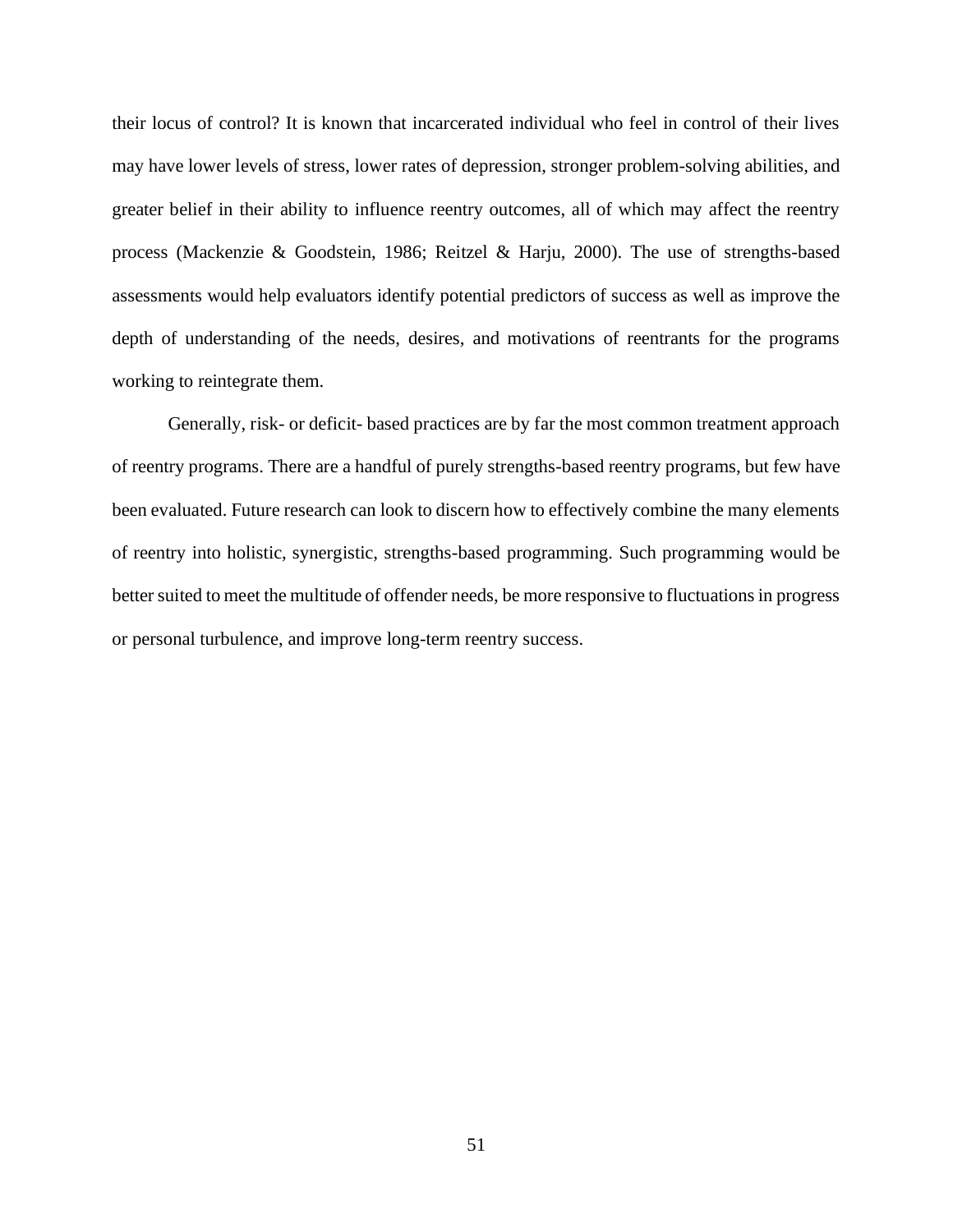#### **8.0 Conclusion**

It is encouraging to see the beginning of what is, hopefully, a long-term transformation of the US criminal justice system. National calls for the reformation of and accountability in policing has put an international spotlight on the American criminal justice system, and recent legislation at local, state, and federal levels prioritizing criminal justice reform is a promising sign that America is turning away from its dark history of mass incarceration. Nonetheless, there is still much work to do, and as the front-end of the criminal justice system begins to reconfigure, it is important to not overlook the back end of the system – particularly the reentry process. Incarceration is known to have negative, long-term effects on the health and well-being of inmates, their families, and their communities. Decades of mass incarceration has severely disadvantaged many already marginalized communities across the nation and contributed to widening health disparities.

Ensuring that offenders successfully and productively reintegrate back into their communities is essential in promoting public health. There are various barriers to reentry, many of which are systemic issues at organizational, community, cultural, and public policy levels. Designing and implementing programs to aid in the reentry process does and will continue to improve the quality of life for returning inmates and their families, particularly benefiting historically minoritized communities of color that have been disproportionately targeted and harmed by mass incarceration. Promoting successful reentry also improves public safety by preventing re-offense, dampening community crime and violence, and reducing recidivism.

There is no one-size-fits-all model for successful reentry. Every offender has a unique set of needs, circumstances, and environments that determine the services and resources they will need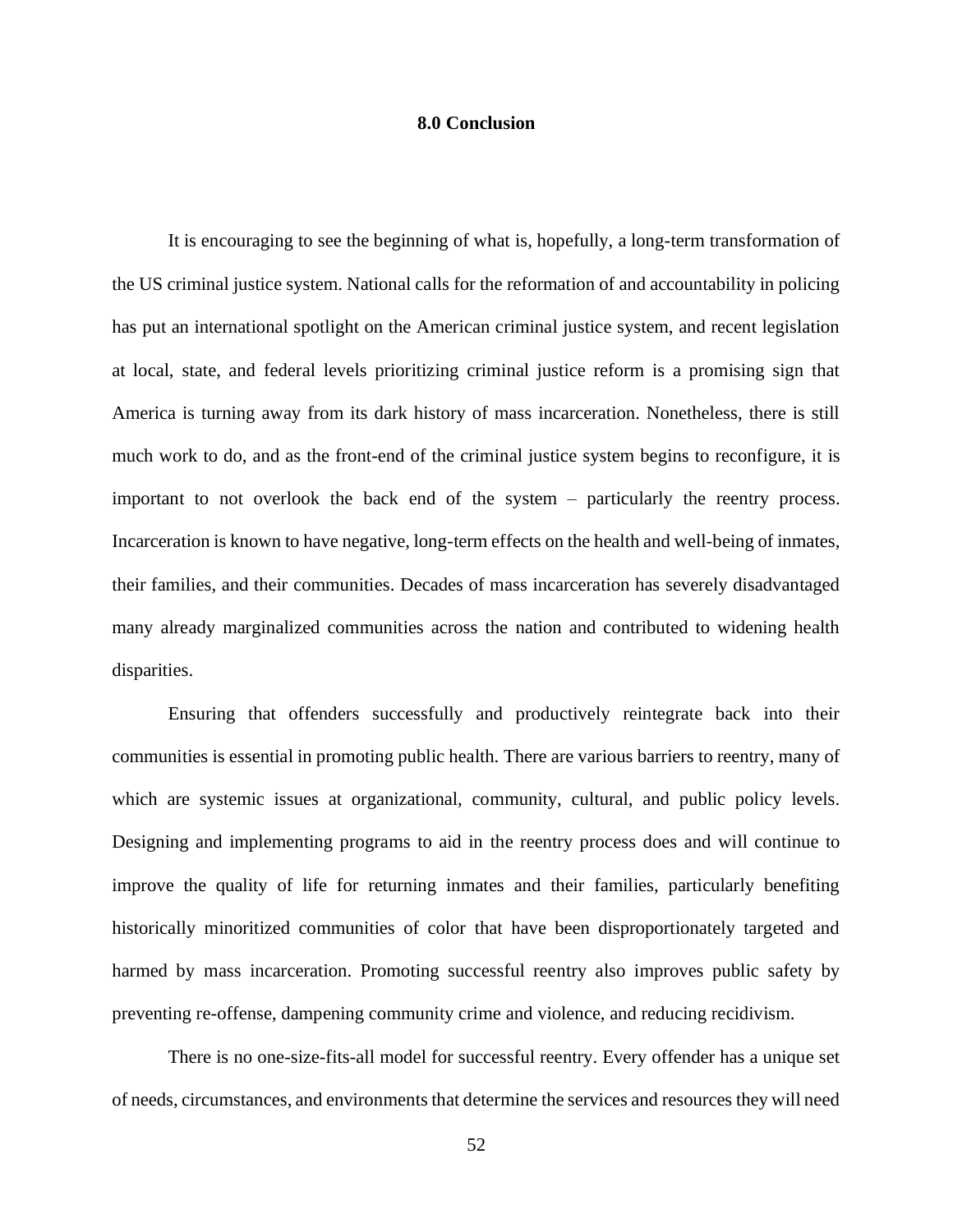throughout the reentry process. Current literature does support that holistic, comprehensive programs appear to hold more promise than highly specified programs at reducing recidivism and producing positive reentry outcomes (see also [Bushway & Reuter, 2002;](#page-67-6) [Newton et al., 2018\)](#page-71-7). However, risk-centric approaches like Risk-Need-Responsivity are commonplace in reentry program design and implementation, which introduce a potential ceiling to reentry success by perpetuating the idea and professional dynamic that offenders are socially problematic, a chronic risk to public safety, and/or are likely to be career criminals. Risk-centric approaches limit offenders' ability to reintegrate by failing to empower them and restore agency in a profound way that promotes positive and sustained cognitive and behavioral changes, which are necessary to produce favorable reentry outcomes.

Given these limitations, it is time to consider shifting the criminal justice paradigm to a new narrative grounded in strength. Rather than reinforcing the risk-centric status quo that perpetuates negative, toxic stereotypes, reentry programs and practices ought to promote the idea that every single person has inherent value and is willing and capable to productively contribute to the betterment of society.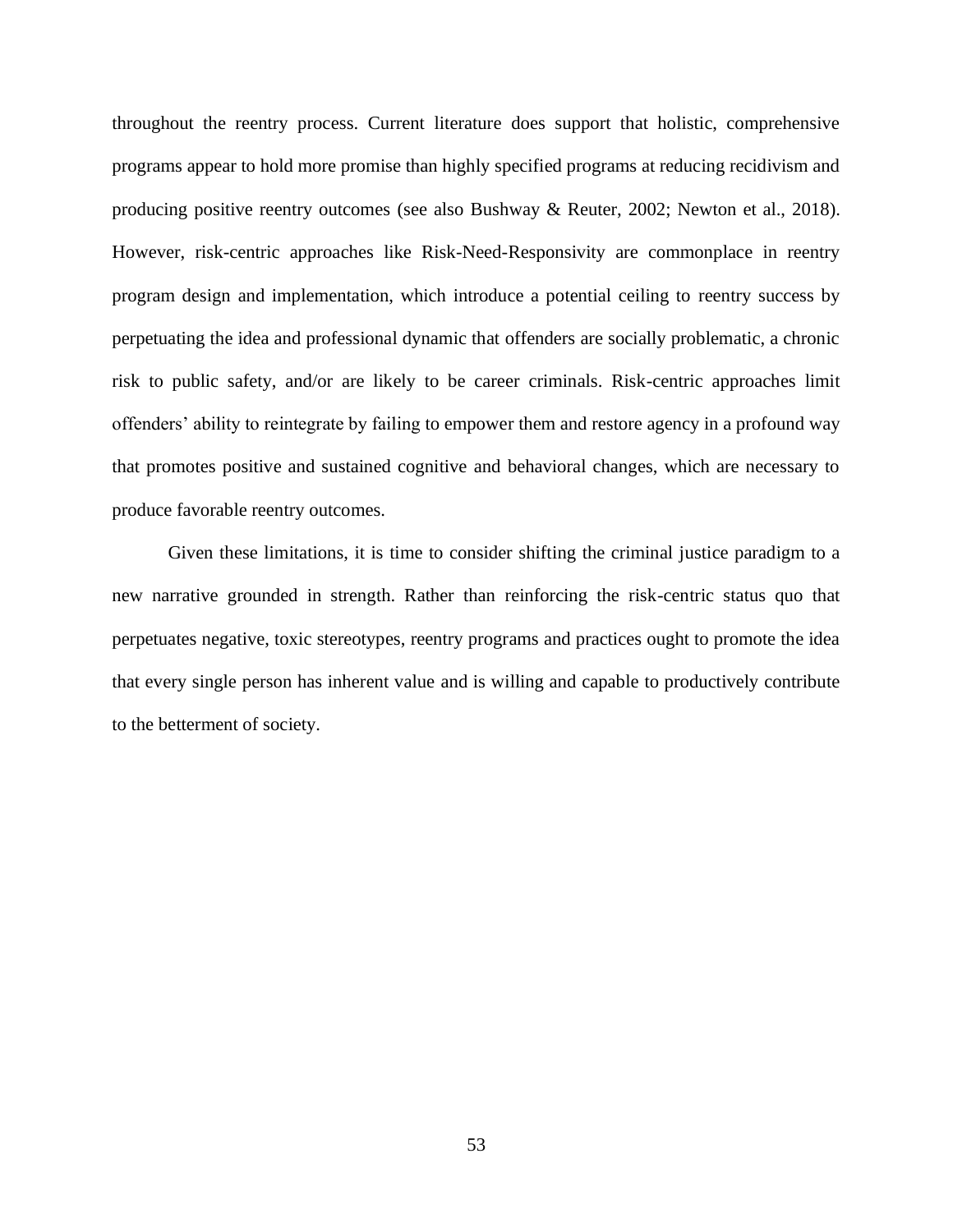| Neighborhood &<br><b>Built Environment</b> | Health &<br><b>Health Care</b>     | Social & Community<br>Context | Education                   | <i><u>Fconomic</u></i><br>Stability |
|--------------------------------------------|------------------------------------|-------------------------------|-----------------------------|-------------------------------------|
| • Access to foods<br>that support healthy  | $\bullet$ Access to<br>health care | • Civic participation         | • Enrollment<br>in higher   | • Employment                        |
| eating patterns                            | • Access to                        | • Discrimination              | education                   | $\bullet$ Food<br>insecurity        |
| • Crime and violence                       | primary care                       | • Incarceration               | • High school<br>graduation | • Housing                           |
| • Environmental<br>conditions              | $\bullet$ Health<br>literacy       | • Social cohesion             | • Language                  | instability                         |
| • Quality of housing                       |                                    |                               | and literacy                | • Poverty                           |

# **Table 1 Social Determinants of Health as Barriers to Prison Reentry**

Source: Healthy People, 2020



#### **Figure 1 Social Determinants of Health**

Source: Healthy People, 2020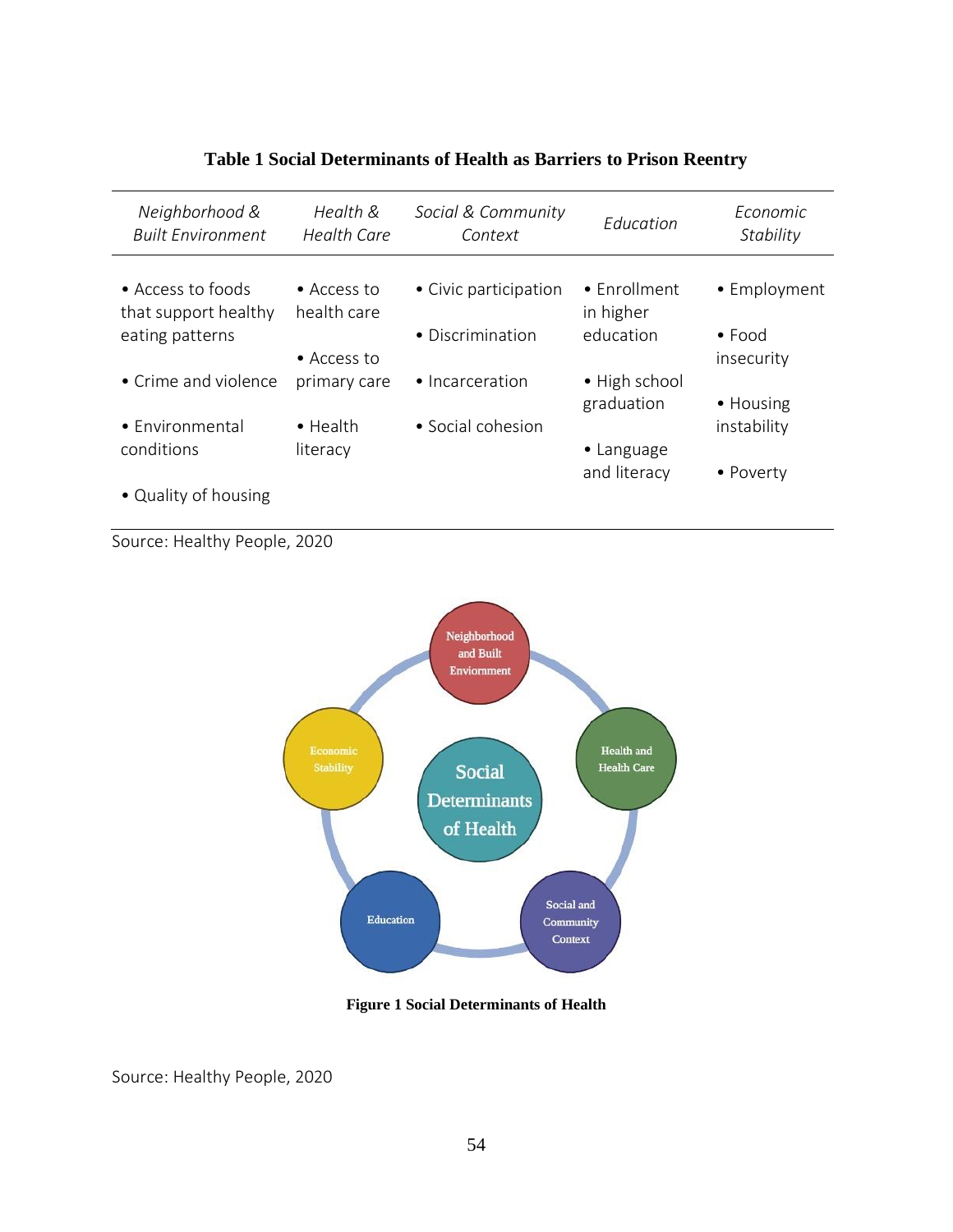| Author(s)                        | Program/Intervention                                 | <b>Summary of Major Findings</b>                                                                                                                                                                                                                                                                                               |
|----------------------------------|------------------------------------------------------|--------------------------------------------------------------------------------------------------------------------------------------------------------------------------------------------------------------------------------------------------------------------------------------------------------------------------------|
| Turner &<br>Petersilia<br>(1996) | Washington State's<br>prison work release<br>program | • ~ 25% of all prisoners released successfully transitioned into<br>community through work release<br>• Few inmates committed crimes while on work release<br>. No significant differences in recidivism between work<br>release and nonwork release groups                                                                    |
| Saylor &<br>Gaes<br>(1992)       | Post-Release<br><b>Employment Project</b>            | • Program participants were more likely to be employed in<br>halfway house and community and were more likely to make<br>slightly more money than non-participants<br>. Program participants less likely to have been revoked from<br>parole 6-months and 12-months after release                                              |
| Saylor &<br>Gaes<br>(1997)       | Post-Release<br><b>Employment Project</b>            | • Program participants were less likely to recidivate at the end<br>of one year than program participants<br>• Program participants were less likely to be recommitted to<br>federal prisons as much as 8 to 12 years after their release                                                                                      |
| Jacobs<br>(2012)                 | Transitional Jobs<br>Reentry<br>Demonstration        | • Program substantially increased subsidized employment<br>early during transition period, but did not increase<br>unsubsidized employment at the end of program period<br>. No significant differences in key measures of recidivism over<br>the two-year follow-up period between participant and non-<br>participant groups |
| Redcross<br>et al.<br>(2011)     | <b>Transitional Jobs</b><br>Reentry<br>Demonstration | . No significant differences between recidivism rates during<br>the first year of follow parole, however, program participants<br>were less likely to recidivate for a parole violations                                                                                                                                       |
| Farabee et<br>al. (2014)         | *STRIVE<br>employment model                          | • No significant differences between group comparisons of<br>any of the major intervention outcomes.                                                                                                                                                                                                                           |
| Cook et al.<br>(2015)            | Milwaukee Safe<br>Streets PRI                        | • Increased subsidized employment rates and earnings during<br>significantly reduced likelihood of rearrest during first year<br>• No significant differences in reimprisonment rate for<br>program participants and non-participants during the first year<br>after release                                                   |

### **Appendix A** Vocational and Work Programs

NOTE: PRI = Prisoner Release Initiative

\*Program was unnamed but used the STRIVE employment model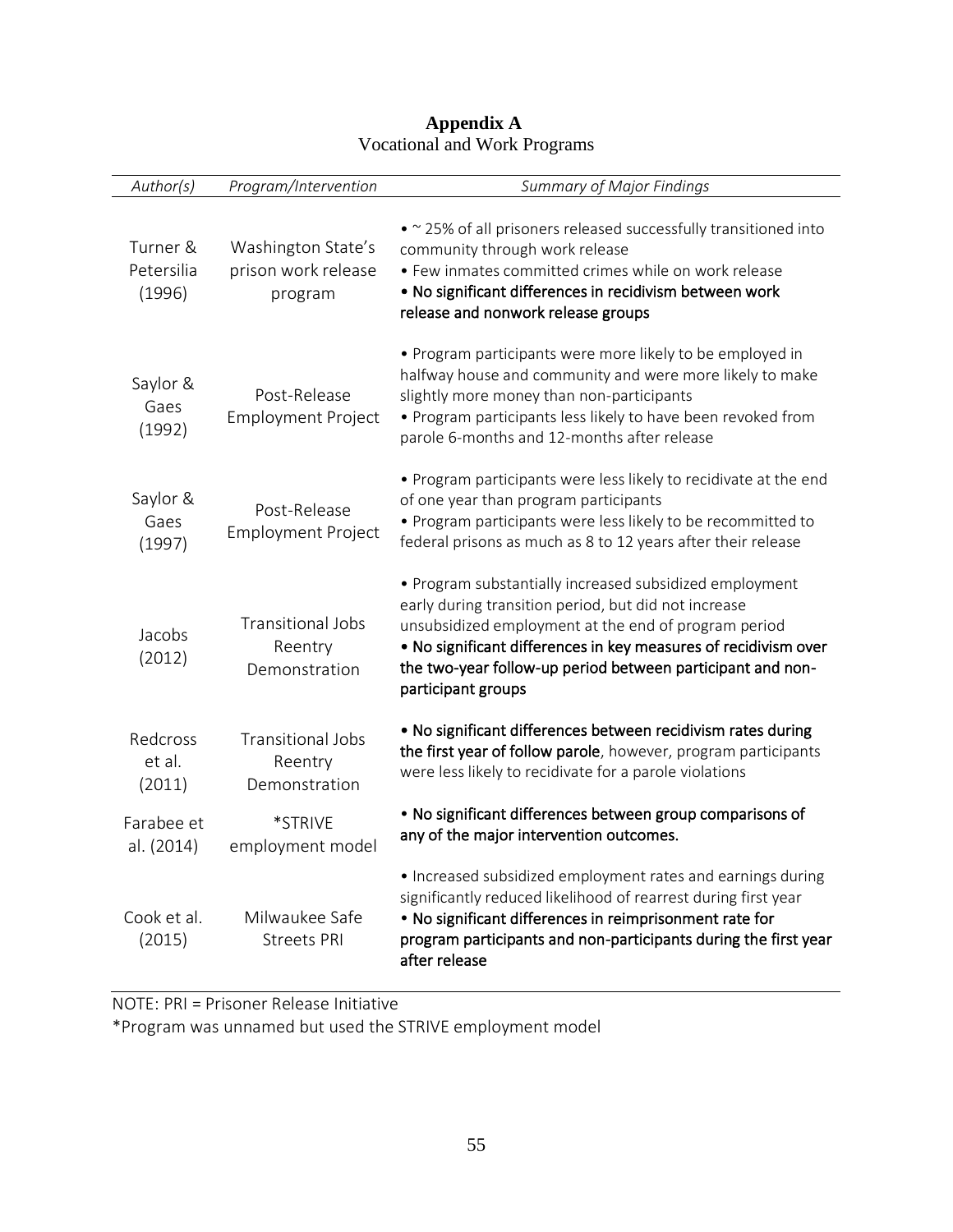| Author(s)                     | Program/Intervention                     | <b>Summary of Major Findings</b>                                                                                                                                                                                                                                                                                                                                                                                                              |
|-------------------------------|------------------------------------------|-----------------------------------------------------------------------------------------------------------------------------------------------------------------------------------------------------------------------------------------------------------------------------------------------------------------------------------------------------------------------------------------------------------------------------------------------|
| Vito &<br>Tewksbury<br>(1999) | LITE                                     | • Program participants showed improved literacy skills<br>and seemed to benefit from individual instruction<br>• No significant difference in recidivism rates between<br>program participants and non-participants                                                                                                                                                                                                                           |
| Adams et<br>al. (1994)        | TDCJ-ID & Windham<br>School System       | • No significant difference in reincarceration rates<br>between Windham participants and non-participants<br>• A greater number of hours of participation was<br>negatively related to recidivism and positively to prison<br>misbehavior<br>• No relationship between program participation and<br>length of time before reincarceration<br>• Program participation had a strong relationship in<br>major and minor disciplinary infractions |
| Pompoco<br>et al.<br>(2017)   | Ohio Prison<br><b>Education Programs</b> | • Completion of vocational training and apprenticeship<br>programs, GEDs, or college classes at any point during<br>incarceration coincided with lower return-to-prison rates<br>within 3 years after release                                                                                                                                                                                                                                 |

### **Appendix B** Education Programs

NOTE: LITE = Learning, Instruction, and Training = Employment, TDCJ-ID = Texas Department of Criminal Justice – Institutional Division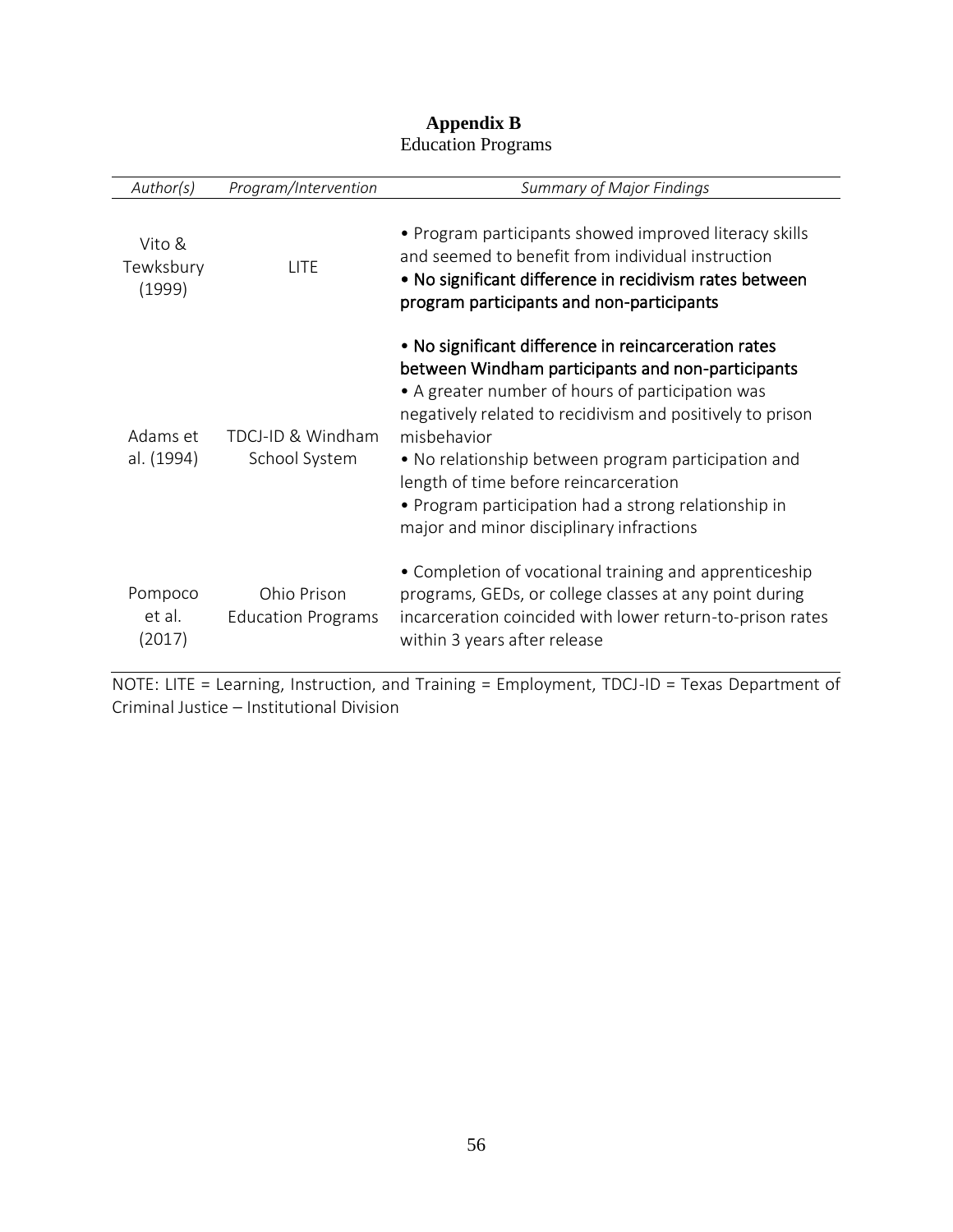| Author(s)               | Program/Intervention | <b>Summary of Major Findings</b>                                                                                                                                                                                                                                                                                                                                                   |
|-------------------------|----------------------|------------------------------------------------------------------------------------------------------------------------------------------------------------------------------------------------------------------------------------------------------------------------------------------------------------------------------------------------------------------------------------|
| Rhodes et<br>al. (2001) | DAP                  | • Treatment reduced criminal recidivism and relapse to<br>drug use for male inmates, but not female inmates                                                                                                                                                                                                                                                                        |
| Wexler et<br>al. (1992) | Stay N' Out TC       | • TC was increasingly effective at reducing recidivism<br>during the first 12 months, however, positive effects<br>tapered off after 12 months of participation                                                                                                                                                                                                                    |
| Moore et<br>al. (2020)  | <b>EBTs</b>          | • 18 of the 31 studies that assessed recidivism outcomes<br>found reduced recidivism for the treatment groups for at<br>least one outcome<br>• 7 of the 13 studies that assessed substance use<br>outcomes found reduced substance use for treatment<br>group for at least one indicator<br>• Results were not consistent for any one particular<br>treatment approach or modality |

## **Appendix C** Substance Abuse Rehabilitation Programs

NOTE: DAP = Drug Abuse Program (with in-person residential drug treatment programs), TC = therapeutic community, EBTs = evidence-based treatments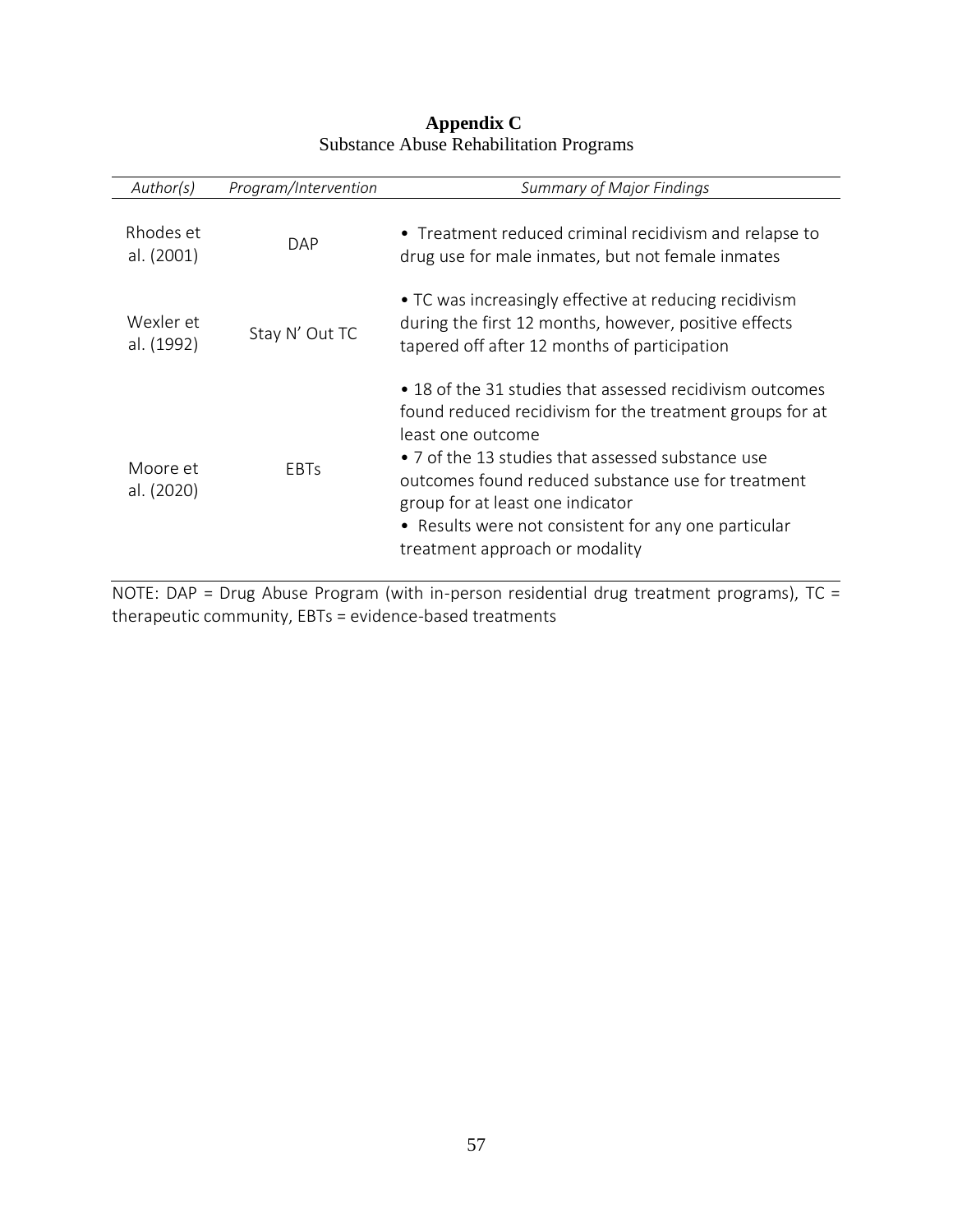| Author(s)                    | Program/Intervention                        | <b>Summary of Major Findings</b>                                                                                                                                                                                                                                                                                                                                                                                                                      |
|------------------------------|---------------------------------------------|-------------------------------------------------------------------------------------------------------------------------------------------------------------------------------------------------------------------------------------------------------------------------------------------------------------------------------------------------------------------------------------------------------------------------------------------------------|
| Robinson<br>(1996)           | cognitive skills<br>training program        | • Program participation seemed to have a moderate<br>impact on recidivism, but it was more successful with<br>certain types of offenders and no effect on others<br>• Violent offenders, sex offenders, and drug offenders<br>who completed the program had lower recidivism rates<br>than their counterparts in the control group<br>• Programs effects were more pronounced for programs<br>provided in the community compared to in an institution |
| Barbaree<br>et al.<br>(1996) | Warkworth Sexual<br><b>Behaviour Clinic</b> | • Highly antisocial offenders who behaved poorly in<br>group treatment were more likely to fail on conditional<br>release<br>• No significant difference in recidivism rates between<br>treatment and non-treatment groups                                                                                                                                                                                                                            |
| Papalia et<br>al. (2019)     | *psychological<br>treatments                | • Treatments with violent offenders significantly reduce<br>violence and general/nonviolent recidivism<br>• Multimodal treatments were associated with the<br>strongest treatment effects                                                                                                                                                                                                                                                             |

### **Appendix D** Sex Offender and Violent Offender Treatment Programs

\*defined as "talking therapies" with broadly stated aim or intention to reduce violent, aggressive, or otherwise antisocial behavior including but not limited to cognitive behavioral therapy, cognitive therapy, behavior therapy, schema therapy, dialectical behavior therapy, and motivational interviewing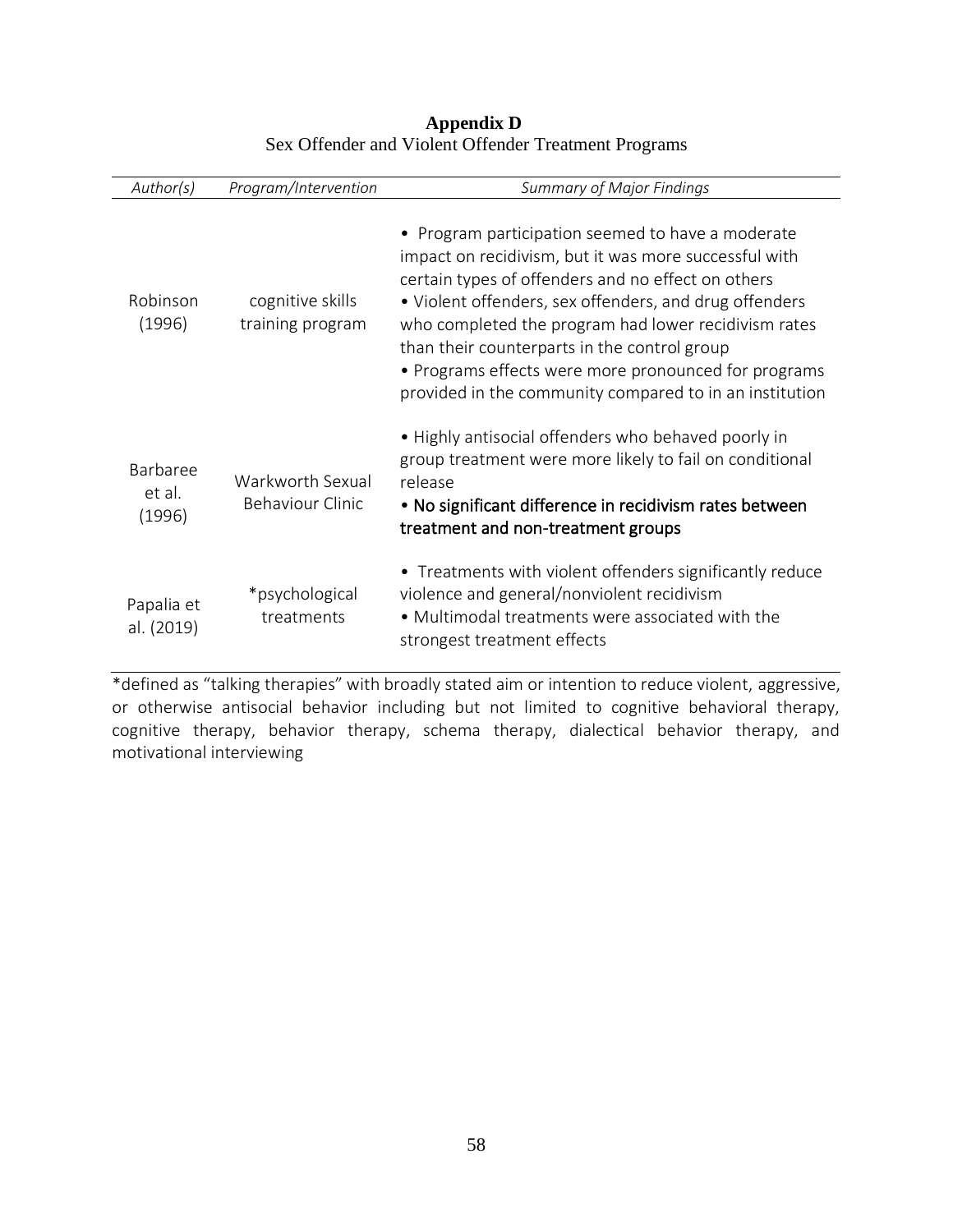### **Bibliography**

- Adams, K., Bennett, K., Flanagan, T., Marquart, J., Cuvelier, S., Fritsch, E., . . . Burton, V. (1994). A Large-Scale Multidimensional Test of the Effect of Prison Education Programs on Offenders' Behavior. *Prison Journal - PRISON J, 74*, 433-449. doi:10.1177/0032855594074004004
- Alexander, M. (2010). *The New Jim Crow: Mass Incarceration in the Age of Color Blindness*. New York: New Press.
- <span id="page-67-3"></span>American Civil Liberties Union. (2021). Felony Disenfranchisement Laws (Map). Retrieved from [https://www.aclu.org/issues/voting-rights/voter-restoration/felony](https://www.aclu.org/issues/voting-rights/voter-restoration/felony-disenfranchisement-laws-map)[disenfranchisement-laws-map](https://www.aclu.org/issues/voting-rights/voter-restoration/felony-disenfranchisement-laws-map)
- Anderson, E. (1990). *Streetwise: Race, Class, and Change in an Urban Community*. Chicago: University of Chicago Press.
- Baillargeon, J., Binswanger, I. A., Penn, J. V., Williams, B. A., & Murray, O. J. (2009). Psychiatric disorders and repeat incarcerations: the revolving prison door. *Am J Psychiatry, 166*(1), 103-109. doi:10.1176/appi.ajp.2008.08030416
- <span id="page-67-0"></span>Barbaree, H. E., Seto, M. T., & Maric, A. (1996). Effective Sex Offender Treatment: The Warkworth Sexual Behaviour Clinic. *Focus on Corrections Research, 8*(3), 3.
- <span id="page-67-5"></span>Barrick, K., Lattimore, P. K., & Visher, C. A. (2014). Reentering Women:The Impact of Social Ties on Long-Term Recidivism. *The Prison Journal, 94*(3), 279-304. doi:10.1177/0032885514537596
- <span id="page-67-2"></span>Bazemore, G. (1998). Restorative Justice and Earned Redemption:Communities, Victims, and Offender Reintegration. *American Behavioral Scientist, 41*(6), 768-813. doi:10.1177/0002764298041006003
- <span id="page-67-1"></span>Berner, M., Brown-Grahm, A., Mills, B., Graham, P. W., Ladwheer, J., Lawrence, S., ... Martinez, S. (2020). *The Value of Relationships: Improving Human Services Participant Outcomes through Social Capital* Retrieved from
- Binswanger, I. A., Blatchford, P. J., Mueller, S. R., & Stern, M. F. (2013). Mortality after prison release: opioid overdose and other causes of death, risk factors, and time trends from 1999 to 2009. *Ann Intern Med, 159*(9), 592-600. doi:10.7326/0003-4819-159-9- 201311050-00005
- Binswanger, I. A., Stern, M. F., Deyo, R. A., Heagerty, P. J., Cheadle, A., Elmore, J. G., & Koepsell, T. D. (2007). Release from prison--a high risk of death for former inmates. *N Engl J Med, 356*(2), 157-165. doi:10.1056/NEJMsa064115
- Bosiakoh, T. A. (2012). Differential Association Theory. In N. M. Seel (Ed.), *Encyclopedia of the Sciences of Learning* (pp. 990-992). Boston, MA: Springer US.
- Braman, D. (2004). *Doing time on the outside: incarceration and family life in urban America*. Ann Arbor, MI: University of Michigan Press.
- <span id="page-67-4"></span>Bushway, S. (2004). Labor Market Effects of Permitting Employer Access to Criminal History Records. *Journal of Contemporary Criminal Justice, 20*(3), 276-291. doi:10.1177/1043986204266890
- <span id="page-67-6"></span>Bushway, S., & Reuter, P. (2002). Crime: Public Policies for Crime Control. *Labor markets and crime*, 191-224.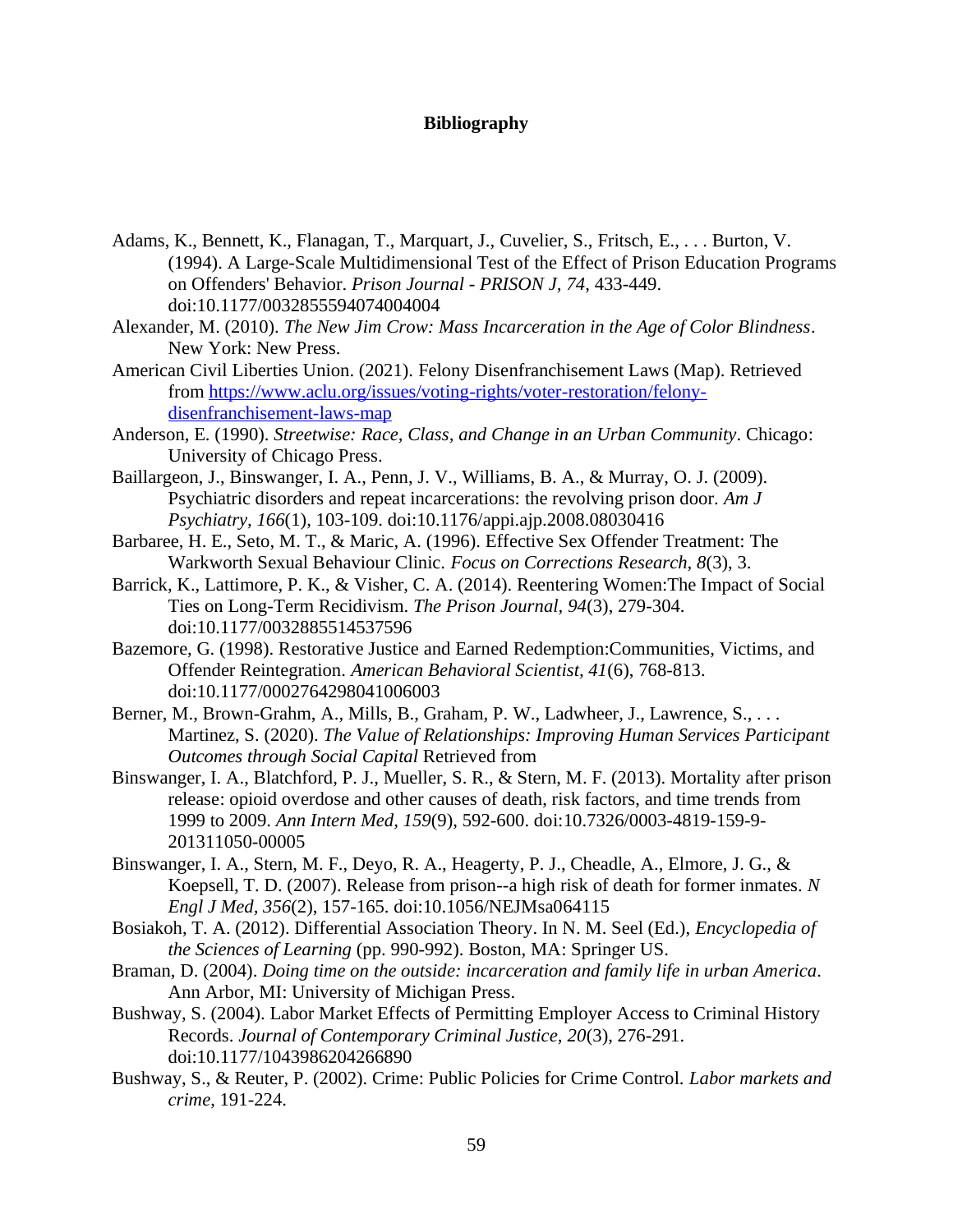Bushway, S., Stoll, M. A., & Weiman, D. F. (2007). *Barriers to Reentry? The Labor Market for Released Prisoners in Post-Industrial America*. New York: Russell Sage Foundation.

- <span id="page-68-5"></span>Carson, A. E., & Golinelli, D. (2013). *Prisoners in 2012: Trends in Admissions and Releases, 1991-2012*. Retrieved from Washington, DC:
- <span id="page-68-1"></span>Carter, M. M., & Sankovitz, R. J. (2014). *Dosage Probation: Rethinking the Structure of Probation Sentences*. Retrieved from Silver Spring, MD:
- <span id="page-68-2"></span>Clark, M. D. (1997). Strength-based practice: The new paradigm. *Corrections Today, 59*, 3.
- <span id="page-68-6"></span>Clark, M. D. (2009). The strengths perspective in criminal justice. In D. Saleebey (Ed.), *The strengths perspective in social work practice* (5th ed., pp. 122-145). New York, NY: Pearson.

Clear, T., Cole, G., & Reisig, M. (2013). *American Corrections*.

<span id="page-68-8"></span>Cochran, J. (2014). Breaches in the Wall: Imprisonment, Social Support, and Recidivism. *Journal of Research in Crime and Delinquency, 51*, 200-229. doi:10.1177/0022427813497963

Comfort, M. (2009). *Doing time together: love and famikly in the shadow of the prison*. Chicago, IL: University of Chicago Press.

- Community Corrections Research Team. (2011). Reentry: Survey Summary. *Corrections Compendium, 36*(4), 20.
- Cook, P. J., Kang, S., Braga, A. A., Ludwig, J., & O'Brien, M. E. (2015). An Experimental Evaluation of a Comprehensive Employment-Oriented Prisoner Re-entry Program. *Journal of Quantitative Criminology, 31*(3), 355-382. doi:10.1007/s10940-014-9242-5
- <span id="page-68-3"></span>Cowger, C. D. (1994). Assessing client strengths: clinical assessment for client empowerment. *Soc Work, 39*(3), 262-268.
- Cuellar, A. E., & Cheema, J. (2014). Health care reform, behavioral health, and the criminal justice population. *J Behav Health Serv Res, 41*(4), 447-459. doi:10.1007/s11414-014- 9404-0
- Cullen, F. T. (2013). Rehabilitation: Beyond Nothing Works. *Crime and Justice, 42*, 299-376. doi:10.1086/670395
- Cullen, F. T., & Gilbert, K. (2012). *Reaffirming Rehabilitation*(pp. 352).
- Cullen, F. T., Jonson, C. L., & Nagin, D. S. (2011). Prisons Do Not Reduce Recidivism:The High Cost of Ignoring Science. *The Prison Journal, 91*(3\_suppl), 48S-65S. doi:10.1177/0032885511415224

*Data Collected Under the First Step Act, 2019*. (2020). Retrieved from Washington, DC:

<span id="page-68-0"></span>Davis, L. M., Bozick, R., Steele, J. L., Saunders, J., & Miles, J. N. V. (2013). *Evaluating the Effectiveness of Correctional Education: A Meta-Analysis of Programs That Provide Education to Incarcerated Adults*: RAND Corporation.

<span id="page-68-4"></span>De Jong, P., & Miller, S. D. (1995). How to Interview for Client Strengths. *Social Work, 40*(6), 729-736. doi:10.1093/sw/40.6.729

- <span id="page-68-7"></span>Draine, J., Wolff, N., Jacoby, J. E., Hartwell, S., & Duclos, C. (2005). Understanding community re-entry of former prisoners with mental illness: a conceptual model to guide new research. *Behav Sci Law, 23*(5), 689-707. doi:10.1002/bsl.642
- Durose, M. R., Cooper, A. D., & Snyder, H. N. (2014). Retrieved from Washington, DC: <https://www.bjs.gov/index.cfm?ty=pbdetail&iid=4986>
- Farabee, D., Zhang, S. X., & Wright, B. (2014). An experimental evaluation of a nationally recognized employment-focused offender reentry program. *Journal of Experimental Criminology, 10*(3), 309-322. doi:10.1007/s11292-014-9201-z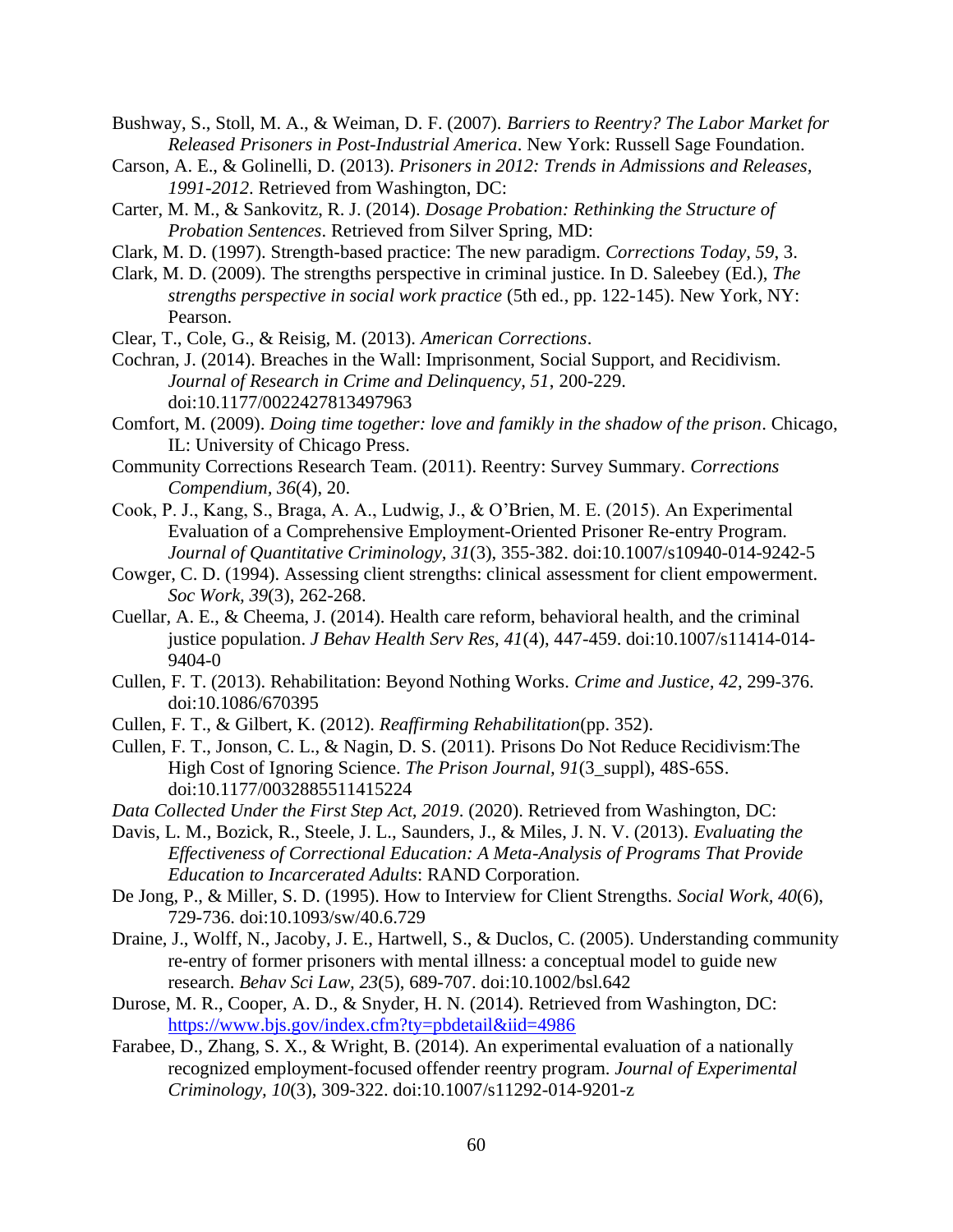- Fazel, S., & Danesh, J. (2002). Serious mental disorder in 23000 prisoners: a systematic review of 62 surveys. *Lancet, 359*(9306), 545-550. doi:10.1016/s0140-6736(02)07740-1
- <span id="page-69-1"></span>Federal Bureau of Prisons. Substance Abuse Treatment. *Custody & Care.* Retrieved from [https://www.bop.gov/inmates/custody\\_and\\_care/substance\\_abuse\\_treatment.jsp](https://www.bop.gov/inmates/custody_and_care/substance_abuse_treatment.jsp)
- Frank, J. W., Wang, E. A., Nunez-Smith, M., Lee, H., & Comfort, M. (2014). Discrimination based on criminal record and healthcare utilization among men recently released from prison: a descriptive study. *Health Justice, 2*, 6. doi:10.1186/2194-7899-2-6
- Garland, D. (2001). Introduction:The Meaning of Mass Imprisonment. *Punishment & Society, 3*(1), 5-7. doi:10.1177/14624740122228203
- <span id="page-69-3"></span>Geller, A., Garfinkel, I., & Western, B. (2011). Paternal incarceration and support for children in fragile families. *Demography, 48*(1), 25-47. doi:10.1007/s13524-010-0009-9
- <span id="page-69-4"></span>Gendreau, P., Goggin, C., Cullen, F., & Paparozzi, M. (2008). The Common‐Sense Revolution and Correctional Policy. In (pp. 359-386).
- <span id="page-69-5"></span>Gibbs, J. P. (1985). Deterrence theory and research. *Nebr Symp Motiv, 33*, 87-130.
- Glaze, L. E., & Maruschak, L. M. (2008). *Parens in Prison and Their Minor Children*. Retrieved from Washingtong, DC:
- Golway, T. (2018). How an Unlikely Alliance Saved the Democrats 100 Years Ago. Retrieved from [https://www.politico.com/magazine/story/2018/09/17/how-an-unlikely-alliance](https://www.politico.com/magazine/story/2018/09/17/how-an-unlikely-alliance-saved-the-democrats-100-years-ago-219981/)[saved-the-democrats-100-years-ago-219981/](https://www.politico.com/magazine/story/2018/09/17/how-an-unlikely-alliance-saved-the-democrats-100-years-ago-219981/)
- <span id="page-69-0"></span>Graffam, J., Shinkfield, A. J., & Hardcastle, L. (2008). The Perceived Employability of Ex-Prisoners and Offenders. *International Journal of Offender Therapy and Comparative Criminology, 52*(6), 673-685. doi:10.1177/0306624x07307783
- <span id="page-69-6"></span>Hubble, M. A., Duncan, B. L., & Miller, S. D. (1999). Directing attention to what works. In *The heart and soul of change: What works in therapy.* (pp. 407-447). Washington, DC, US: American Psychological Association.
- Hughes, T., & Wilson, D. J. (2021). *Reentry Trends in the US*. Retrieved from <https://www.bjs.gov/content/reentry/reentry.cfm>
- <span id="page-69-8"></span>Hunter, B. A., Lanza, A. S., Lawlor, M., Dyson, W., & Gordon, D. M. (2016). A Strengths-Based Approach to Prisoner Reentry: The Fresh Start Prisoner Reentry Program. *Int J Offender Ther Comp Criminol, 60*(11), 1298-1314. doi:10.1177/0306624x15576501
- Initiative, E. J. (2021). Covid-19's Impact on People in Prison. Retrieved from <https://eji.org/news/covid-19s-impact-on-people-in-prison/>
- <span id="page-69-9"></span>Irving, D. (2016). The Case for Correctional Education in U.S. Prisons. *RAND Review.*
- <span id="page-69-7"></span>Irwin, J. (1970). *The felon*. Berkeley: University of California Press.
- Jacobs, E. (2012). *Returning to Work after Prison - Final Results from the Transitional Jobs Reentry Demonstration*. Retrieved from [http://www.mdrc.org/publication/returning](http://www.mdrc.org/publication/returning-work-after-prison)[work-after-prison](http://www.mdrc.org/publication/returning-work-after-prison)
- Johnson, B. D. (2011). Sentencing. In M. Torny (Ed.), *The Oxford Handbook of Crime and Criminal Justice*. New York: Oxford University Press.
- Jonson, C. L., & Cullen, F. T. (2015). Prisoner Reentry Programs. *Crime and Justice, 44*, 517- 575. doi:10.1086/681554
- Kang-Brown, J., Montagnet, C., & Heiss, J. (2021). *People in Jaul and Prison in 2020*. Retrieved from Brooklyn, NY:
- <span id="page-69-2"></span>Kisthardt, W. (2009). The oppurtunities and challenges of strengths-based person-centered practice: Purpose, principles, and applications in a climate of systems integration. In D.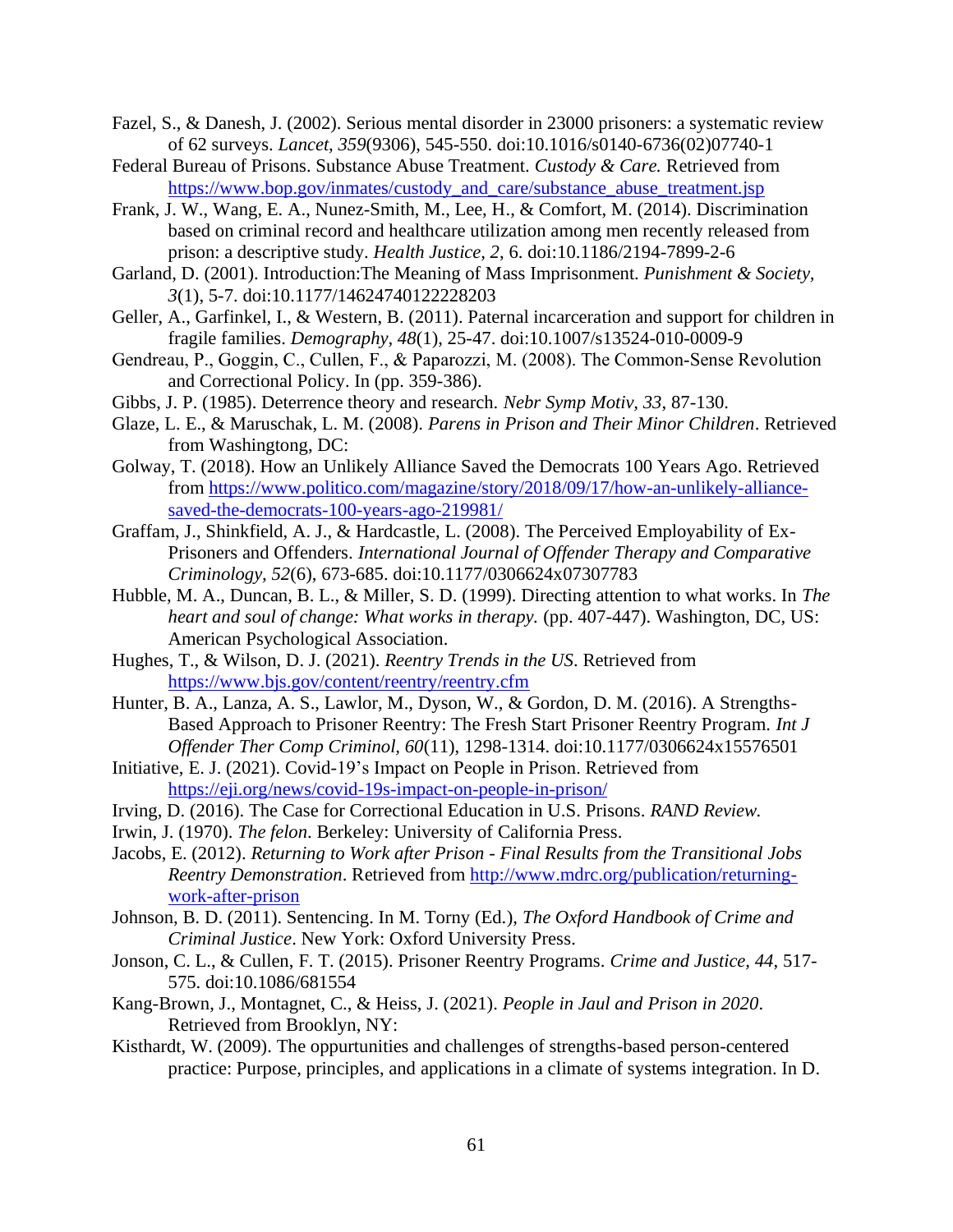Saleebey (Ed.), *The strengths perspective in social work* (5th ed., pp. 47-71). New York, NY: Pearson.

- Langan, P. A., & Levin, D. J. (2002). *Recidivism of Prisoners Released in 1994*. Retrieved from Washington, DC:
- Latessa, E. J., & Smith, P. (2011). *Corrections in the Community* (5 ed.). Burlington, MA: Anderson.
- <span id="page-70-5"></span>Lattimore, P. K., & Visher, C. (2010). *The Multi-site Evaluation of SVORI: Summary and Synthesis*. Retrieved from Research Trinagle Park, NC:
- Lee, H., McCormick, T., Hicken, M. T., & Wildeman, C. (2015). Racial Inequalities in Connectednesss to Imprisoned Individuals in the United States. *Du Bois Review: Social Science Research on Race, 12*(2), 269-282. doi:10.1017/S1742058X15000065
- Lim, S., Seligson, A. L., Parvez, F. M., Luther, C. W., Mavinkurve, M. P., Binswanger, I. A., & Kerker, B. D. (2012). Risks of drug-related death, suicide, and homicide during the immediate post-release period among people released from New York City jails, 2001- 2005. *Am J Epidemiol, 175*(6), 519-526. doi:10.1093/aje/kwr327
- Lindquist, C., Ayoub, L. H., & Carey, S. M. (2018). *The National Institute of Justice's Evaluation of Second Chance Act Adult Reentry Courts: Lessons Learned about Reentry Court Program Implementation and Sustainability*. US Department of Justice. Office of Justice Programs' National Criminal Justice Reference Service.
- <span id="page-70-0"></span>Lindquist, C., Tueller, S., Steffey, D., Feinberg, R., McKay, T., & Bir, A. (2016). *Multi-site Family Study on Incarceration, Parenting, and Partnering*. Retrieved from Washington, DC:
- Listwan, S. J., Jonson, C. L., Cullen, F. T., & Latessa, E. J. (2008). Cracks in the Penal Harm Movement: Evidence from the Field. *Criminology and Public Policy, 7*, 42.
- Lopoo, L. M., & Western, B. (2005). Incarceration and the Formation and Stability of Marital Unions. *Journal of Marriage and Family, 67*(3), 721-734. doi[:https://doi.org/10.1111/j.1741-3737.2005.00165.x](https://doi.org/10.1111/j.1741-3737.2005.00165.x)
- Lynch, J. P., & Sabol, W. J. (2001). *Prisoner Reentry in Perspective*. Retrieved from Washington, PC:
- <span id="page-70-1"></span>MacKenzie, D. L. (2000). Evidence-Based Corrections: Identifying What Works. *Crime & Delinquency, 46*(4), 457-471. doi:10.1177/0011128700046004003
- <span id="page-70-6"></span>Mackenzie, D. L., & Goodstein, L. I. (1986). Stress and the Control Beliefs of Prisoners: A Test of Three Models of Control-Limited Environments1. *Journal of Applied Social Psychology, 16*(3), 209-228. doi[:https://doi.org/10.1111/j.1559-1816.1986.tb01136.x](https://doi.org/10.1111/j.1559-1816.1986.tb01136.x)
- Manchak, S. M., & Cullen, F. T. (2014). When Troubled Offenders Come Home: Removing Barriers to Reentry for Offenders with Mental Illness. In M. S. Crow & J. O. Smykla (Eds.), *Offender Reentry: Rethinking Criminology and Criminal Justice*. Burlington, MA: Jones & Bartlett Learning.
- <span id="page-70-3"></span>Maruna, S., & King, A. (2004). Public opinion and community penalties. In A. E. Bottoms, S. Rex, & G. Robinson (Eds.), *Alternatives to Prison: Options for an Insecure Society* (pp. 83-112). Cullompton, UK: Willian.
- <span id="page-70-4"></span>Maruna, S., & LaBel, T. P. (2012). *Revisiting ex-prisoner re-entry: a buzzword in search of a narrative*.
- <span id="page-70-2"></span>Miller, W. R., Benefield, R. G., & Tonigan, J. S. (1993). Enhancing motivation for change in problem drinking: a controlled comparison of two therapist styles. *J Consult Clin Psychol, 61*(3), 455-461. doi:10.1037//0022-006x.61.3.455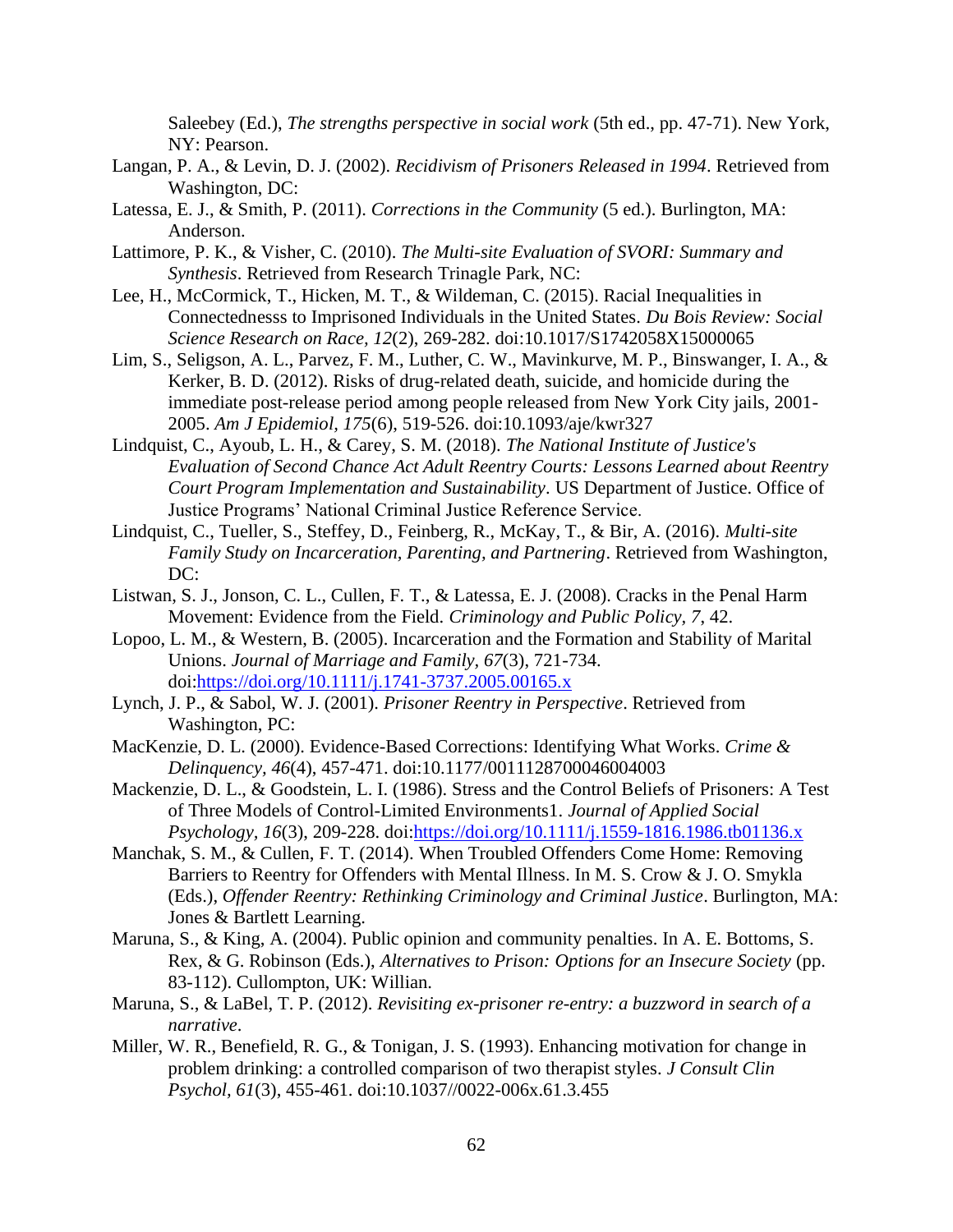- <span id="page-71-1"></span>Moore, K. E., Hacker, R. L., Oberleitner, L., & McKee, S. A. (2020). Reentry interventions that address substance use: A systematic review. *Psychol Serv, 17*(1), 93-101. doi:10.1037/ser0000293
- Nagin, D. S., Cullen, F. T., & Jonson, C. L. (2009). Imprisonment and Reoffending. *Crime and Justice, 38*, 115-200. doi:10.1086/599202
- <span id="page-71-5"></span>National Institute of Justice. Recidivism. Retrieved from <https://nij.ojp.gov/topics/corrections/recidivism>
- Nelson, M., Deess, P., & Charlotte, A. (1999). *The First Month Out: Post Incarceration Experiences in New York City*. Retrieved from New York:
- <span id="page-71-7"></span>Newton, D., Day, A., Giles, M., Wodak, J., Graffam, J., & Baldry, E. (2018). The Impact of Vocational Education and Training Programs on Recidivism: A Systematic Review of Current Experimental Evidence. *International Journal of Offender Therapy and Comparative Criminology, 62*(1), 187-207. doi:10.1177/0306624x16645083
- <span id="page-71-4"></span>Pager, D. (2007). *Marked: Race, Crime, and finding work in an era of mass incarceration*. Chicago, IL: University of Chicago Press.
- <span id="page-71-2"></span>Papalia, N., Spivak, B., Daffern, M., & Ogloff, J. R. P. (2019). A meta-analytic review of the efficacy of psychological treatments for violent offenders in correctional and forensic mental health settings. *Clinical Psychology: Science and Practice, 26*(2), e12282. doi[:https://doi.org/10.1111/cpsp.12282](https://doi.org/10.1111/cpsp.12282)
- Petersilia, J. (1999). Parole and Prisoner Reentry in the United States. *Crime and Justice, 26*, 479-529. doi:10.1086/449302
- Petersilia, J. (2003). *When Prisoners Come Home: Parole and Prisoner Reentry*. New York: Oxford Press.
- Petersilia, J. (2008). Influencing public policy: an embedded criminologist reflects on California prison reform. *Journal of Experimental Criminology, 4*(4), 335-356. doi:10.1007/s11292- 008-9060-6
- Petersilia, J. (2011). Parole and Prisoner Re-entry. In M. Torny (Ed.), *The Oxford Handbook fo Crime and Criminal Justice*. New York: Oxford University Press.
- Pew Charitable Trusts. (2014). Max Out: The Rise in Prison Inmates Released without Supervision.
- Pompoco, A., Wooldredge, J., Lugo, M., Sullivan, C., & Latessa, E. J. (2017). Reducing Inmate Misconduct and Prison Returns with Facility Education Programs. *Criminology & Public Policy, 16*(2), 515-547. doi[:https://doi.org/10.1111/1745-9133.12290](https://doi.org/10.1111/1745-9133.12290)
- <span id="page-71-3"></span>Rapp, C., Saleebey, D., & Sullivan, W. (2005). The Future of Strengths-Based Social Work. *Advances in Social Work, 6*, 79-90.
- Redcross, C., Bloom, D., Valentine, E., Manno, M., Muller-Ravett, S., Seefeldt, K., . . . Zweig, J. (2011). Work After Prison: One-Year Findings from the Transitional Jobs Reentry Demonstration.
- <span id="page-71-6"></span>Reitzel, L. R., & Harju, B. L. (2000). Influence of Locus of Control and Custody Level on Intake and Prison-Adjustment Depression. *Criminal Justice and Behavior, 27*(5), 625-644. doi:10.1177/0093854800027005005
- Rhine, E. E. (2011). The Present Status and Future Prospects of Parole Boards and Parole Supervision. In.
- <span id="page-71-0"></span>Rhodes, W., Pelissier, B., Gaes, G., Saylor, W., Camp, S., & Wallace, S. (2001). Alternative solutions to the problem of selection bias in an analysis of federal residential drug treatment programs. *Eval Rev, 25*(3), 331-369. doi:10.1177/0193841x0102500303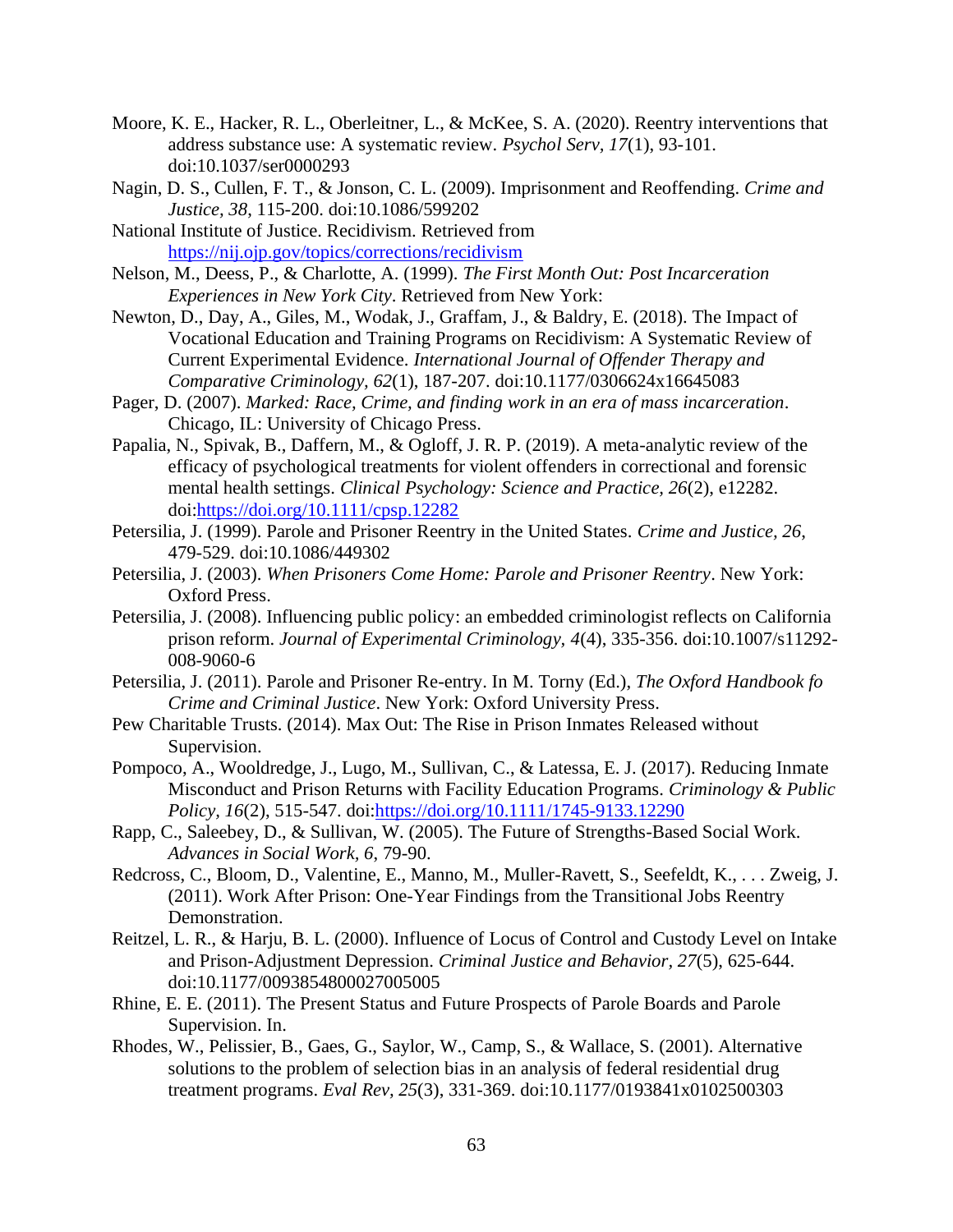- Robbins, C. A., Martin, S. S., & Surratt, H. L. (2009). Substance Abuse Treatment, Anticipated Maternal Roles, and Reentry Success of Drug-Involved Women Prisoners. *Crime & Delinquency, 55*(3), 388-411. doi:10.1177/0011128707306688
- Robinson, D. (1996). Factors influencing the effectiveness of cognitive skills training. *Forum on Corrections Research, 8*(3), 4.
- Roettger, M. E., Swisher, R. R., Kuhl, D. C., & Chavez, J. (2011). Paternal incarceration and trajectories of marijuana and other illegal drug use from adolescence into young adulthood: evidence from longitudinal panels of males and females in the United States. *Addiction, 106*(1), 121-132. doi:10.1111/j.1360-0443.2010.03110.x
- Rose, D. R., Clear, T., & Scully, K. (1999). *Coercive mobility and crime: Incarceration and social disorganization*. Paper presented at the American Society of Criminology, Toronto, Ontario.
- Rosen, D. L., Schoenbach, V. J., & Wohl, D. A. (2008). All-cause and cause-specific mortality among men released from state prison, 1980-2005. *American journal of public health, 98*(12), 2278-2284. doi:10.2105/ajph.2007.121855
- Rothman, D. J. (1980). *Conscience and Convenience: The Asylum and Its Alternatives in Progress America*. Boston: Little, Brown.
- Rukus, J., & Lane, J. (2014). Unmet Need: A Survey of State Resources at the Moment of Reentry. In M. S. Crow & J. O. Smykla (Eds.), *Offender Reentry: Rethinking Criminology and Criminal Justice*. Burlington, MA: Jones & Barlett Learning.
- Saylor, W. G., & Gaes, G. G. (1992). The post-release employment project: Prison work has measurable effects on post-release success. *Federal Prisons Journal, 2*(4), 4.
- Saylor, W. G., & Gaes, G. G. (1997). Training inmates through industrialwork participation and vocational apprenticeship instruction. *Corrections Management Quarterly, 1*(2), 12.
- Schlager, M. D. (2013). *Rethinking the Reentry Paradigm: A Blueprint for Action*: Carolina Academic Press.
- Schlager, M. D. (2018). Through the Looking Glass: Taking Stock of Offender Reentry. *Journal of Contemporary Criminal Justice, 34*(1), 69-80. doi:10.1177/1043986217750443
- Seiter, R. P., & Kadela, K. R. (2003). Prisoner Reentry: What Works, What Does Not, and What Is Promising. *Crime & Delinquency, 49*(3), 360-388. doi:10.1177/0011128703049003002
- Sex Offender Commitment Program. (2021). Retrieved from [https://www.dsh.ca.gov/Treatment/Sex\\_Offender\\_Commitments.html](https://www.dsh.ca.gov/Treatment/Sex_Offender_Commitments.html)
- Sherman, L. W., Gottfredson, D., MacKenzie, D. L., Eck, J., Reuter, P., & Bushway, S. (1997). *Preventing Crime: What Works, What Doesn't, What's Promising: A Report To the United States Congress*. Retrieved from Washington, DC:
- Simon, J. (1993). *Poor Discipline: Parole and the Social Control of the Underclass, 1890-1990*. Chicago: University of Chigaco Press.
- Social Determinants of Health. (2020). *Healthy People 2020.* Retrieved from [https://www.healthypeople.gov/2020/topics-objectives/topic/social-determinants-of](https://www.healthypeople.gov/2020/topics-objectives/topic/social-determinants-of-health)[health](https://www.healthypeople.gov/2020/topics-objectives/topic/social-determinants-of-health)
- Solomon, A., Dedel, K., Travis, J., & McBride, E. (2004). From Prison to Work: The Employment Dimensions of Prisoner Reentry.
- Sousa, L., Ribeiro, C., & Rodrigues, S. (2006). Intervention with Multi-Problem Poor Clients: Towards a Strengths‐Focused Perspective. *Journal of Social Work Practice, 20*(2), 189- 204. doi:10.1080/02650530600776913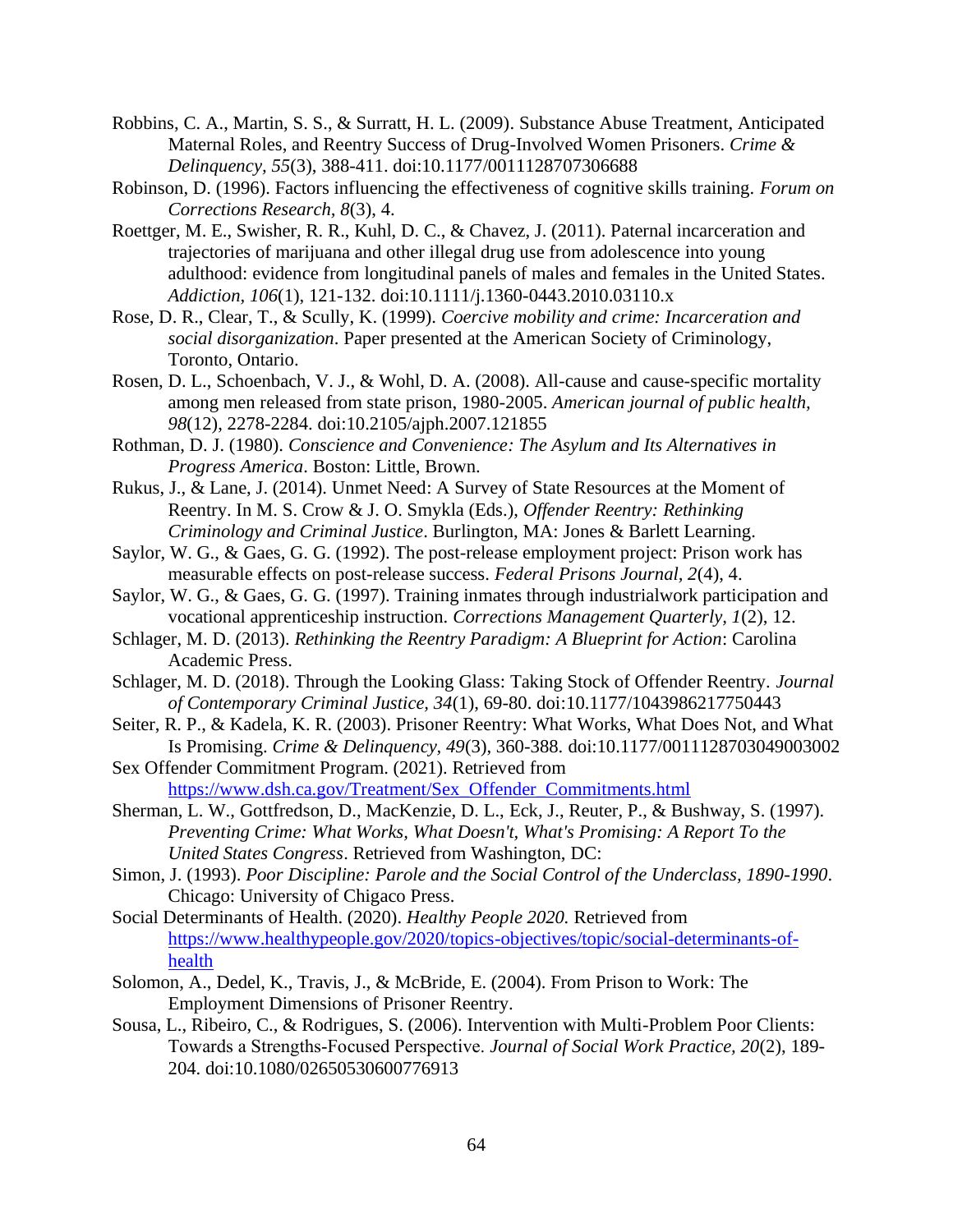- Staudt, M., Howard, M. O., & Drake, B. (2001). The Operationalization, Implementation, and Effectiveness of the Strengths Perspective. *Journal of Social Service Research, 27*(3), 1- 21. doi:10.1300/J079v27n03\_01
- Sutherland, E. H. (1939). *Principles of ciminology* (3rd ed.). Philadelphia: J.B. Lippincott.
- Sutherland, E. H. (1947). *Principles of criminology* (4th ed.). Philadelphia: J.B. Lippincott.
- Taxman, F. (1999). Unraveling "What Works" for Offenders in Substance Abuse Treatment Services. *National Drug Court Institute Review, 2*(2), 42.
- Taxman, F., Pattavina, A., & Caudy, M. (2014). Justice Reinvestment in the United States: An Empirical Assessment of the Potential Impact of Increased Correctional Programming on Recidivism. *Victims & Offenders, 9*, 50-75. doi:10.1080/15564886.2013.860934
- Taxman, F., Perdoni, M. L., & Caudy, M. (2013). The Plight of Providing Appropriate Substance Abuse Treatment Services to Offenders: Modeling the Gaps in Service Delivery. *Victims & Offenders, 8*(1), 70-93. doi:10.1080/15564886.2012.747459
- Taxman, F., Thanner, M., & Weisburd, D. (2006). Risk, Need, and Responsivity (RNR): it all depends. *Crime and delinquency, 52*, 28-51. doi:10.1177/0011128705281754
- Thompson, A., & Rhine, E. E. (2011). The Reentry Movement in Corrections: Resiliency, Fragility and Prospects. *Criminal Law Bulletin, 47*.
- Torny, M. (1996). *Sentencing Matters*. New York: Oxford University Press.
- Torny, M. (2013). *Sentencing in America, 1975-2025* (M. Torny Ed. Vol. 42). Chicago: University of Chicago Press.
- Travis, J. (2005). But They All Come Back: Facing the Challenges of Prisoner Reentry. . *Journal of Urban Health : Bulletin of the New York Academy of Medicine, 83*(3), 370-371. doi:10.1007/s11524-006-9046-5
- Turner, S., & Petersilia, J. (1996). Work Release in Washington: Effects on Recidivism and Corrections Costs. *The Prison Journal, 76*(2), 138-164. doi:10.1177/0032855596076002003
- Turney, K., Schnittker, J., & Wildeman, C. (2012). Those They Leave Behind: Paternal Incarceration and Maternal Instrumental Support. *Journal of Marriage and Family, 74*(5), 1149-1165. doi[:https://doi.org/10.1111/j.1741-3737.2012.00998.x](https://doi.org/10.1111/j.1741-3737.2012.00998.x)
- Uggen, C., & Manza, J. (2004). Lost Voices: The Civic and Political Views of Disenfranchised Felons. In M. Pattillo, D. Weiman, & B. Western (Eds.), *Imprisoning America: The Social Effects of Mass Incarceration* (pp. 165-204). New York, NY: Russel Sage Foundation.
- Vera Institute of Justice. (2020). People in Prison in 2019. Retrieved from <https://www.vera.org/publications/people-in-prison-in-2019>
- Visher, C. A., & Mallik-Kane, K. (2007). Reentry Experiences of Men with Health Problems. In R. B. Greifinger (Ed.), *Public Health Behind Bars: From Prisons to Communities* (pp. 434-460). New York, NY: Springer New York.
- Visher, C. A., Winterfield, L., & Coggeshall, M. B. (2005). Ex-offender employment programs and recidivism: A meta-analysis. *Journal of Experimental Criminology, 1*(3), 295-316. doi:10.1007/s11292-005-8127-x
- Vito, G. F., & Tewksbury, R. (1999). Improving the Educational Skills of Inmates: The results of an Impact Evaluation. *Corrections Compendium, 24*(10), 17.
- Wakefield, S., & Uggen, C. (2010). Incarceration and Stratification. *Annual Review of Sociology, 36*(1), 387-406. doi:10.1146/annurev.soc.012809.102551